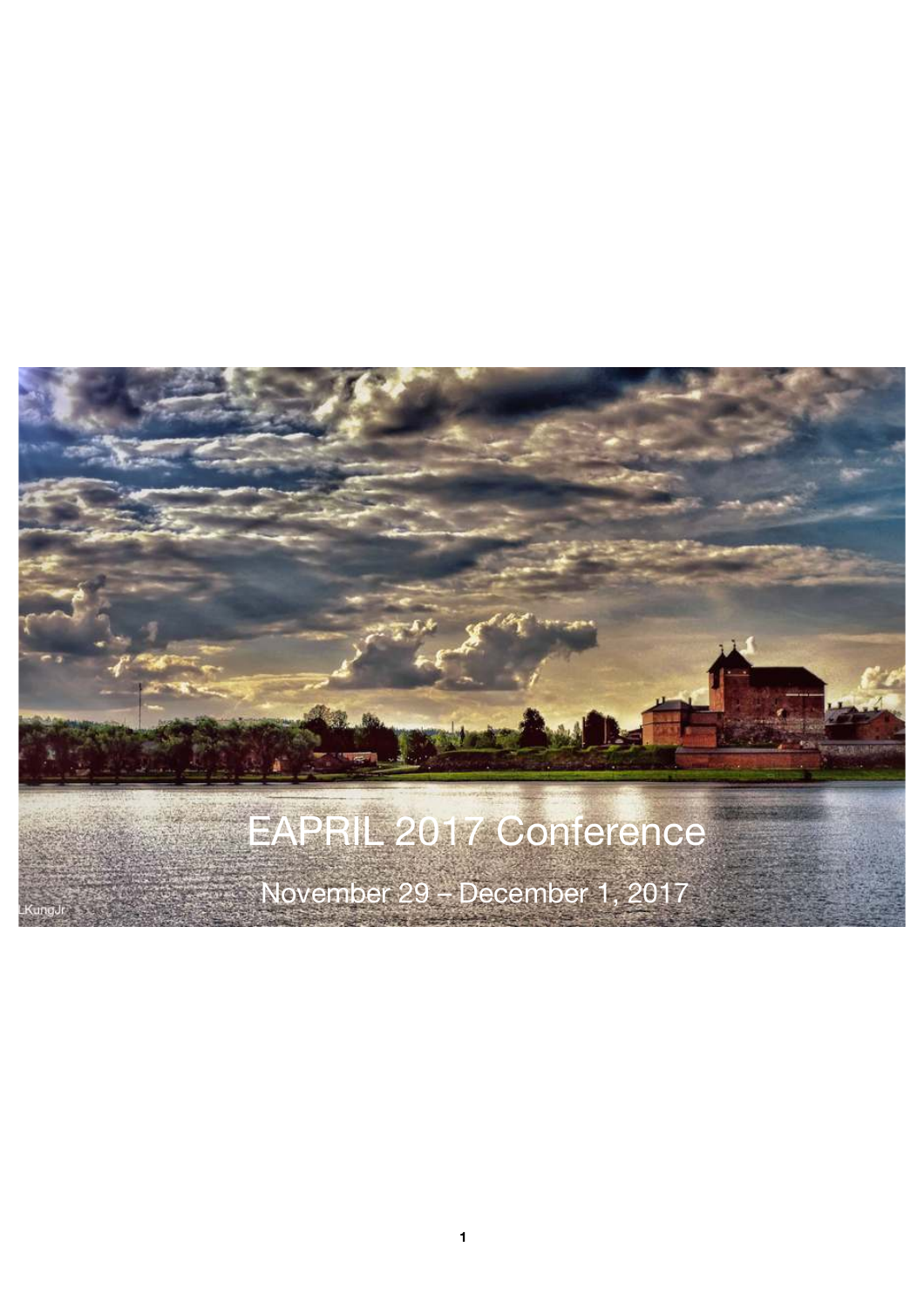# WEDNESDAY NOVEMBER 29 2017



# KEYNOTE SESSION 1  $10.00 - 11.00$

| <b>KEYNOTE: 1</b> |  |
|-------------------|--|
|                   |  |

Time: 10.00-11.00 Location: Vi-C-Auditorium

# **PRACTITIONER RESEARCH: A HIDDEN SECRET FOR PROFESSIONAL DEVELOPMENT**

**Chair** Martijn Willemse **Practitioner research: A hidden secret for professional development** Ruben Vanderlinde, Ghent University, Belgium

COFFEE & TEA BREAK 11.00 – 11.30 Building C (in front of Vi-C-Auditorium)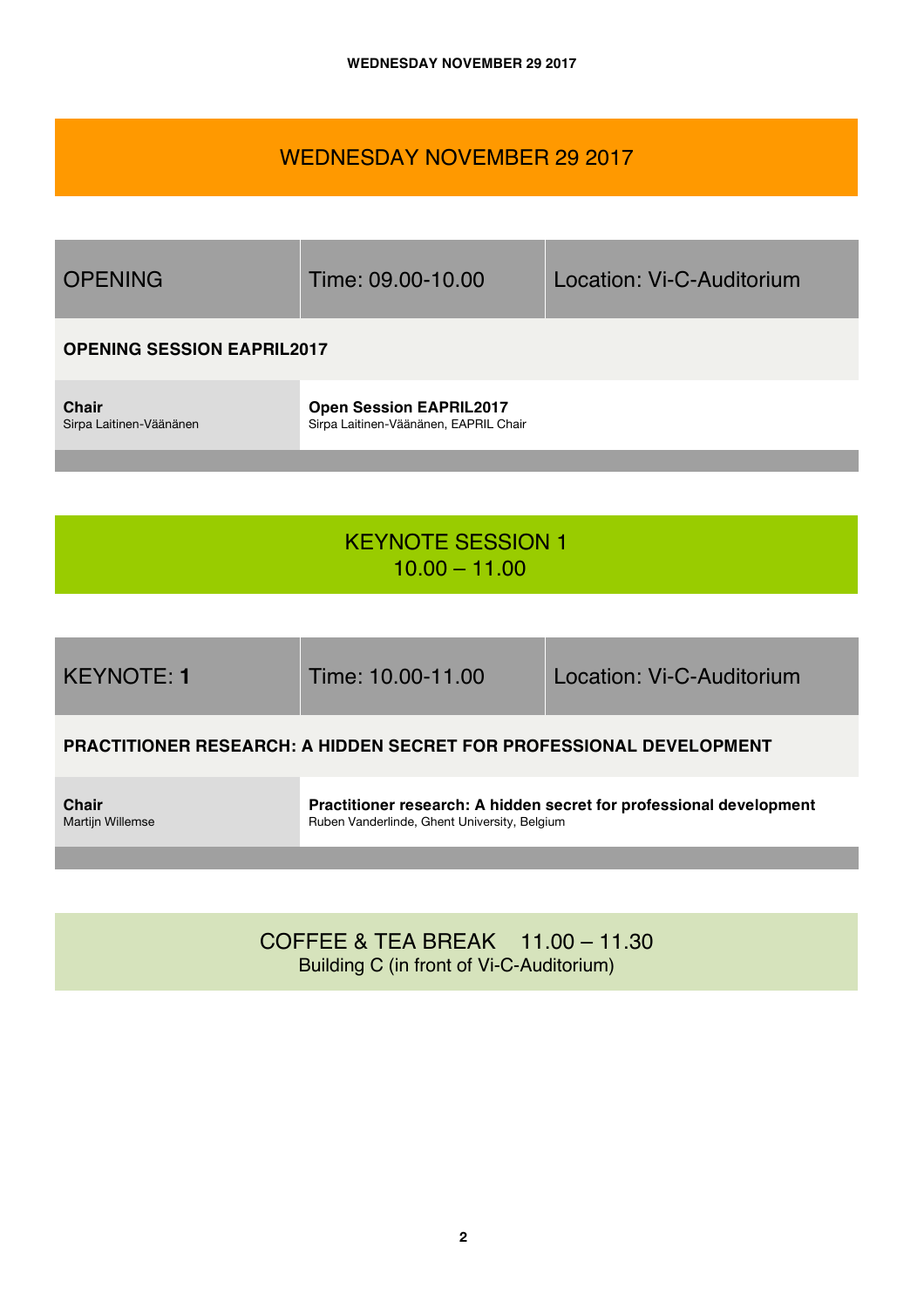| <b>SESSIONS A</b> |  |  |
|-------------------|--|--|
| $11.30 - 13.00$   |  |  |

| Session A: 1                                                                                                       | Time: 11.30-13.00                                                                                                                                       | Location: Vi-S-301                                                                   |  |
|--------------------------------------------------------------------------------------------------------------------|---------------------------------------------------------------------------------------------------------------------------------------------------------|--------------------------------------------------------------------------------------|--|
| <b>FUTURE EDUCATION AND LEARNING</b>                                                                               |                                                                                                                                                         | <b>EAPRIL INVITED SESSION: CLOUD 4 AND EDUCATION 4.0, INSPIRED BY THE VISIONS OF</b> |  |
| <b>Chair</b><br>Rebecca Eliahoo                                                                                    | Cloud 4 and education 4.0, inspired by the visions of future education<br>and learning<br>Els Laenens, University of Antwerp, Belgium                   |                                                                                      |  |
|                                                                                                                    |                                                                                                                                                         |                                                                                      |  |
|                                                                                                                    |                                                                                                                                                         |                                                                                      |  |
| Session A: 2                                                                                                       | Time: 11.30-13.00                                                                                                                                       | Location: Vi-S-312                                                                   |  |
| SYMPOSIUM: EMP-ARTS: PHILOSOPHIES, METHODS AND APPLICATIONS FOR ARTS<br><b>EDUCATION IN EUROPEAN COLLABORATION</b> |                                                                                                                                                         |                                                                                      |  |
| Chair<br>Kaarina Marjanen<br><b>Discussant</b>                                                                     | Arts and practices in research: The European Music Portfolio -<br><b>Transversal Learning through the Arts</b><br>Kaarina Marjanen, Laurea UAS, Finland |                                                                                      |  |
| <b>Hubert Gruber</b><br>Carlos Lage                                                                                | Lesson Study: an old and a new way of learning and teaching<br>Hubert Gruber, Pädagogische Hochschule NÖ, Austria                                       |                                                                                      |  |
|                                                                                                                    | Participatory Creativity in Education: unpacking and problematizing the<br>whole process<br>Carlos Lage, Universidad Complutense de Madrid, Spain       |                                                                                      |  |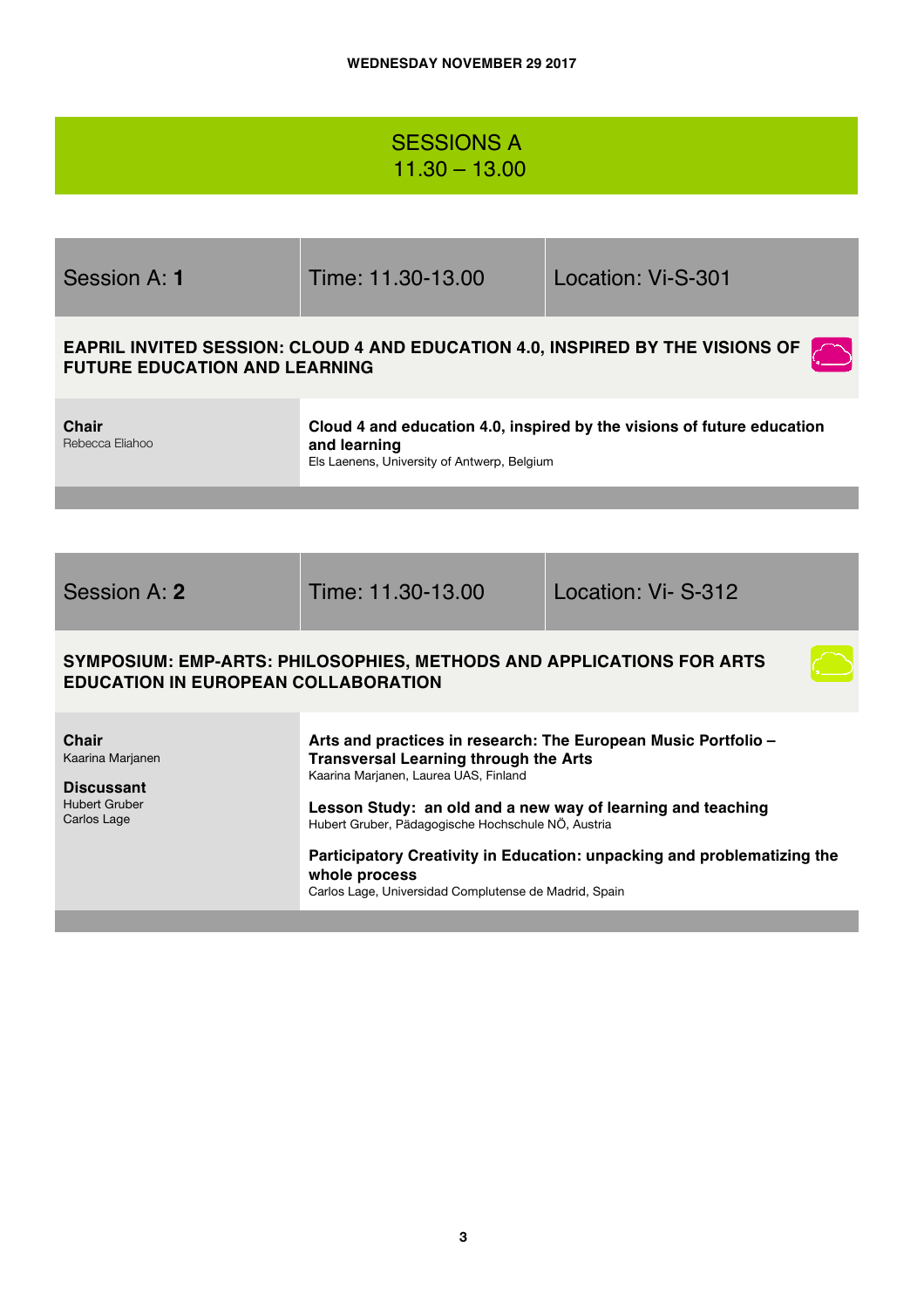| Session A: 3                                                                                                                                                                                     | Time: 11.30-13.00                                                                                                                                                                                                                        | Location: Vi-C-236                                                                                                                                                                                                                                                                                                                                                                                                                          |
|--------------------------------------------------------------------------------------------------------------------------------------------------------------------------------------------------|------------------------------------------------------------------------------------------------------------------------------------------------------------------------------------------------------------------------------------------|---------------------------------------------------------------------------------------------------------------------------------------------------------------------------------------------------------------------------------------------------------------------------------------------------------------------------------------------------------------------------------------------------------------------------------------------|
| IN THE NETHERLANDS - 3 CASES                                                                                                                                                                     | SYMPOSIUM: GUIDING AUTHENTIC LEARNING IN SCHOOL AND WORKPLACE IN VET                                                                                                                                                                     |                                                                                                                                                                                                                                                                                                                                                                                                                                             |
| <b>Chair</b><br>Niek van den Berg<br><b>Discussant</b><br>Hannu Heikkinen<br>Organiser<br>Frank de Jong, Niek van den Berg, Pieter<br>Seuneke, Marco Mazereeuw, Peter den<br>Boer, Marc Coenders | button'<br>Peter den Boer, Onderzoeksbureau Onderzoekend Leren, the Netherlands<br>Aiming for parity in learning and guiding in hybrid learning<br>environments<br>University of Applied Sciences, the Netherlands<br><b>VET-schools</b> | Teaching and learning in a work-based-learning environment with a 'red<br>Marco Mazereeuw, NHL University of Applied Sciences, the Netherlands; Marc Coenders, NHL<br>One-size-doesn't-fit-all: doing Regional Learning in Dutch secondary<br>Niek van den Berg, Strix Aluco - onderzoek & innovatie, the Netherlands; Frank de Jong, Aeres<br>University of Applied Sciences, the Netherlands; Pieter Seuneke, Aeres University of Applied |

Session A: **4** Time: 11.30-13.00 Location: Vi-C-146

Sciences, the Netherlands

 $\epsilon^{-}$ 

### **SYMPOSIUM: INTEGRATED STEM EDUCATION MAKES A DIFFERENCE: HOW TEACHERS AFFECT STUDENTS' ATTITUDES TOWARDS STEM**

**Chair**  Heidi Knipprath

**Discussant** Leen Goovaerts

**Organiser** Heidi Knipprath

#### **The Effect of an Integrated STEM Intervention on Attitudes towards STEM**

Haydée De Loof, University of Antwerp, Belgium; Jelle Boede-de-Pauw, University of Antwerp, Belgium; Peter Van Petegem, University of Antwerp, Belgium

#### **Students' engagement in student-centered versus teacher-centered STEM learning environments**

Annemie Struyf, University of Antwerp, Belgium; Jelle Boede-de-Pauw, University of Antwerp, Belgium; Peter Van Petegem, University of Antwerp, Belgium

#### **Teachers' attitudes and practices in integrated STEM education** Lieve Thibaut, KU Leuven, Belgium; Heidi Knipprath, KU Leuven, Belgium; Fien Depaepe, KU Leuven, Belgium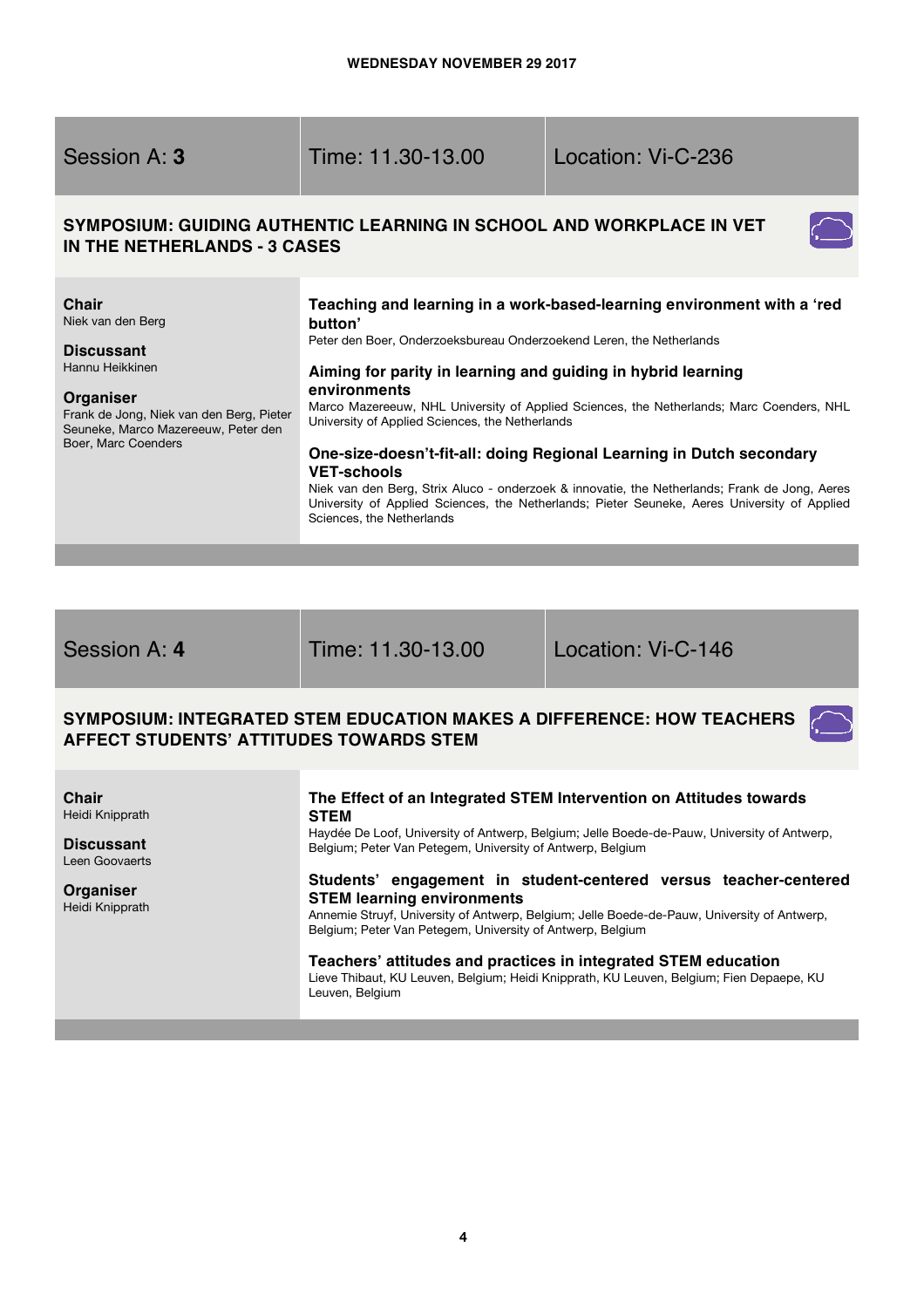| Session A: 5               | Time: 11.30-13.00                                                                                                                                                                                                                                                                                                                                                                                                                                                                                                                                                                                                                                                                    | Location: Vi-D-218 |
|----------------------------|--------------------------------------------------------------------------------------------------------------------------------------------------------------------------------------------------------------------------------------------------------------------------------------------------------------------------------------------------------------------------------------------------------------------------------------------------------------------------------------------------------------------------------------------------------------------------------------------------------------------------------------------------------------------------------------|--------------------|
|                            | <b>PRESENT &amp; DISCUSS SESSION: INNOVATIVE HIGHER EDUCATION</b>                                                                                                                                                                                                                                                                                                                                                                                                                                                                                                                                                                                                                    |                    |
| Chair<br>Gert Vanthournout | Deferred creativity: exploring the impact of an undergraduate<br>experience on professional practice<br>Janice Watson, University of East Anglia, United Kingdom<br>The Next Generation Higher Education Classroom: Educators as<br><b>Change Agents</b><br>Zarina M. Charlesworth, University of Applied Arts & Sciences of Western Switzerland, HES-SO,<br>Switzerland; Natalie Sarrasin, Institute of entrepreneurship & management, Switzerland<br>Defining students' motivational profiles and their strategies for<br>self-regulating motivation<br>Daria Saveleva, Maastricht University and The National Research University Higher School of<br>Economics, the Netherlands. |                    |
|                            |                                                                                                                                                                                                                                                                                                                                                                                                                                                                                                                                                                                                                                                                                      |                    |
|                            |                                                                                                                                                                                                                                                                                                                                                                                                                                                                                                                                                                                                                                                                                      |                    |
|                            |                                                                                                                                                                                                                                                                                                                                                                                                                                                                                                                                                                                                                                                                                      |                    |

Session A: **6** Time: 11.30-13.00 Location: Vi-C-206

# **PRESENT & DISCUSS SESSION: EDUCATIONAL TECHNOLOGY & WEB-BASED LEARNING**



| Chair         | Designing and evaluating a webtool for knowledge utilization in                                                                                                                                                                                 |
|---------------|-------------------------------------------------------------------------------------------------------------------------------------------------------------------------------------------------------------------------------------------------|
| Robert Reuter | educational practice                                                                                                                                                                                                                            |
|               | Ellen Rohaan, Fontys University of Applied Sciences, the Netherlands; Anje Ros, Fontys<br>University of Applied Sciences, the Netherlands; Linda Keuvelaar - van den Bergh, Fontys<br>Opleidingscentrum Speciale Onderwijszorg, the Netherlands |
|               | <b>MOOCs for continued vocational training</b><br>Päivi Rajaorko, HAAGA-HELIA University of Applied Sciences, Finland; Merja Drake, HAAGA-<br><b>HELIA University of Applied Sciences, Finland</b>                                              |
|               | Use of technology to increase physical activity to obtain learning<br>benefits in 7-8-year-old pupils                                                                                                                                           |

Minna Huotilainen, University of Helsinki, Finland; Juha Valtonen, University of Helsinki, Finland; Katri Saarikivi, University of Helsinki, Finland; Satu Pakarinen, University of Helsinki, Finland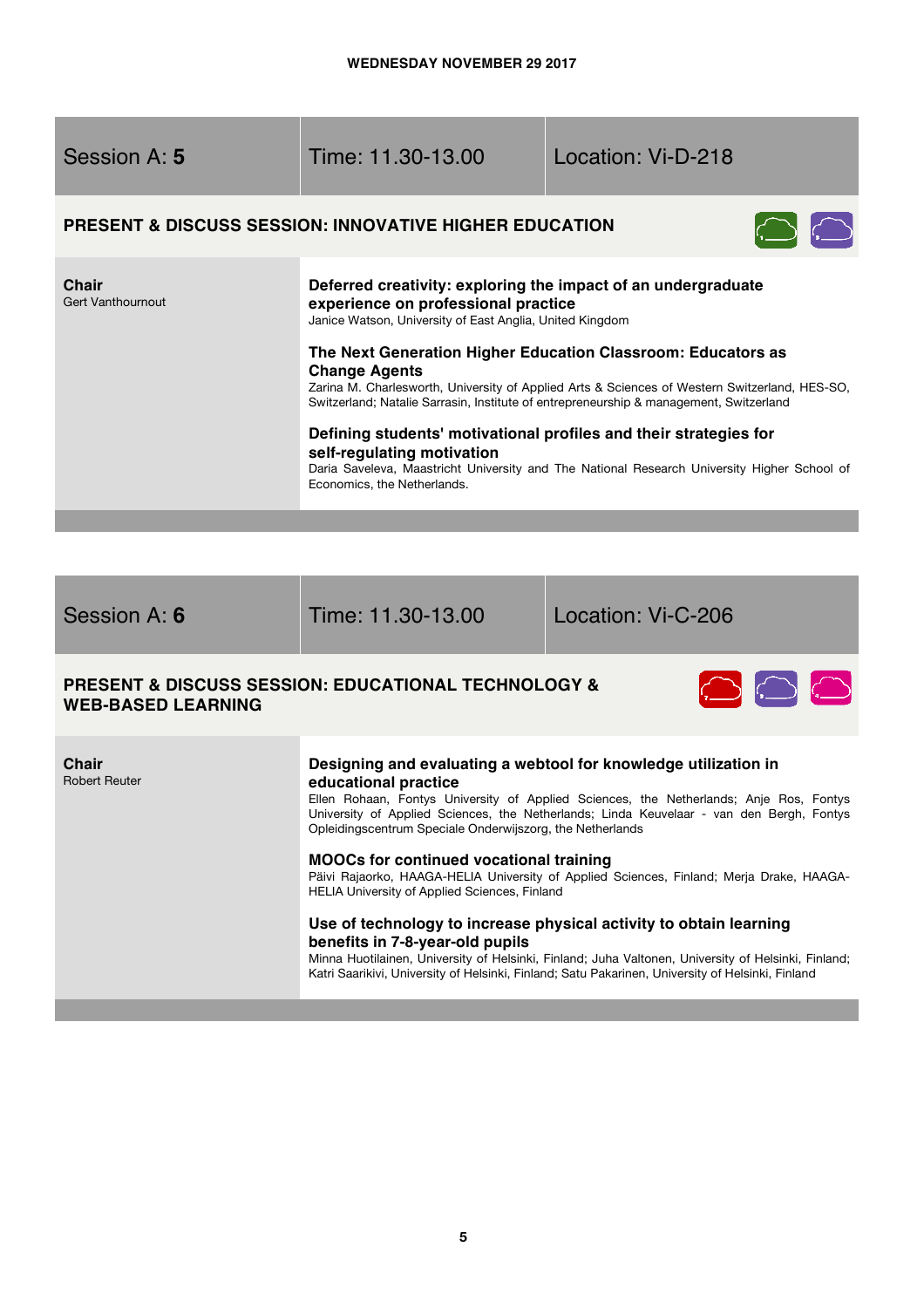| Session A: 7                                                              | Time: 11.30-13.00                                                                                                                                                                                                            | Location: Vi-D-217                                                                                                                                                                                                                                                                                                                                                                                                                                                                                                                                                                                                                                   |  |
|---------------------------------------------------------------------------|------------------------------------------------------------------------------------------------------------------------------------------------------------------------------------------------------------------------------|------------------------------------------------------------------------------------------------------------------------------------------------------------------------------------------------------------------------------------------------------------------------------------------------------------------------------------------------------------------------------------------------------------------------------------------------------------------------------------------------------------------------------------------------------------------------------------------------------------------------------------------------------|--|
| <b>PRESENT &amp; DISCUSS SESSION: SOCIAL &amp; COLLABORATIVE LEARNING</b> |                                                                                                                                                                                                                              |                                                                                                                                                                                                                                                                                                                                                                                                                                                                                                                                                                                                                                                      |  |
| Chair<br>Ning Ding                                                        | University of the Netherlands, the Netherlands<br>critical points<br>Milan Bicocca, Italy<br><b>Supportive roles in physical Education</b><br>Belgium; Dries Van Hulle, University College Arteveldehogeschool Gent, Belgium | Designing networked learning for innovation in teachers learning groups<br>Emmy Vrieling, Open University of the Netherlands, the Netherlands; Iwan Wopereis, Open<br>Making together: the working group among teachers. Conditions and<br>Manuela Palma, Università degli Studi di Milano-Bicocca, Italy; Cristina Palmieri, University of<br>Veerle Permentier, University College Ghent, Belgium; Leen Haerens, Ghent University, Belgium;<br>Isabel Tallir, University of Ghent, Belgium; Veerle Vonderlynck, University of Ghent, Belgium;<br>Stefanie Verstraete, University college howest, Belgium; Lise Speleers, University college Ghent, |  |
|                                                                           |                                                                                                                                                                                                                              |                                                                                                                                                                                                                                                                                                                                                                                                                                                                                                                                                                                                                                                      |  |

Session A: **8** Time: 11.30-13.00 Location: Vi-C-130A

# **ROUNDTABLE SESSION: EDUCATIONAL EFFECTIVENESS & QUALITY**



**Chair**  Kaarina Marjanen

### **Plan and realize transdisciplinary approaches to music learning through visual arts**

Sabine Chatelain, University of Teacher Education, State of Vaud (Lausanne), Switzerland

**Developing a curriculum towards a "pegagogy of solidarity"** Christina Koutouvela, National and Kapodistrian University of Athens, Greece; Vassilis A. Pantazis, University of Thessaly, Greece

#### **"Ethics in the Albanian Education System"** Shpresa Delija, Mary Ward Loreto, Albania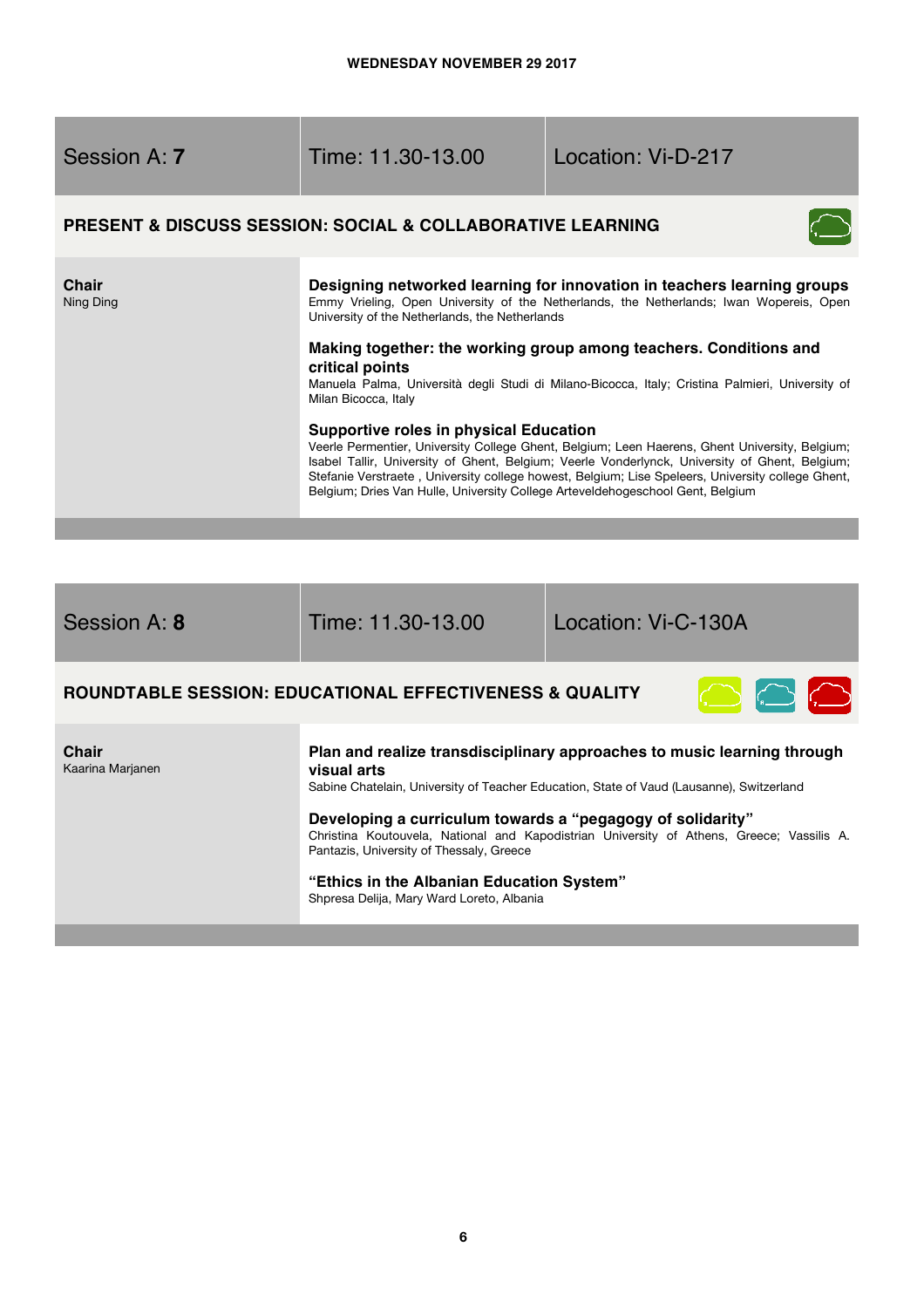| <b>Session A: 9</b>     | Time: 11.30-13.00                                                                                                                                                                                                                                                                                                                                                                                                                                                                                                                                                                                                                        | Location: Vi-D-214 |
|-------------------------|------------------------------------------------------------------------------------------------------------------------------------------------------------------------------------------------------------------------------------------------------------------------------------------------------------------------------------------------------------------------------------------------------------------------------------------------------------------------------------------------------------------------------------------------------------------------------------------------------------------------------------------|--------------------|
|                         | ROUNDTABLE SESSION: EMPLOYABILITY & LEARNING AT THE LABOUR MARKET                                                                                                                                                                                                                                                                                                                                                                                                                                                                                                                                                                        |                    |
| Chair<br>Ilkka Väänänen | Enhancing Employability of International Students and Alumni through<br><b>Blended Networking</b><br>Milton Aldrete, Laurea University of Applied Sciences, Finland<br>Validation of prior learning – a means to enhance learning and labour<br>market mobility?<br>Eva Anslinger, University of Bremen, Germany<br>Professional identity at work<br>Elly van den Berg, CHE, the Netherlands; Janine van Drieenhuizen – Kok, Christian University of<br>Applied Science (CHE), the Netherlands; Tom van Oeffelt, Aeres University Wageningen, the<br>Netherlands; Manon Ruijters, Twynstra Gudde Management Consultants, the Netherlands |                    |
|                         |                                                                                                                                                                                                                                                                                                                                                                                                                                                                                                                                                                                                                                          |                    |

Session A: **10** Time: 11.30-13.00 Location: Vi-D-215

# **ROUNDTABLE: INSTRUCTIONAL & DIDACTICAL APPROACHES**



| <b>Chair</b>       |   |
|--------------------|---|
| <b>Elke Emmers</b> | Ē |
|                    | ς |
|                    |   |
|                    |   |

### **How do students learn & reflect? A qualitative analysis of reflections in e-portfolios**

Stefanie Vogler-Lipp, European University Viadrina, Germany

**Who will be First: Minds On Or Hands On?**  Taha Massalha, The Academic Arab College of Education in Israel, Israel

**Development of an agency-oriented communicative approach in the FL classroom: An ethnographic study**  Hendrik Dirk Lagerwaard, Universitat Pompeu Fabra, the Netherlands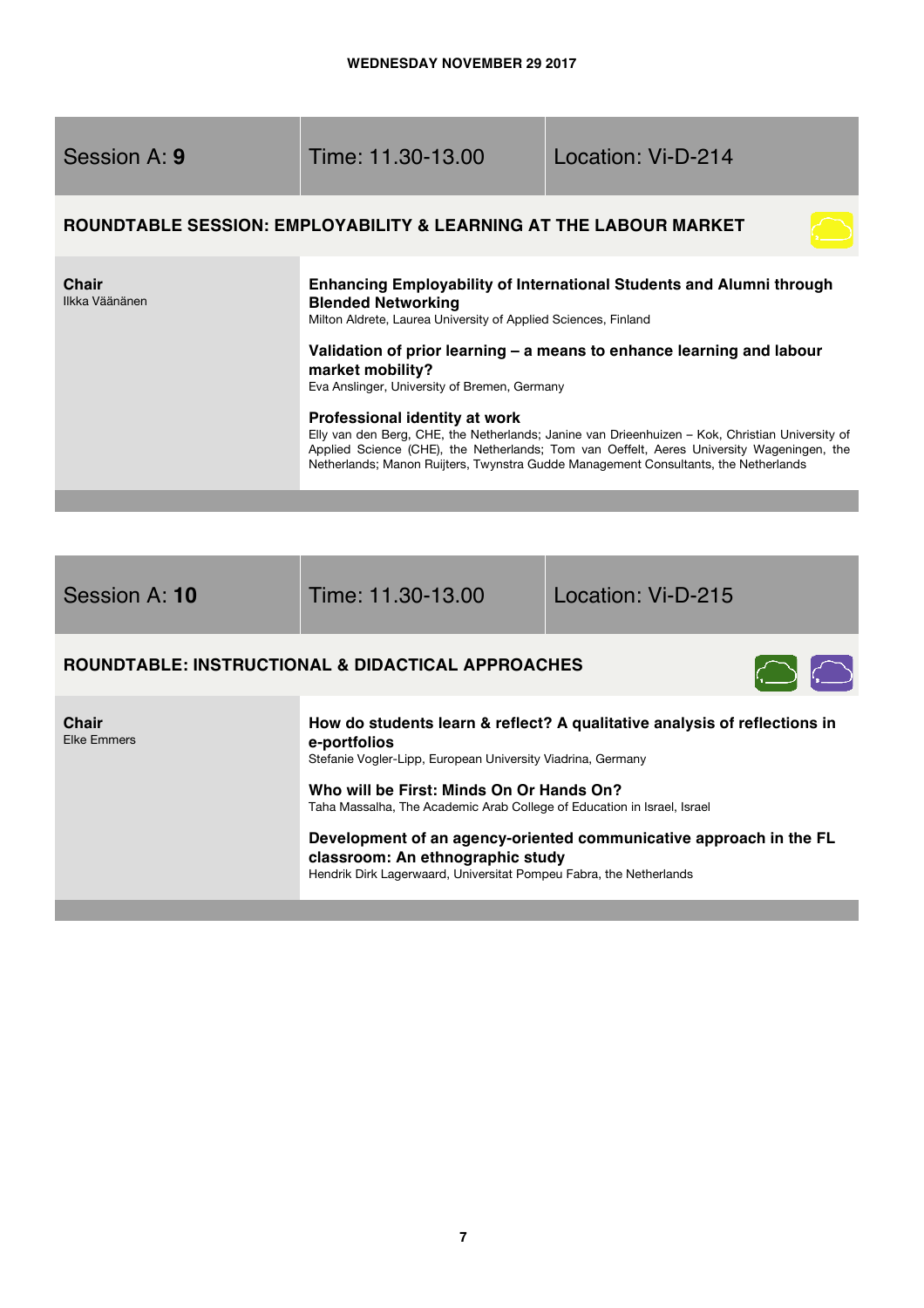| Session A: 11             | Time: 11.30-13.00                                                                                                                                                                                                                                                                                                                                                                                                                                                                                                                                                                                                                                                                        | Location: Vi-C-130B |
|---------------------------|------------------------------------------------------------------------------------------------------------------------------------------------------------------------------------------------------------------------------------------------------------------------------------------------------------------------------------------------------------------------------------------------------------------------------------------------------------------------------------------------------------------------------------------------------------------------------------------------------------------------------------------------------------------------------------------|---------------------|
|                           | <b>ROUNDTABLE SESSION: STUDENT &amp; STARTING TEACHERS</b>                                                                                                                                                                                                                                                                                                                                                                                                                                                                                                                                                                                                                               |                     |
| Chair<br>Heikki Konttturi | Images of agentic behavior by student teachers and teacher educators<br>Mariëlle Rijsmus, Avans University of Applied Sciences and Eindhoven University of Technology,<br>the Netherlands; Miranda Timmermans, Avans Hogeschool, the Netherlands; Douwe Beijaard,<br>Eindhoven School of Education (ESOE) of the Eindhoven University of Technology, the<br>Netherlands<br>Junior Teacher<br>Berber Langelaan, Hogeschool van Amsterdam, the Netherlands; Marco Snoek, Hogeschool van<br>Amsterdam, the Netherlands<br>An Investigation of a Practicum Effectiveness in Preparing Palestinian<br><b>Prospective Teachers</b><br>Anwar Hussein-Abdel Razeq, Birzeit University, Palestine |                     |
|                           |                                                                                                                                                                                                                                                                                                                                                                                                                                                                                                                                                                                                                                                                                          |                     |

Session A: **12** Time: 11.30-12.30 Location: Vi-S-125

 $\bigcirc$ 

# **CASE STUDY: PERSONALISED LEARNING WITH ICT IN PRIMARY SCHOOLS: A MULTIPLE-CASE STUDY**

### **Personalized learning with ICT in primary schools: a multiple-case study**

Frauke van der Ven, Utrecht University, the Netherlands; Caressa Janssen, Utrecht University, the Netherlands; Suzan Nouwens, Utrecht University, the Netherlands; Amina Cviko, Utrecht University, the Netherlands; Mario de Jonge, Utrecht University, the Netherlands; Monika Louws, Leiden University, the Netherlands; Tineke Paas, Utrecht University, the Netherlands; Lysanne Post, Leiden University, the Netherlands; Wilfried Admiraal, Leiden University, the Netherlands; Liesbeth Kester, Utrecht University, the Netherlands; Ditte Lockhorst, Oberon research institute, the Netherlands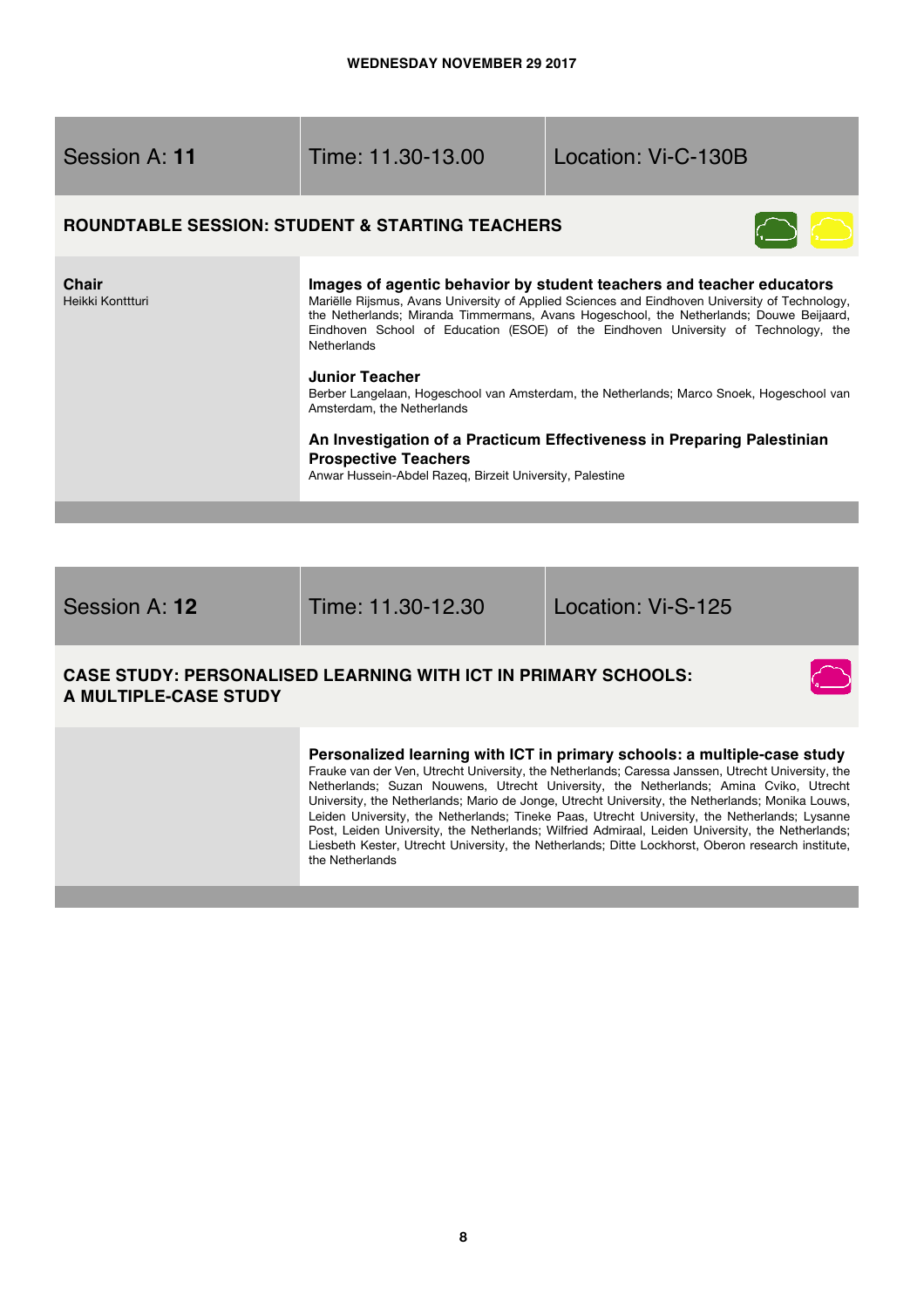| Session A: 13 |  |  |
|---------------|--|--|
|---------------|--|--|

Session A: **13** Time: 11.30-12.30 Location: Vi-S-313

# **CASE STUDY: EDUCATING INTERCULTURAL SENSITIVE TEACHERS**



#### **Educating intercultural sensitive teachers**

Yvonne Leeman, Windesheim University of Applied Sciences, the Netherlands; Floor van Renssen, Windesheim University of Applied Sciences, the Netherlands; Erna van Koeven, Windesheim University of Applied Sciences, the Netherlands; Willine Sonnenberg, Windesheim University of Applied Sciences, the Netherlands; Karin Haar, Windesheim University of Applied Sciences, the Netherlands; Marike Klomp, Windesheim University of Applied Sciences

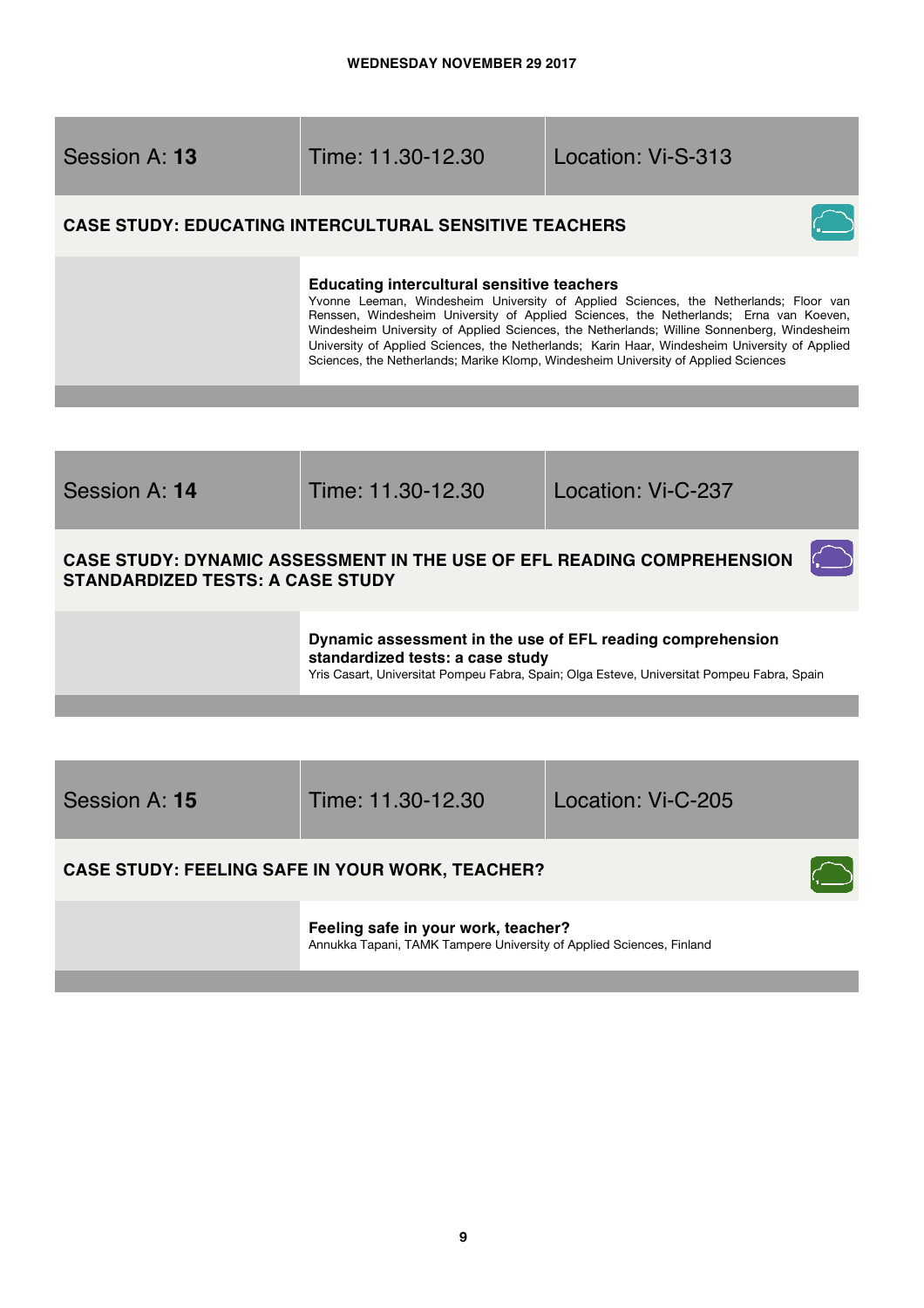Session A: **16** Time: 11.30-12.30 Location: Vi-C-302

# **CASE STUDY: TEACHERS AS DESIGNERS OF EDUCATION: PORTRAYING PEDAGOGICAL CONTENT KNOWLEDGE**

**Teachers as designers of education: portraying pedagogical content knowledge**

Quincy Elvira, Radboud University Nijmegen, the Netherlands

LUNCH 12.40 – 14.00 Amica Helmi restaurant, Building D

# CLOUD INVITED SESSIONS  $14.00 - 15.30$

| Session CL: 1                               | Time: 14.00-15.30  | Location: Vi-S-301                                                                                                                                                                                                                                                   |
|---------------------------------------------|--------------------|----------------------------------------------------------------------------------------------------------------------------------------------------------------------------------------------------------------------------------------------------------------------|
| <b>FOR 21ST CENTURY</b>                     |                    | CLOUD 1 INVITED SESSION: UPDATING UNIVERSITY STUDENTS' WORKING LIFE SKILLS                                                                                                                                                                                           |
| <b>Chair</b><br>Essi Vuopala<br>Niina Impiö | century<br>Estonia | CLOUD 1: Updating university students' working life skills for 21st<br>Essi Vuopala, University of Oulu, Finland; Niina Impiö, University of Oulu, Finland; Paul A.<br>Kirschner, Open University of the Netherlands, the Netherlands; Kai Pata, Tallinn University, |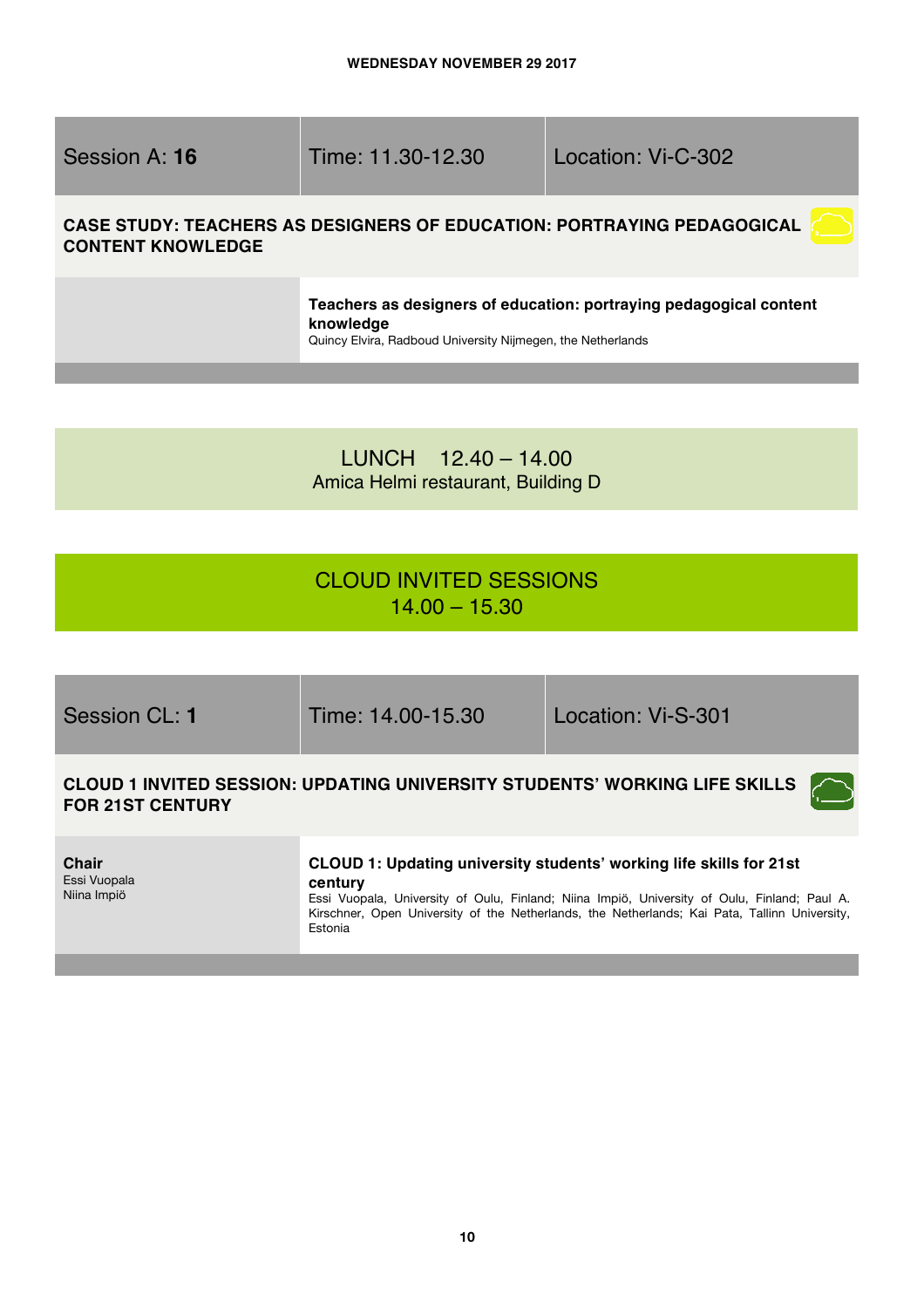| Session CL: 2                                                                                | Time: 14.00-15.30                                                                                                                        | Location: Vi-S-312                                                                                                                                             |  |  |
|----------------------------------------------------------------------------------------------|------------------------------------------------------------------------------------------------------------------------------------------|----------------------------------------------------------------------------------------------------------------------------------------------------------------|--|--|
| <b>CLOUD 2 INVITED SESSION: BUILDING A COMMUNITY:</b><br><b>EDUCATORS MEETING EACH OTHER</b> |                                                                                                                                          |                                                                                                                                                                |  |  |
| <b>Chair</b><br>Anouke Bakx                                                                  | CLOUD 2: Building a community: Educators meeting each other<br>Henderijn Heldens, Fontys University of Applied Sciences, the Netherlands |                                                                                                                                                                |  |  |
|                                                                                              |                                                                                                                                          |                                                                                                                                                                |  |  |
| Session CL: 3                                                                                | Time: 14.00-15.30                                                                                                                        | Location: Vi-D-215                                                                                                                                             |  |  |
| <b>COLLABORATIVE LIFELONG LEARNING</b>                                                       | <b>CLOUD 3 INVITED SESSION: CATALOGUING TEACHER ACTIONS FOR IMPROVING</b>                                                                |                                                                                                                                                                |  |  |
| <b>Chair</b><br>Marcelo Giglio                                                               | lifelong learning<br>Kingdom                                                                                                             | CLOUD 3: Cataloguing teacher actions for improving collaborative<br>Marcelo Giglio, HEP-BEJUNE, Switzerland; Rebecca Eliahoo, Freelance / EAPRIL Board, United |  |  |
|                                                                                              |                                                                                                                                          |                                                                                                                                                                |  |  |

Session CL: **4** Time: 14.00-15.30 Location: Vi-S-125

 $\curvearrowleft$ 

# **CLOUD 4 INVITED SESSION: ENLIVEN YOUR PERSONAL EDUCATION JOURNEY USING THEORY U!**

**Chair** Els Laenens **CLOUD 4: Enliven your personal education journey using Theory U!**  Els Laenens, University of Antwerp, Belgium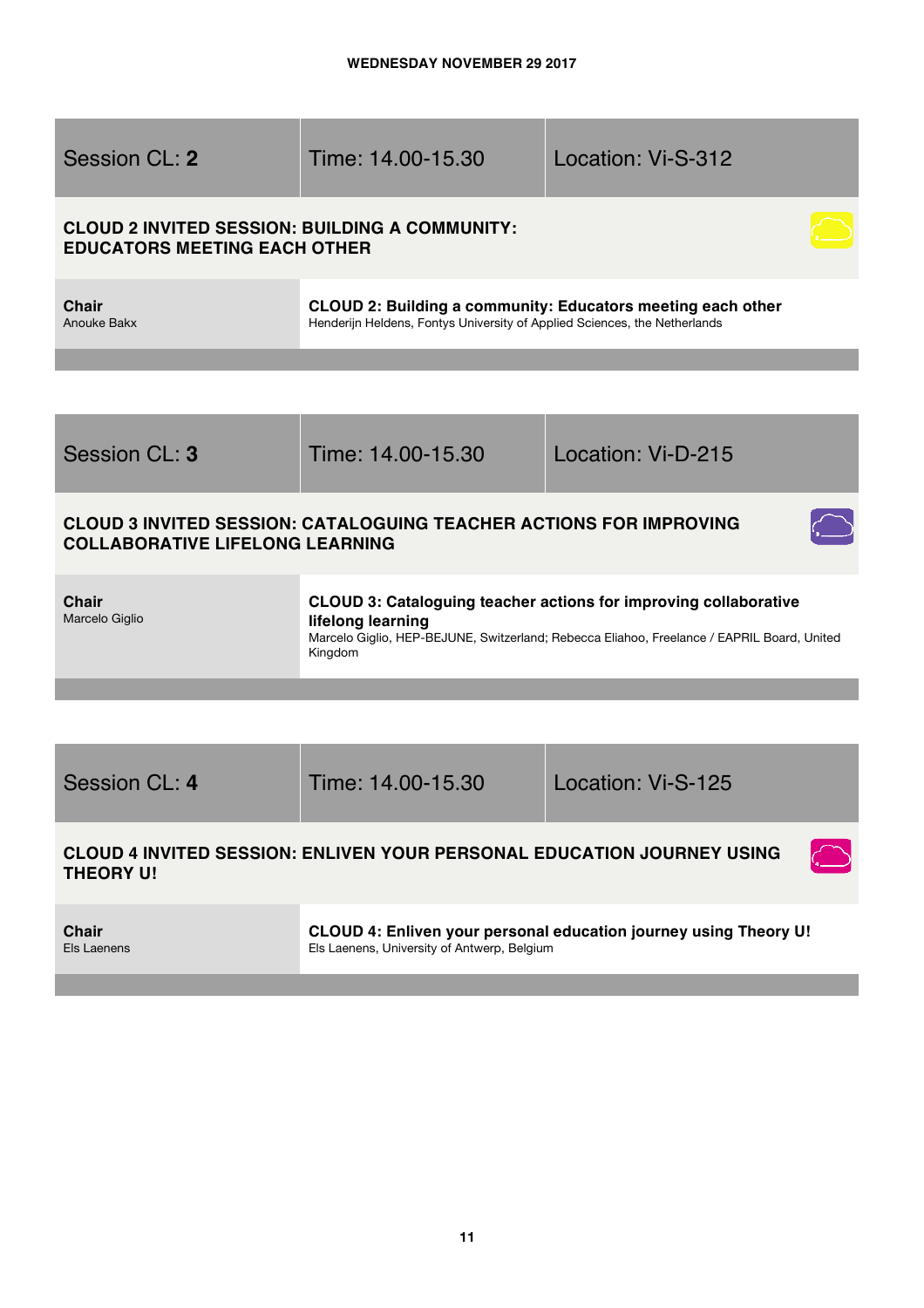| Session CL: 5                                                                   | Time: 14.00-15.30                                                                                                                                                                                                                                                  | Location: Vi-C-236                                                                                                                                                                                                                                                                                                                                                                                                            |
|---------------------------------------------------------------------------------|--------------------------------------------------------------------------------------------------------------------------------------------------------------------------------------------------------------------------------------------------------------------|-------------------------------------------------------------------------------------------------------------------------------------------------------------------------------------------------------------------------------------------------------------------------------------------------------------------------------------------------------------------------------------------------------------------------------|
| <b>IMPACT ON LEARNING AND EMPLOYABILITY</b>                                     | <b>CLOUD 5 INVITED SESSION: WORK-BASED LEARNING IN HIGHER EDUCATION -</b>                                                                                                                                                                                          |                                                                                                                                                                                                                                                                                                                                                                                                                               |
| Chair<br><b>Arnoud Evers</b><br><b>Discussant</b><br>Susanna Niinisto-sivuranta | employability<br>Validating voluntary work in higher education<br>Eija Raatikainen, University of Applied of Sciences of Metropolia, Helsinki, Finland<br>progress and learning skills<br>Finland; Kimmo Maki, HAAGA-HELIA University of Applied Sciences, Finland | Work-based learning in higher education – impact on learning and<br>Eeva Kuoppala, South-Eastern Finland University of Applied Sciences (Xamk), Finland<br>Integrating work and studies in higher education - motivation, study<br>Liisa Vanhanen-Nuutinen, HAAGA-HELIA University of Applied Sciences, Finland; Juhani Saari,<br>Otus foundation, Finland; Hannu Kotila, HAAGA-HELIA School of Vocational Teacher Education, |

| Session CL: 6                       | Time: 14.00-15.30                                                              | Location: Vi-C-205                                                                                                                                                             |
|-------------------------------------|--------------------------------------------------------------------------------|--------------------------------------------------------------------------------------------------------------------------------------------------------------------------------|
| <b>WITHING EAPRIL CLOUD 6</b>       | <b>CLOUD 6 INVITED SESSION: PROMOTING LEARNING ANALYTICS FOR PRACTITIONERS</b> |                                                                                                                                                                                |
| <b>Chair</b><br><b>Fazel Ansari</b> | Cloud 6<br>Universität Siegen, Germany                                         | <b>CLOUD 6: Promoting Learning Analytics for Practitioners within EAPRIL</b><br>Fazel Ansari, Vienna University of Technology and Fraunhofer Austria, Austria; Scott Harrison, |
|                                     |                                                                                |                                                                                                                                                                                |
|                                     |                                                                                |                                                                                                                                                                                |
| Session CL: 7                       | Time: 14.00-15.30                                                              | Location: Vi-C-146                                                                                                                                                             |

# **CLOUD 7 INVITED SESSION: DEBATE ABOUT RESEARCH**

| <b>Chair</b> | CLOUD 7: Debate about research impact on school development                              |
|--------------|------------------------------------------------------------------------------------------|
|              |                                                                                          |
| Linda Sontag | Linda Sontag, NWO, the Netherlands; Anje Ros, Fontys University of Applied Sciences, the |
| Anie Ros     | <b>Netherlands</b>                                                                       |
|              |                                                                                          |

 $\bigcap$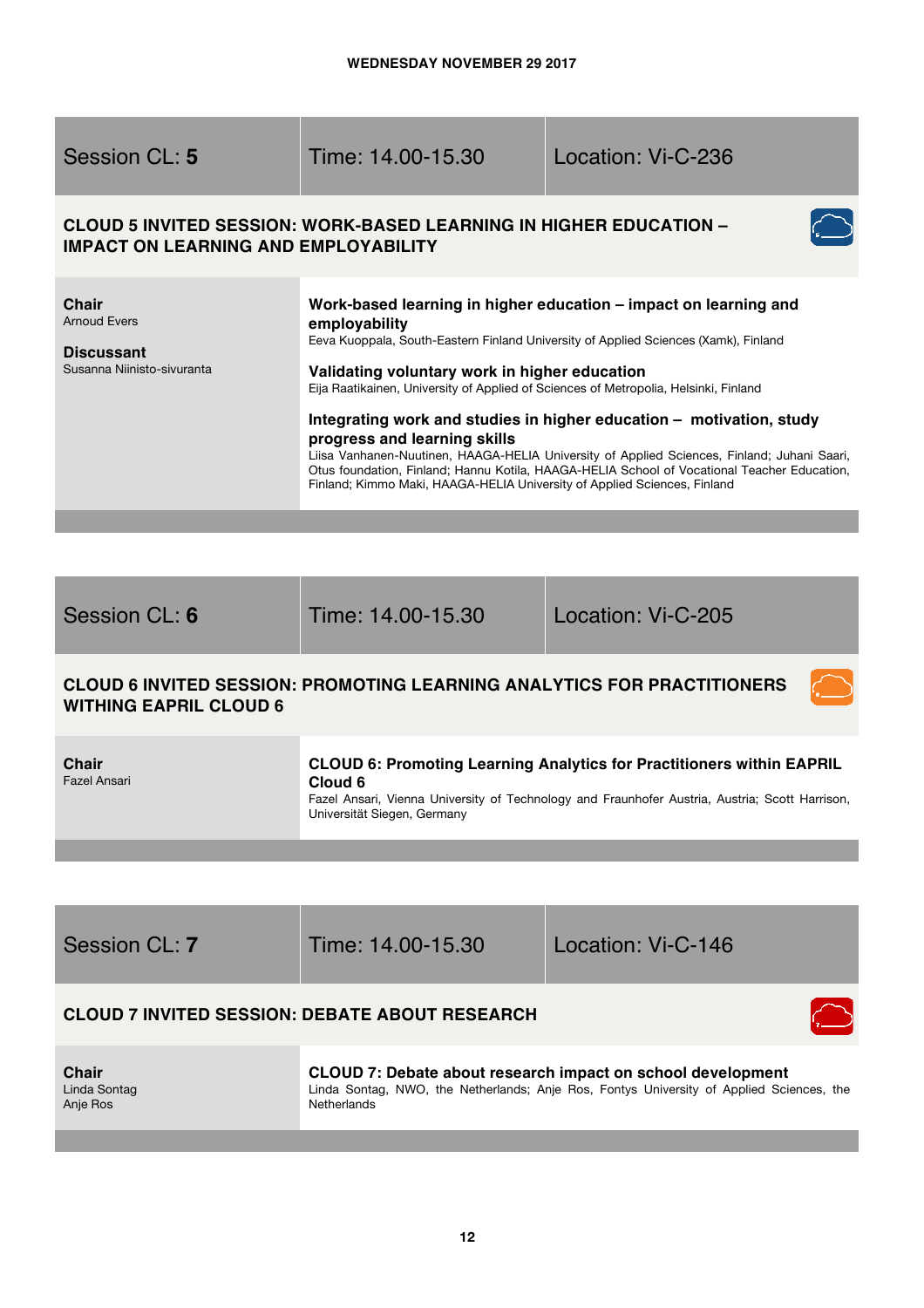| <b>Session CL: 8</b>                                                                                   | Time: 14.00-15.30                                                                                                                                                                                        | Location: Vi-C-302                                                                              |  |
|--------------------------------------------------------------------------------------------------------|----------------------------------------------------------------------------------------------------------------------------------------------------------------------------------------------------------|-------------------------------------------------------------------------------------------------|--|
| <b>AND GENDER DIVERSITY</b>                                                                            | <b>CLOUD 8 INVITED SESSION: FLOURISHING IN ORGANISATIONS WITH RACIAL</b>                                                                                                                                 |                                                                                                 |  |
| <b>Chair</b><br>Eila Burns                                                                             | CLOUD 8: Flourishing in Organizations with Racial and Gender<br><b>Diversity</b><br>John Inder, independent researcher and workshop facilitator, Canada                                                  |                                                                                                 |  |
|                                                                                                        |                                                                                                                                                                                                          |                                                                                                 |  |
|                                                                                                        |                                                                                                                                                                                                          |                                                                                                 |  |
| Session CL: 9                                                                                          | Time: 14.00-15.30                                                                                                                                                                                        | Location: Vi-S-313                                                                              |  |
| <b>CLOUD 9 INVITED SESSION: SOUNDS &amp; ARTS IN TRANSVERSAL LEARNING -</b><br>WHAT, WHEN, WHERE, WHY? |                                                                                                                                                                                                          |                                                                                                 |  |
| <b>Chair</b><br>Kaarina Marjanen                                                                       | CLOUD 9: Sounds and Arts in Transversal Learning - what, when, where,<br>why?<br>Markus Cslovjecsek, University of Applied Sciences and Arts FHNW, Switzerland; Kaarina<br>Marjanen, Laurea UAS, Finland |                                                                                                 |  |
|                                                                                                        |                                                                                                                                                                                                          |                                                                                                 |  |
|                                                                                                        |                                                                                                                                                                                                          |                                                                                                 |  |
| Session CL: 10                                                                                         | Time: 14.00-15.30                                                                                                                                                                                        | Location: Vi-C-237                                                                              |  |
|                                                                                                        | <b>CLOUD 10 INVITED SESSION: KICK-OFF MEETING CLOUD 'ASSESSMENT'</b>                                                                                                                                     |                                                                                                 |  |
| <b>Chair</b><br>Fer Boei<br>Mari Raikkolainen                                                          | <b>CLOUD 10: Kick-off Meeting Cloud 'Assessment'</b><br><b>Education Evaluation Centre, Finland</b>                                                                                                      | Fer Boei, Windesheim University of Applied Sciences, the Netherlands; Mari Räkköläinen, Finnish |  |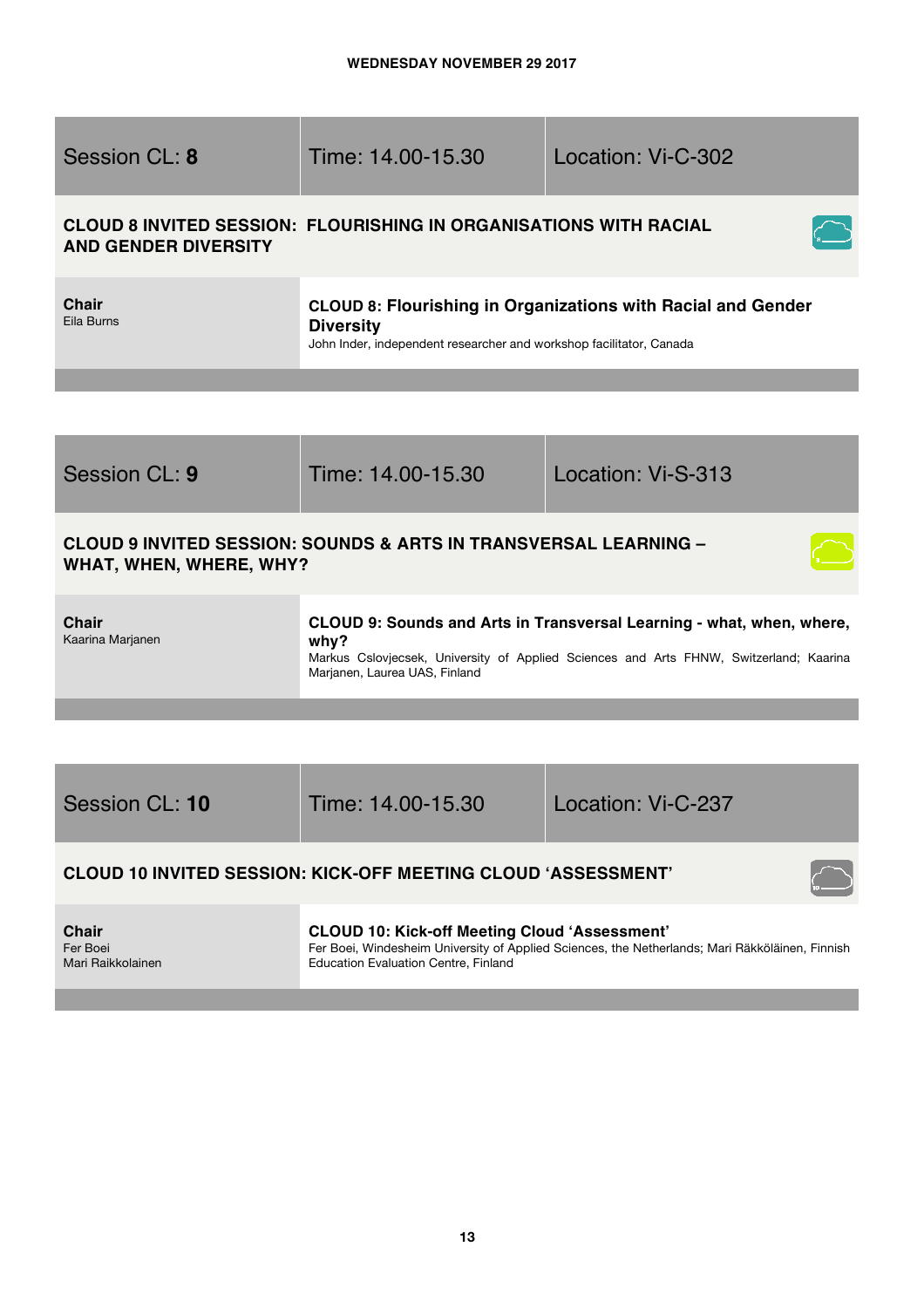| Session CL: 11 |  |  |
|----------------|--|--|
|                |  |  |

Time: 14.00-15.30 Location: Vi-C-130A

 $\overline{\mathcal{L}}$ 

# **CLOUD 11 INVITED SESSION: KICK-OFF MEETING CLOUD 'PRACTICE-BASED RESEARCH METHODOLOGIES'**

**Chair** Hannu Heikkinen

### **CLOUD 11: Kick-off Meeting Cloud 'Practice-based Research Methodologies'** Hannu Heikkinen, University of Jyväskylä, Finland

# COFFEE & TEA BREAK 15.30 – 16.00 Building C (in front of Vi-C-Auditorium)

# SESSIONS B 16.00 – 17.30

| Session B: 1                                                                     | Time: 16.00-17.30                                                                                                     | Location: Vi-S-312                                                                                                                                                                                                              |
|----------------------------------------------------------------------------------|-----------------------------------------------------------------------------------------------------------------------|---------------------------------------------------------------------------------------------------------------------------------------------------------------------------------------------------------------------------------|
|                                                                                  | <b>EAPRIL INVITED SYMPOSIUM: FUNDING OF PRACTITIONER RESEARCH IN EUROPE</b>                                           |                                                                                                                                                                                                                                 |
| Chair<br>Sirpa Laitinen-Väänänen<br><b>Discussant</b><br>Sirpa Laitinen-Väänänen | Platform, Belgium<br>between researchers and practitioners<br>Linda Sontag, NWO, the Netherlands<br><b>Discussion</b> | The Work Programme 2018 of ERASMUS+: Ideas and Networking<br>Gregoris A. Makrides, European Association of ERASMUS coordinators; Brikena Xhomagi, LLL<br><b>Funding Practice Based Research in the Netherlands: cooperation</b> |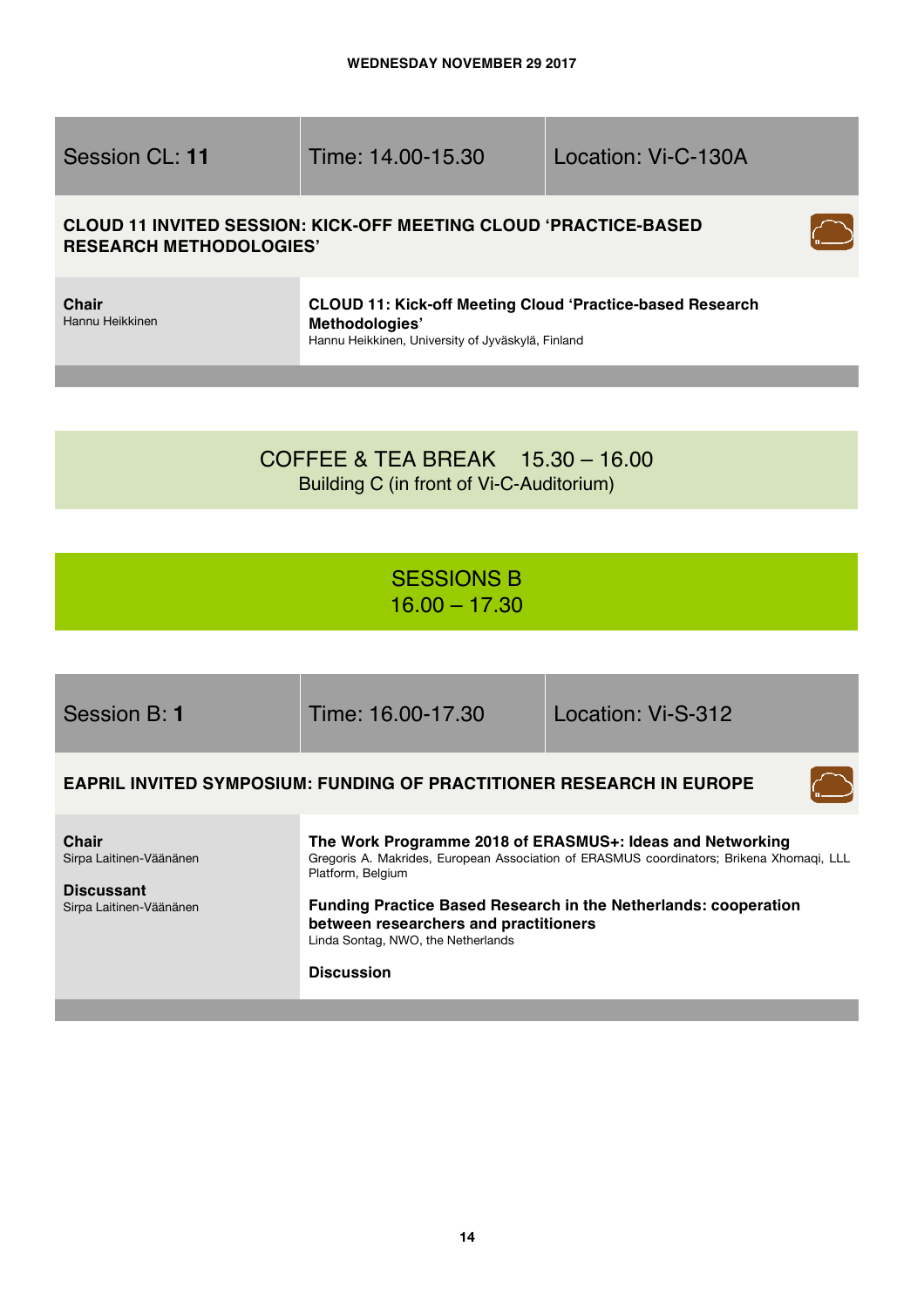| Session B: 2                                                                                                                                                                                                                                                                                                                                                                                                                                                                                                                                                                                                                                                                                                                    | Time: 16.00-17.30                                                                                                                   | Location: VI-C-206 |  |  |  |
|---------------------------------------------------------------------------------------------------------------------------------------------------------------------------------------------------------------------------------------------------------------------------------------------------------------------------------------------------------------------------------------------------------------------------------------------------------------------------------------------------------------------------------------------------------------------------------------------------------------------------------------------------------------------------------------------------------------------------------|-------------------------------------------------------------------------------------------------------------------------------------|--------------------|--|--|--|
| <b>METHODS - SPACE</b>                                                                                                                                                                                                                                                                                                                                                                                                                                                                                                                                                                                                                                                                                                          | <b>EAPRIL INVITED SESSION: INTERNATIONALISATION AND INNOVATIVE TEACHING</b>                                                         |                    |  |  |  |
| <b>Chair</b><br>Martijn Willemse                                                                                                                                                                                                                                                                                                                                                                                                                                                                                                                                                                                                                                                                                                | Internationalisation and innovative teaching methods - SPACE<br>Elke Kitzelmann, Innsbruck University School of Management, Austria |                    |  |  |  |
|                                                                                                                                                                                                                                                                                                                                                                                                                                                                                                                                                                                                                                                                                                                                 |                                                                                                                                     |                    |  |  |  |
| Session B: 3                                                                                                                                                                                                                                                                                                                                                                                                                                                                                                                                                                                                                                                                                                                    | Time: 16.00-17.30                                                                                                                   | Location: Vi-S-301 |  |  |  |
| <b>EAPRIL INVITED SESSION: CREATING ENGAGING PEDAGOGICAL CHANGE</b>                                                                                                                                                                                                                                                                                                                                                                                                                                                                                                                                                                                                                                                             |                                                                                                                                     |                    |  |  |  |
| Creating engaging pedagogical change<br>Essi Ryymin, Häme University of Applied Sciences, Finland; Fabiana Augusta, IF Sertão-PE,<br>Brazil; Robson Felix, Instituto Federal de Mato Grosso do Sul IFMS, Brazil; Fernando Araujo<br>Godinho, Instituto Federal de Educação, Ciência e Tecnologia Goiano, Brazil; Izidro Lima Junior,<br>Instituto Federal de Mato Grosso do Sul IFMS, Brazil; Wlamir Soares, IF Sergipe, Brazil; Rita<br>Rovai, IFPE (Instituto Federal de Educação Tecnológica), Brazil; Julio Page, Instituto Federal do<br>Rio de Janeiro, Brazil; Paula Schlemper, Federal Institute of Brasília, Brazil; Miguel da Guia<br>Albuquerque, Instituto Federal Do Rio Grande Do Sul - Campus Rio Grande, Brazil |                                                                                                                                     |                    |  |  |  |
|                                                                                                                                                                                                                                                                                                                                                                                                                                                                                                                                                                                                                                                                                                                                 |                                                                                                                                     |                    |  |  |  |
| Session B: 4                                                                                                                                                                                                                                                                                                                                                                                                                                                                                                                                                                                                                                                                                                                    | Time: 16.00-17.30                                                                                                                   | Location: Vi-D-215 |  |  |  |
| <b>WORKSHOP: TEACHING AND ASSESSING REFLECTION COMPETENCES</b><br><b>WITH E-PORTFOLIO'S</b>                                                                                                                                                                                                                                                                                                                                                                                                                                                                                                                                                                                                                                     |                                                                                                                                     |                    |  |  |  |

**Teaching and assessing reflection competences with e-portfolio's**  Susanne Schwarz, Center for key competences and research-oriented learning, Germany; Gina Wiesweg, Center for key competences and research-oriented learning, Germany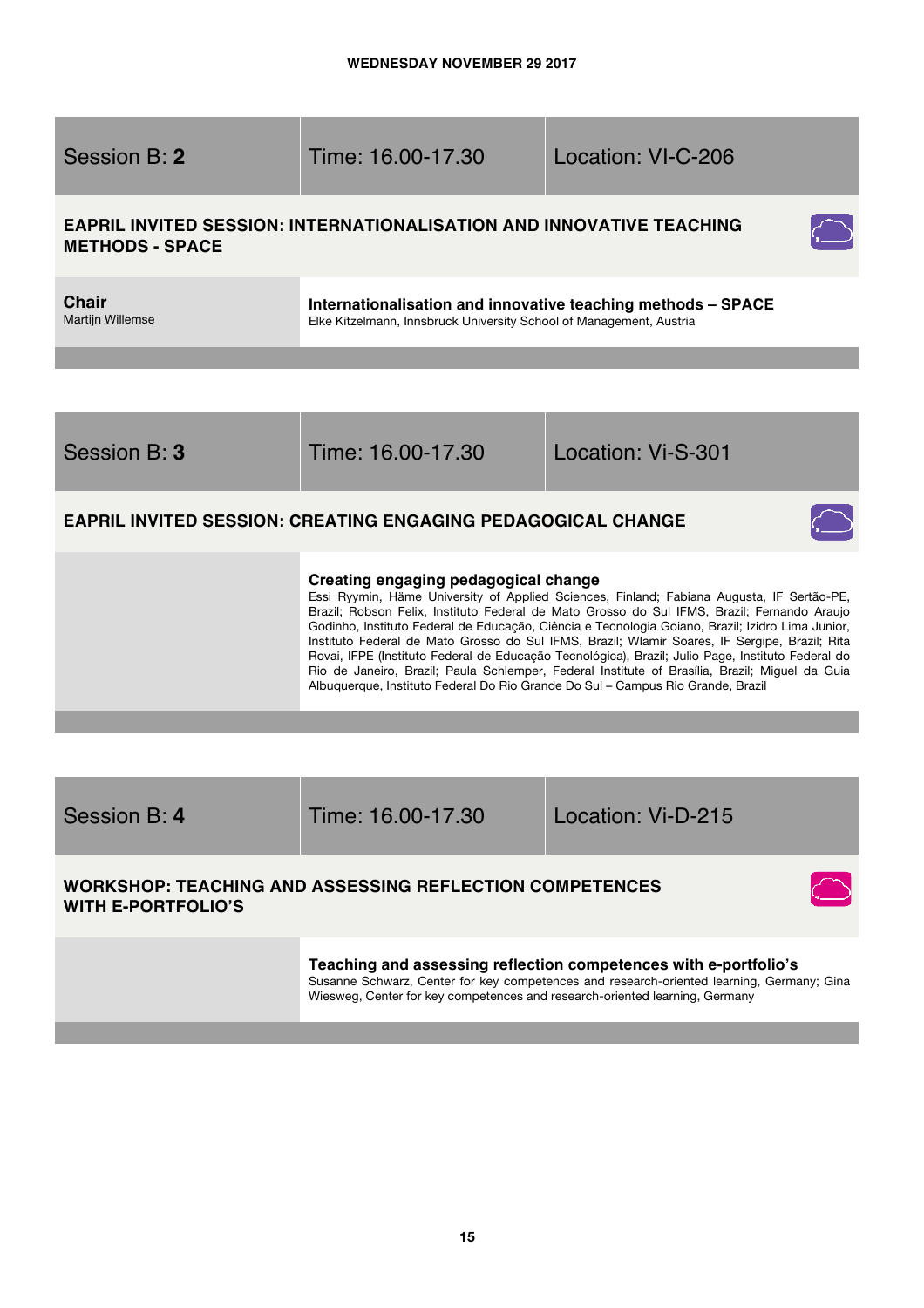Session B: **5** Time: 16.00-17.30 Location: Vi-D-217 **WORKSHOP: FROM HOMER TO HOMER SIMPSON: THE IMPORTANCE OF ORACY IN THE**   $\curvearrowright$ **DEVELOPMENT OF LITERACY From Homer to Homer Simpson: the importance of oracy in the development of literacy**  Daniel Gregson, University of Sunderland, United Kingdom

Session B: **6** Time: 16.00-17.30 Location: Vi-S-313 **WORKSHOP: TEAM-BASED LEARNING: ENGAGING LEARNERS & CREATING TEAM ACCOUNTABILITY Team-Based Learning: Engaging learners & creating team accountability**  Joy de Vries-Erich, VU University of Amsterdam, the Netherlands; Simon Tweddell, University of Bradford, United Kingdom

Session B: **7** Time: 16.00-17.30 Location: Vi-D-218 **WORKSHOP: SMALL IS BEAUTIFUL – ARGUMENTS FOR A SOUND EDUCATION** 

**Small is Beautiful - Arguments for a Sound Education** Markus Cslovjecsek, University of Applied Sciences and Arts FHNW, Switzerland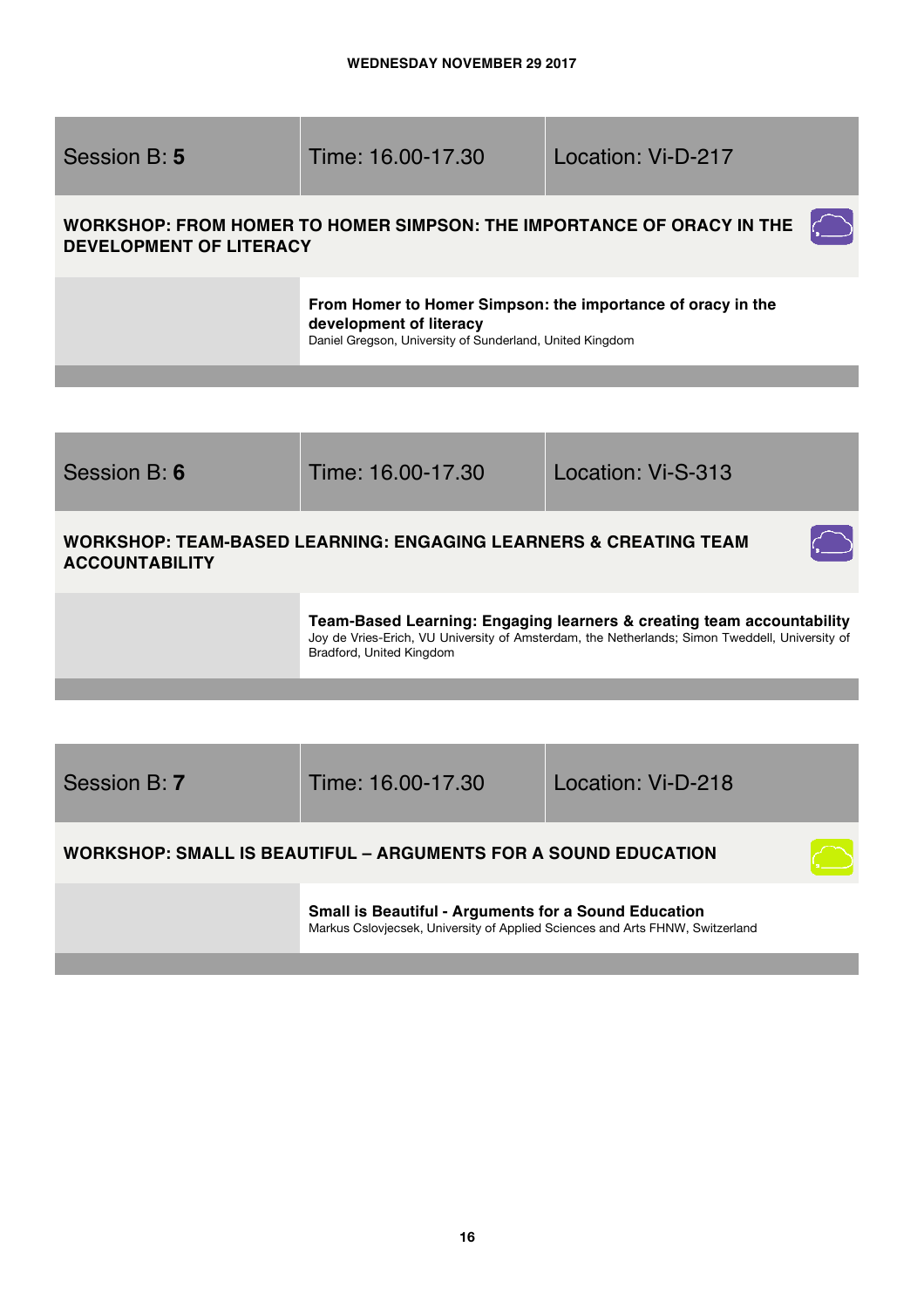۰

٠

| Session B: 8 | Time: 16.00-17.30                                                                                                  | Location: Vi-C-237                                                                                                                                                                      |
|--------------|--------------------------------------------------------------------------------------------------------------------|-----------------------------------------------------------------------------------------------------------------------------------------------------------------------------------------|
|              |                                                                                                                    | <b>WORKSHOP: THE PROCESS OF DESIGNING STEM-INTEGRATING LEARNING MATERIALS</b>                                                                                                           |
|              | The process of designing STEM-integrating learning materials<br>Dehaene, KU Leuven - University of Leuven, Belgium | Jolien De Meester, KU Leuven - University of Leuven, Belgium; Greet Langie, KU Leuven -<br>University of Leuven, Belgium; Mieke De Cock, KU Leuven - University of Leuven, Belgium; Wim |
|              |                                                                                                                    |                                                                                                                                                                                         |

<u> 1989 - Johann Stein, marwolaethau a bhann an t-Amhair an t-Amhair an t-Amhair an t-Amhair an t-Amhair an t-A</u>

| Session B: 9  | Time: 16.00-17.30                                                                       | Location: Vi-D-214                                                                            |
|---------------|-----------------------------------------------------------------------------------------|-----------------------------------------------------------------------------------------------|
|               | <b>WORKSHOP: CREATING BOUNDARY OBJECTS TO FOSTER BOUNDARY CROSSING</b>                  |                                                                                               |
|               | Creating boundary objects to foster boundary crossing<br>Professionals, the Netherlands | Maria Custers, Fontys University of Applied Sciences, the Netherlands; Karin van Leeuwen, DPA |
|               |                                                                                         |                                                                                               |
|               |                                                                                         |                                                                                               |
| Session B: 10 | Time: 16.00-17.30                                                                       | Location: Vi-C-130B                                                                           |
|               | <b>WORKSHOP: BROADENING HORIZONS ON PERSON-CENTRED TEACHING</b>                         |                                                                                               |
|               |                                                                                         |                                                                                               |

**Broadening horizons on person-centred teaching**  Famke van Lieshout, Fontys University of Applied Sciences, the Netherlands; Theo Niessen, Fontys University of Applied Sciences, the Netherlands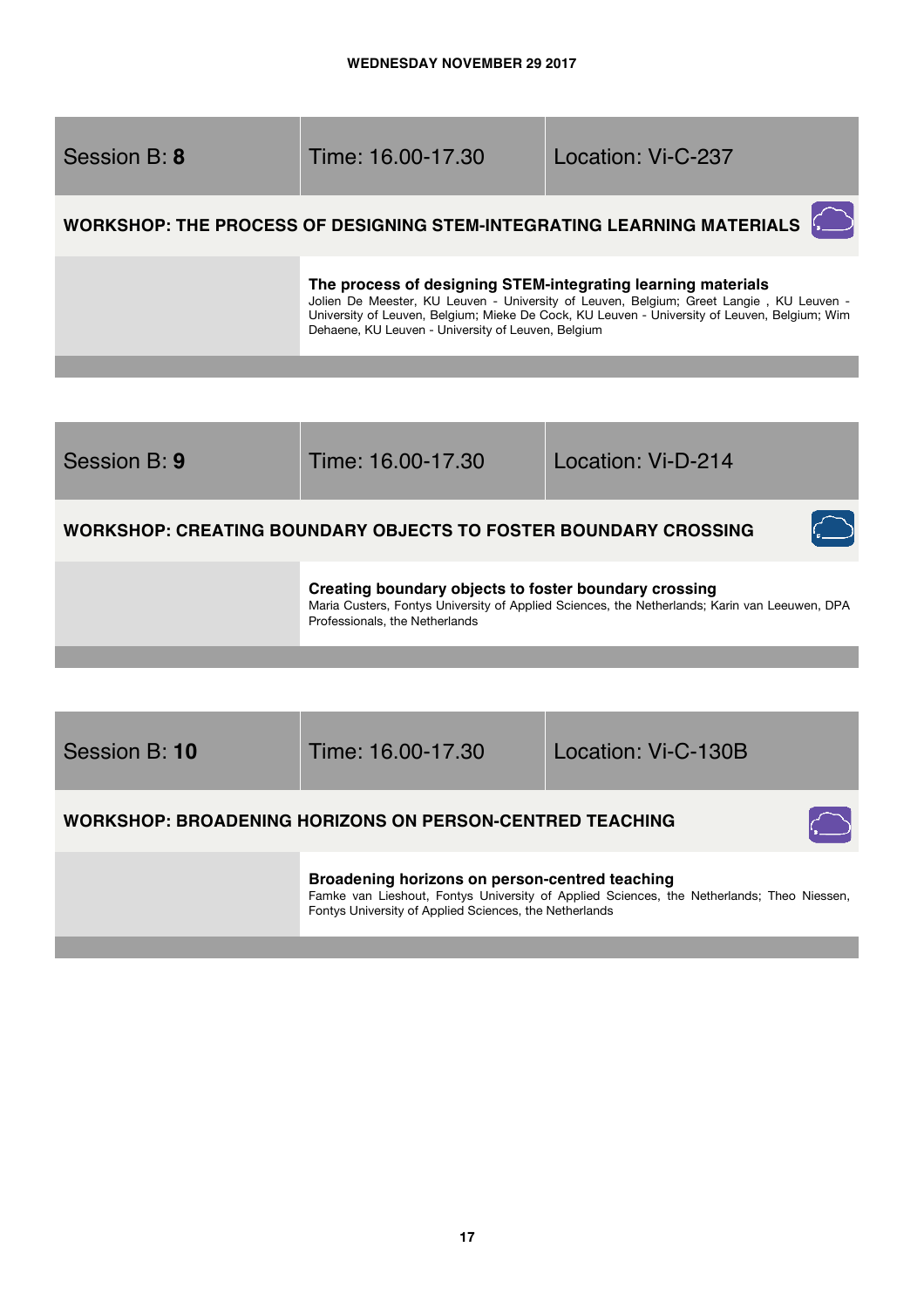Session B: **11** Time: 16.00-17.30 Location: Vi-C-146

# **WORKSHOP: THE EDUCATIONAL VALUES PRIORITY GAME; A DIALOGUE ABOUT GOOD EDUCATION**

**The educational values priority game; a dialogue about good education** Carlos van Kan, HAN University Nijmegen, the Netherlands; Fedor de Beer, HAN University Nijmegen, the Netherlands

Session B: **12** Time: 16.00-17.30 Location: Vi-C-205

# **WORKSHOP: TOOLS WITH THE CO-CREATION-WHEEL FOR COLLABORATIVE RESEARCHING AND LEARNING IN COPS**

### **Tools with the Co-Creation-Wheel for collaborative researching and learning in CoPs**

Corry Ehlen, Zuyd University of Applied Sciences, the Netherlands; Paul Hennissen, Fontys University of Applied Sciences, the Netherlands

Session B: **13** Time: 16.00-17.30 Location: Vi-C-236

# **ROUNDTABLE SESSION: COMPETENCES & EXPERTISE DEVELOPMENT**



**Chair** Niek van Benthum

### **Effects of Critical Incident Tasks in English Classes on Students' Intercultural Competence**

Thien Quynh Tran Tran, Leiden University, the Netherlands; Wilfried Admiraal, Leiden University, the Netherlands; Nadira Saab, Leiden University, the Netherlands

#### **Teacher education students acquiring intercultural competences in international internships**  Julia Sterner, University of Regensburg, Germany; Regina Mulder, University of Regensburg, Germany

**Experts' routines** Tuire Palonen, University of Turku, Finland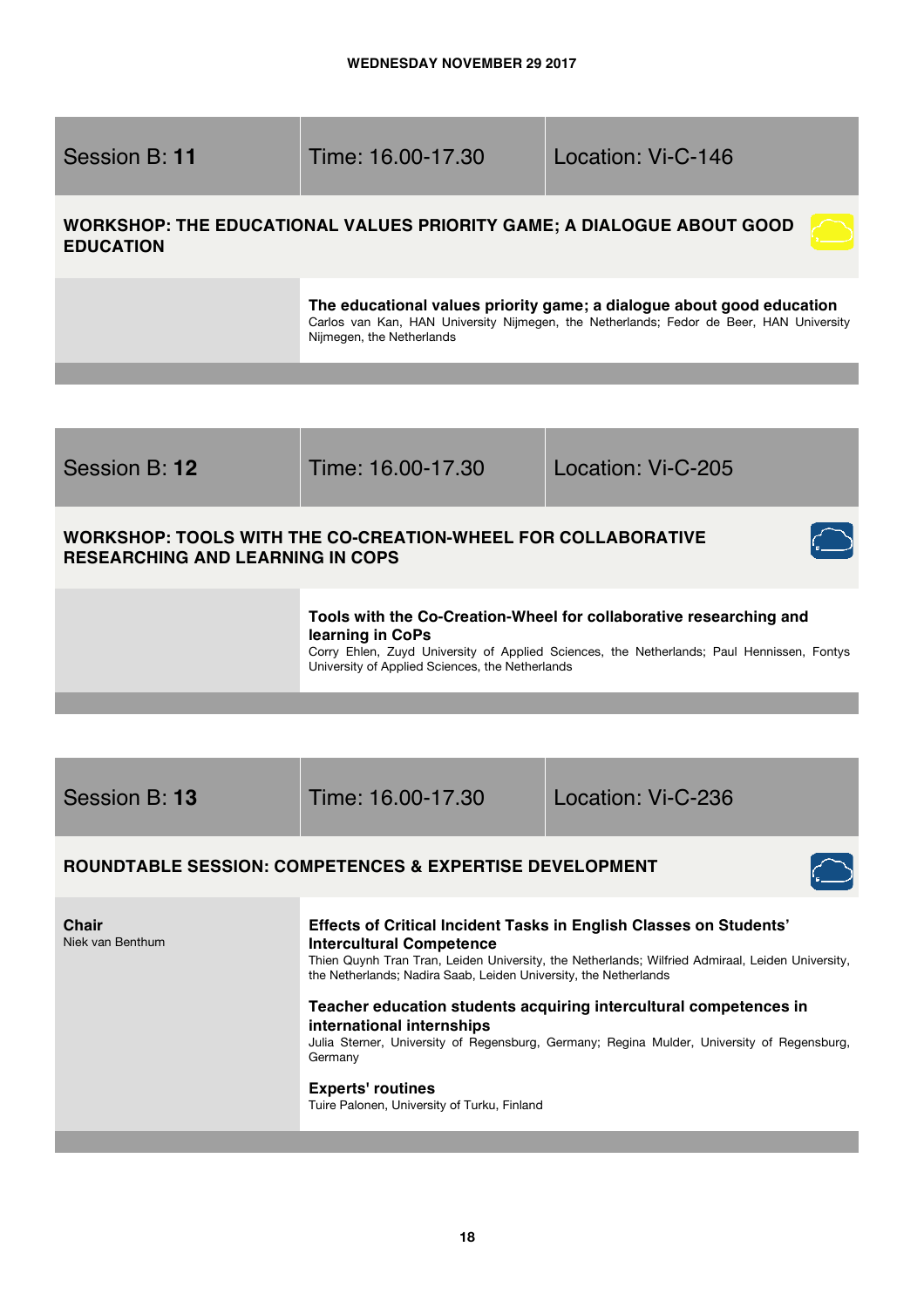| Session B: 14 |  |
|---------------|--|
|---------------|--|

# Time: 16.00-17.30 Location: Vi-C-302

# **ROUNDTABLE SESSION: ORGANISATION OF PRACTICE-BASED RESEARCH**



| Effective feedback on practice-based research<br>Theo Pullens, Avans Hogeschool, the Netherlands                                                                                                                                                                                                                                                |
|-------------------------------------------------------------------------------------------------------------------------------------------------------------------------------------------------------------------------------------------------------------------------------------------------------------------------------------------------|
| Co-creation in articulating research questions<br>Peter den Boer, Onderzoeksbureau Onderzoekend Leren, the Netherlands; Niek van den Berg,<br>Strix Aluco - onderzoek & innovatie, the Netherlands; Frank De Jong, Aeres University of Applied<br>Sciences, the Netherlands; Bob Koster, Fontys University of Applied Sciences, the Netherlands |
| The significance of the Conceptual model in operational research<br>Martin Struik, Stenden hogeschool, the Netherlands                                                                                                                                                                                                                          |
|                                                                                                                                                                                                                                                                                                                                                 |

| Session B: 15 |  |  |
|---------------|--|--|
|---------------|--|--|

Time: 16.00-17.30 Location: Vi-C-130A

# **ROUNDTABLE: LEADERSHIP & PROFESSIONAL LEARNING**



| <b>Chair</b><br>Bernadette van der Steen | School leaders' professional learning<br>Henderijn Heldens, Fontys University of Applied Sciences, the Netherlands; Anje Ros, Fontys<br>University of Applied Sciences, the Netherlands; Iris Windmuller, Fontys University of Applied<br>Sciences, the Netherlands                                                                                                   |
|------------------------------------------|-----------------------------------------------------------------------------------------------------------------------------------------------------------------------------------------------------------------------------------------------------------------------------------------------------------------------------------------------------------------------|
|                                          | Primary School principals' professional development<br>Ellen Daniëls, KU Leuven, Belgium; Annie Hondeghem, KU Leuven, Belgium; Filip Dochy, KU<br>Leuven, Belgium                                                                                                                                                                                                     |
|                                          | Leadership practices for deep collaboration<br>Loes van Wessum, Windesheim Flevoland, the Netherlands; Frank Hulsbos, Welten Institute -<br>Open University of the Netherlands, the Netherlands; Inge Andersen, University of Applied<br>Sciences Utrecht, the Netherlands; Hanno Van Keulen, Windesheim Flevoland University of<br>Applied Sciences, the Netherlands |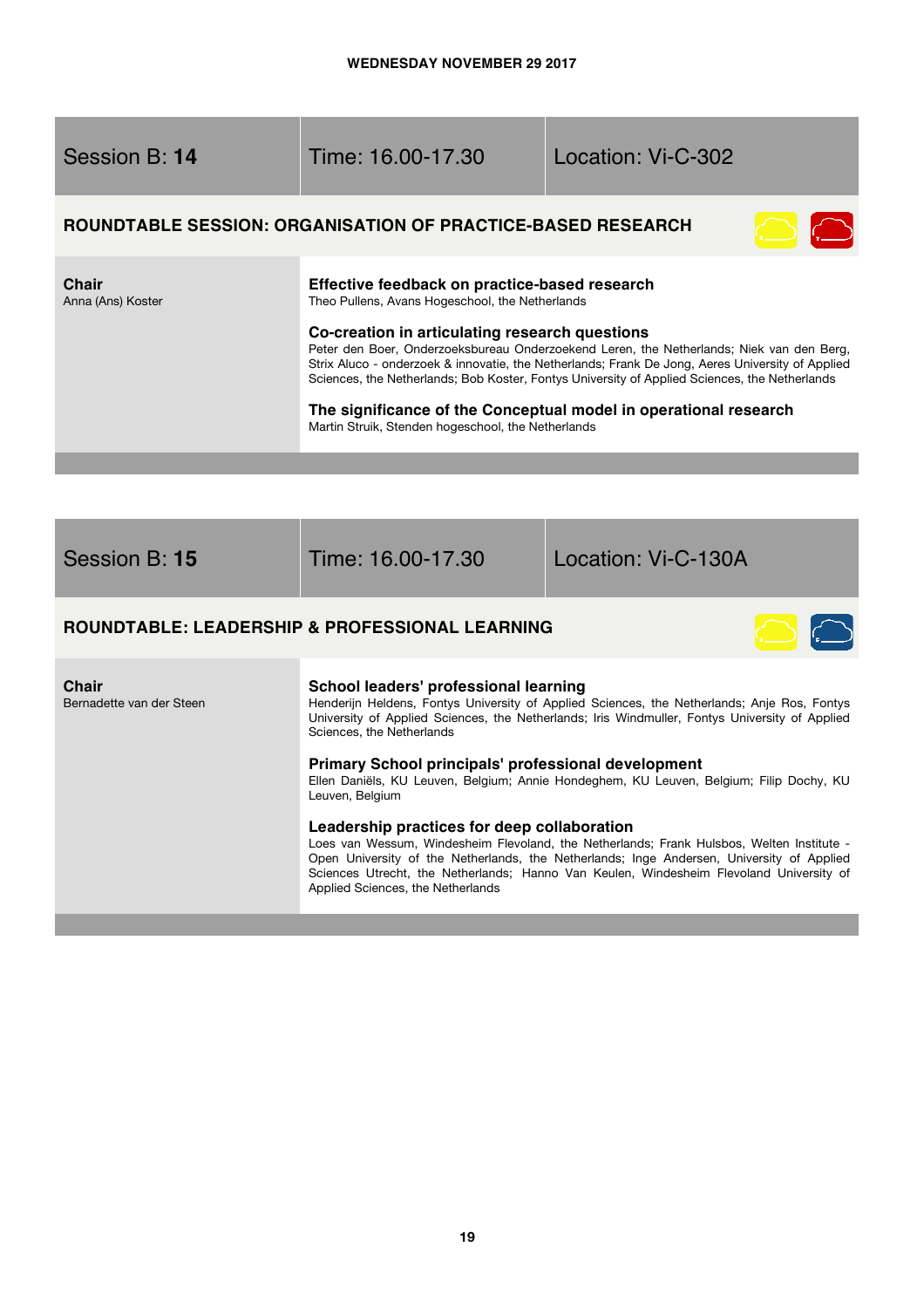| Session B: 16              | Time: 16.00-17.30                                                                                                                                                                                                                                                                                                                                                                                                                                                                 | Location: Vi-S-125 |  |
|----------------------------|-----------------------------------------------------------------------------------------------------------------------------------------------------------------------------------------------------------------------------------------------------------------------------------------------------------------------------------------------------------------------------------------------------------------------------------------------------------------------------------|--------------------|--|
|                            | <b>ROUNDTABLE SESSION: EDUCATOR'S PROFESSIONALISATION</b>                                                                                                                                                                                                                                                                                                                                                                                                                         |                    |  |
| Chair<br>Elly van den Berg | Systematic team-based problem-solving to mutualise intervention<br>competences<br>Lionel Alvarez, Université de Fribourg, Switzerland<br>License to career guidance – some notes of skills and identity work<br>Annukka Tapani, TAMK Tampere University of Applied Sciences, Finland; Merja Hanhimäki,<br><b>TAMK Tampere University of Applied Sciences, Finland</b><br>The role of facilitation in learning communities<br>Naomi Mertens, Mijn Leergemeenschap, the Netherlands |                    |  |

# SESSIONS C 17.40 – 18.40

Session C: **1** Time: 17.40-18.40 Location: Vi-C-205

### **CASE STUDY: TOWARDS INNOVATIVE AND INSPIRING CURRICULA FOR SECOND CAREER TEACHERS**



**Towards innovative and inspiring curricula for second career teachers** Lisa Brille, KISP, Belgium; Sara Claerhout, CVO KISP, Belgium; Danny Robben, CVO Limlo, Belgium; Miet Verellen, Thomas More Kempen, Belgium; Marjolein Wilke, KU Leuven, Belgium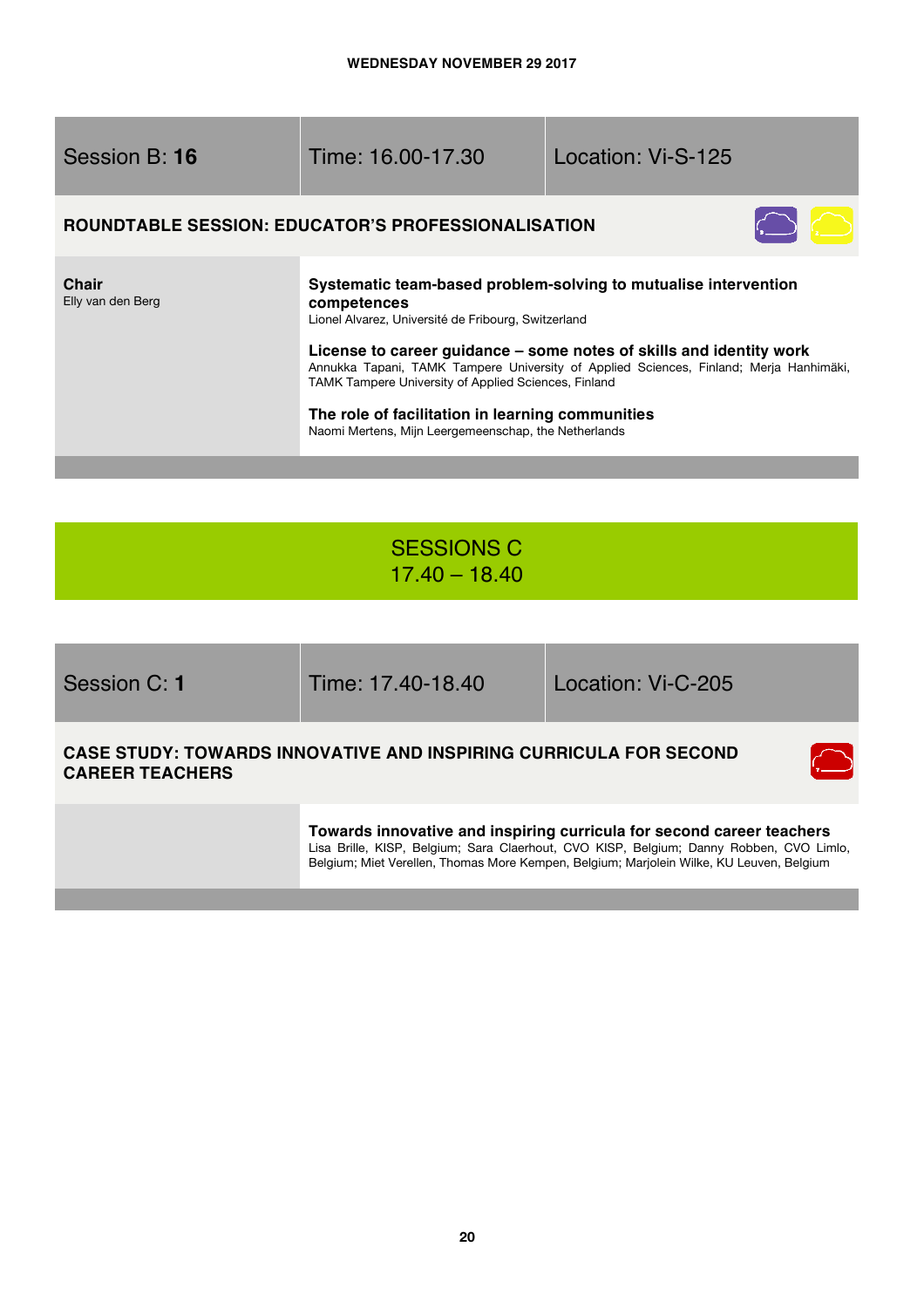| Session C: 2 |  |
|--------------|--|
|--------------|--|

# Session C: **2** Time: 17.40-18.40 Location: Vi-S-312

# **CASE STUDY: HOW CAN STUDENT-TEACHER RESEARCH BE MORE MEANINGFUL AND LEAD TO AN INQUIRING STANCE?**

### **How can student-teacher research be more meaningful and lead to an inquiring stance?**

Karin Kiewiet, HAN University of Applied Sciences, the Netherlands; Janneke v.d. Steen, HAN University of Applied Sciences, the Netherlands



| Session C: 4 | Time: 17.40-18.40                                         | Location: Vi-C-237 |  |
|--------------|-----------------------------------------------------------|--------------------|--|
|              | <b>CASE STUDY: COOC (COMMUNITY OF OPEN ONLINE COURSE)</b> |                    |  |

**COOC (Community of Open Online Course)**  Ning Ding, Hanze University Groningen. University of Applied Sciences, the Netherlands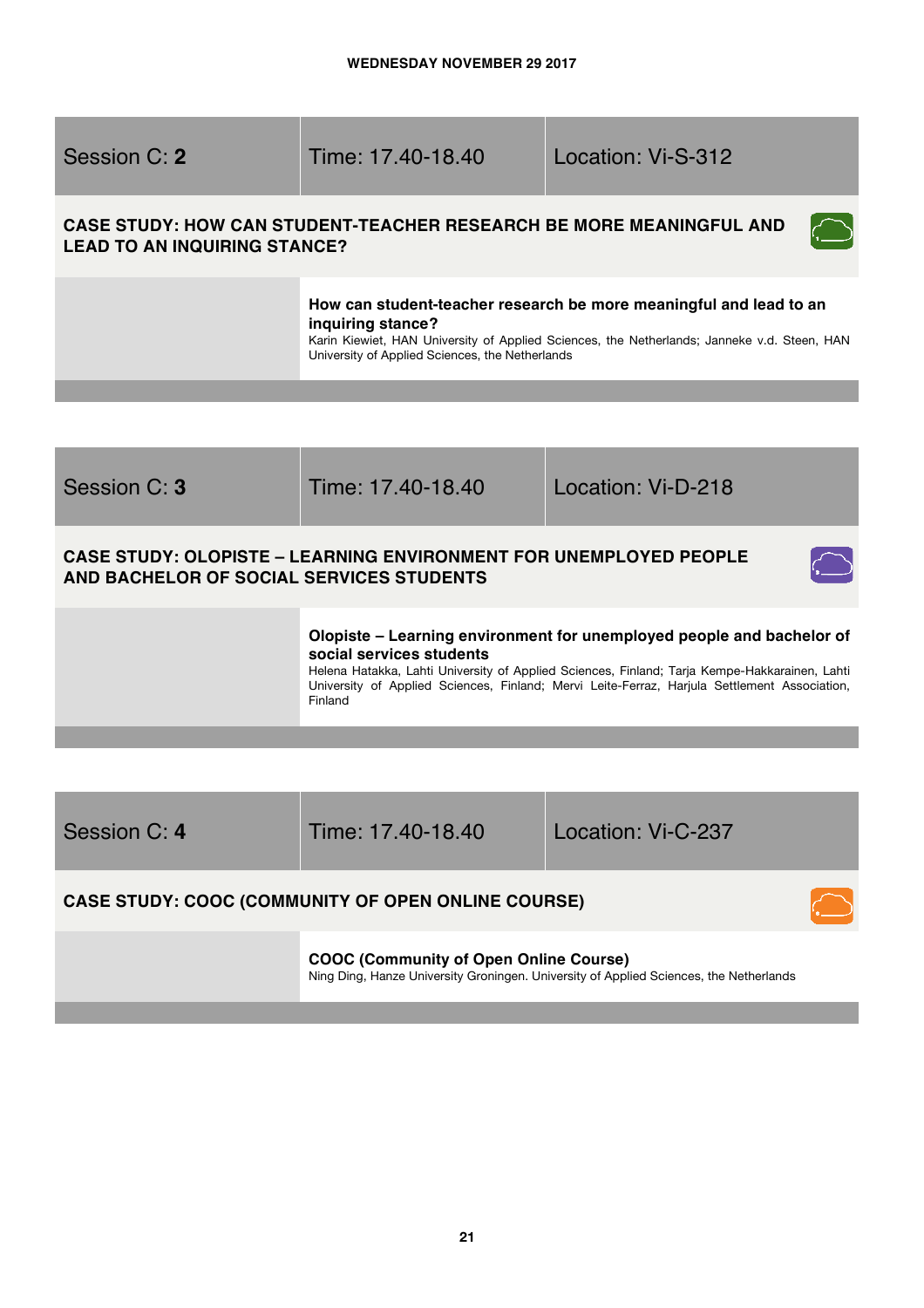| Session C: 5 | Time: 17.40-18.40                                                                                                                                                                            | Location: Vi-D-215 |  |
|--------------|----------------------------------------------------------------------------------------------------------------------------------------------------------------------------------------------|--------------------|--|
|              | <b>CASE STUDY: EXPERIMENTING GAMIFICATION IN HIGHER EDUCATION STUDIES</b>                                                                                                                    |                    |  |
|              | Experimenting gamification in higher education studies<br>Irma Mänty, Laurea University of Applied Sciences, Finland; Kristina Henriksson, Laurea<br>University of Applied Sciences, Finland |                    |  |
|              |                                                                                                                                                                                              |                    |  |

| Session C: 6 |  |
|--------------|--|
|              |  |

Time: 17.40-18.40 Location: Vi-C-236

 $\bigcirc$ 

# **CASE STUDY: DESIGN AND IMPLEMENTATION OF OPTICS TEACHING AND LEARNING MATERIALS IN AN INTEGRATED STEM CURRICULUM**

# **Design and implementation of optics teaching and learning materials in an integrated STEM curriculum**

Stijn Ceuppens, KU Leuven, Belgium; Johan Deprez, KU Leuven, Belgium; Wim Dehaene, KU Leuven, Belgium; Mieke De Cock, KU Leuven, Belgium

Session C: **7** Time: 17.40-18.40 Location: Vi-C-130B

# **CASE STUDY: ON THE WAY OF FLIPPING THE WHOLE UNIVERSITY**

### **On the way of flipping the whole university**

Erkko Sointu, University of Eastern Finland, Finland; Jenni Kankaanpää, University of Eastern Finland, Finland; Other members of research team Ameba and Flipped Classroom pilot teachers, University of Eastern Finland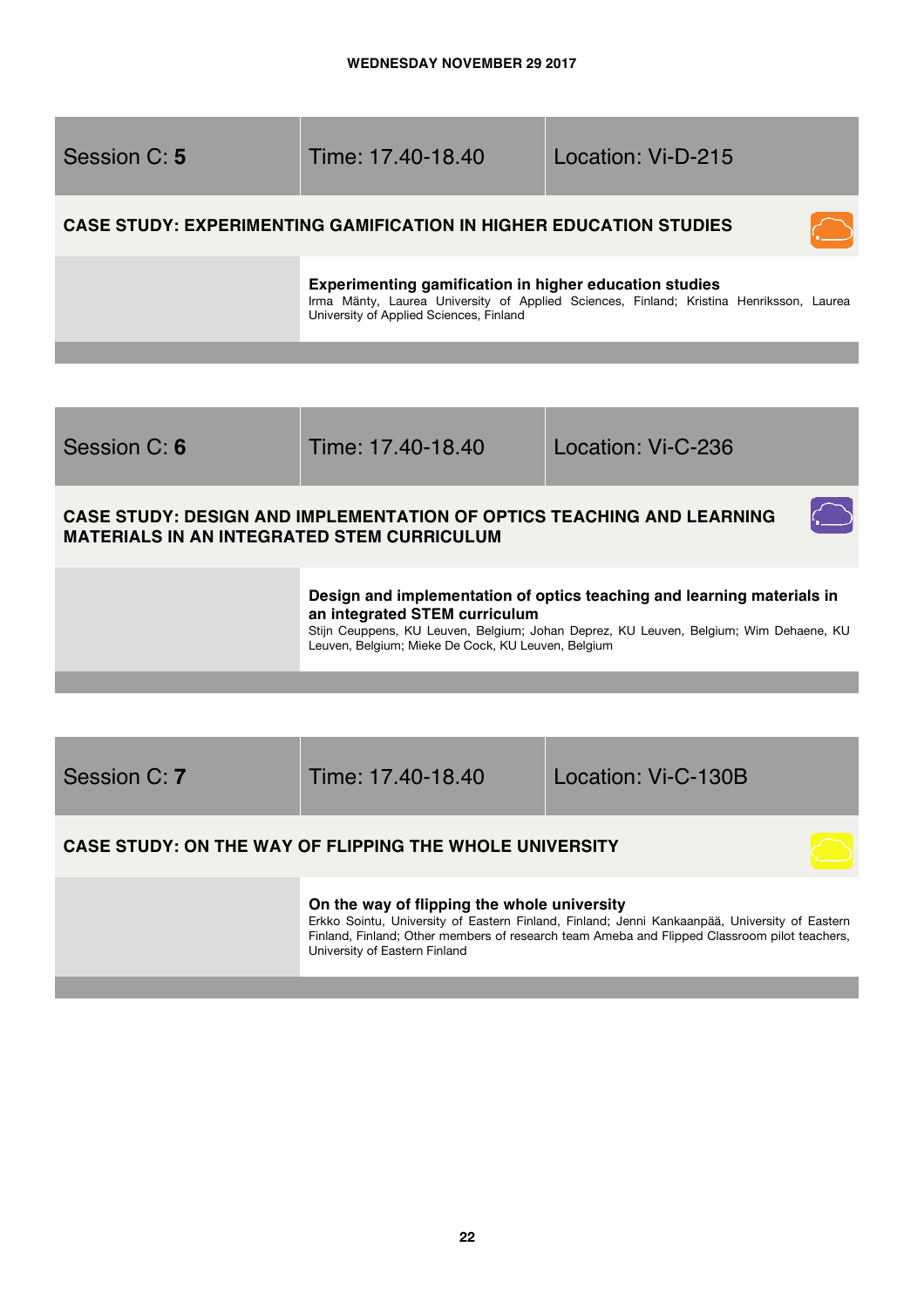| Session C: 8 |  |  |
|--------------|--|--|
|--------------|--|--|

Time: 17.40-18.40 Location: Vi-S-125

# **CASE STUDY: COLLABORATION BETWEEN EDUCATION AND YOUTH CARE IN THE SCHOOLS: STRENGTHS AND COMPLEXITIES**



### **Collaboration between education and youth care in the schools: strenghts and complexities**

Jacqueline van Swet, Fontys University of Applied Sciences, the Netherlands; Karin Diemel, Fontys University of Applied Sciences, the Netherlands; Mariette Haasen, Fontys University of Applied Sciences, the Netherlands; Anja van Zon, Fontys University of Applied Sciences, the Netherlands

| Session C: 9                        | Time: 17.40-18.40                                                                                                                                                                                                                                                                                                                                                                                                                                                          | Location: Vi-D-217 |
|-------------------------------------|----------------------------------------------------------------------------------------------------------------------------------------------------------------------------------------------------------------------------------------------------------------------------------------------------------------------------------------------------------------------------------------------------------------------------------------------------------------------------|--------------------|
| <b>EDUCATION IN PARAIBA, BRAZIL</b> | CASE STUDY: GIRAMUNDO FINLANDIA: CHALLENGES FOR THE 21 <sup>ST</sup> CENTURY                                                                                                                                                                                                                                                                                                                                                                                               |                    |
|                                     | Giramundo Finlândia: challenges for the 21st Century Education in<br>Paraíba, Brazil<br>Alexandre Fonseca D'Andrea, IFPB - Federal Institute of Education, Science and Technology of<br>Paraíba, Brazil; Jamylle Ouverney-King, Federal Institute of Education, Science and Technology<br>of Paraiba, Brazil; Francisco Medeiros, Federal Institute of Education, Science and Technology of<br>Paraiba, Brazil; Essi Ryymin, Häme University of Applied Sciences, Finland. |                    |

| Session C: 10 | Time: 17.40-18.40 | Location: Vi-C-130A |
|---------------|-------------------|---------------------|
|               |                   |                     |

### **CASE STUDY: INTERNATIONALIZATION IN HIGHER EDUCATION RECONSIDERED**

### **Internationalization in Higher Education reconsidered**

Roelien Wierda, NHL university of Applied Sciences, the Netherlands; Ron Barendsen, NHL university of Applied Sciences, the Netherlands; Barbara Schwartz-Bechet, Salus University, USA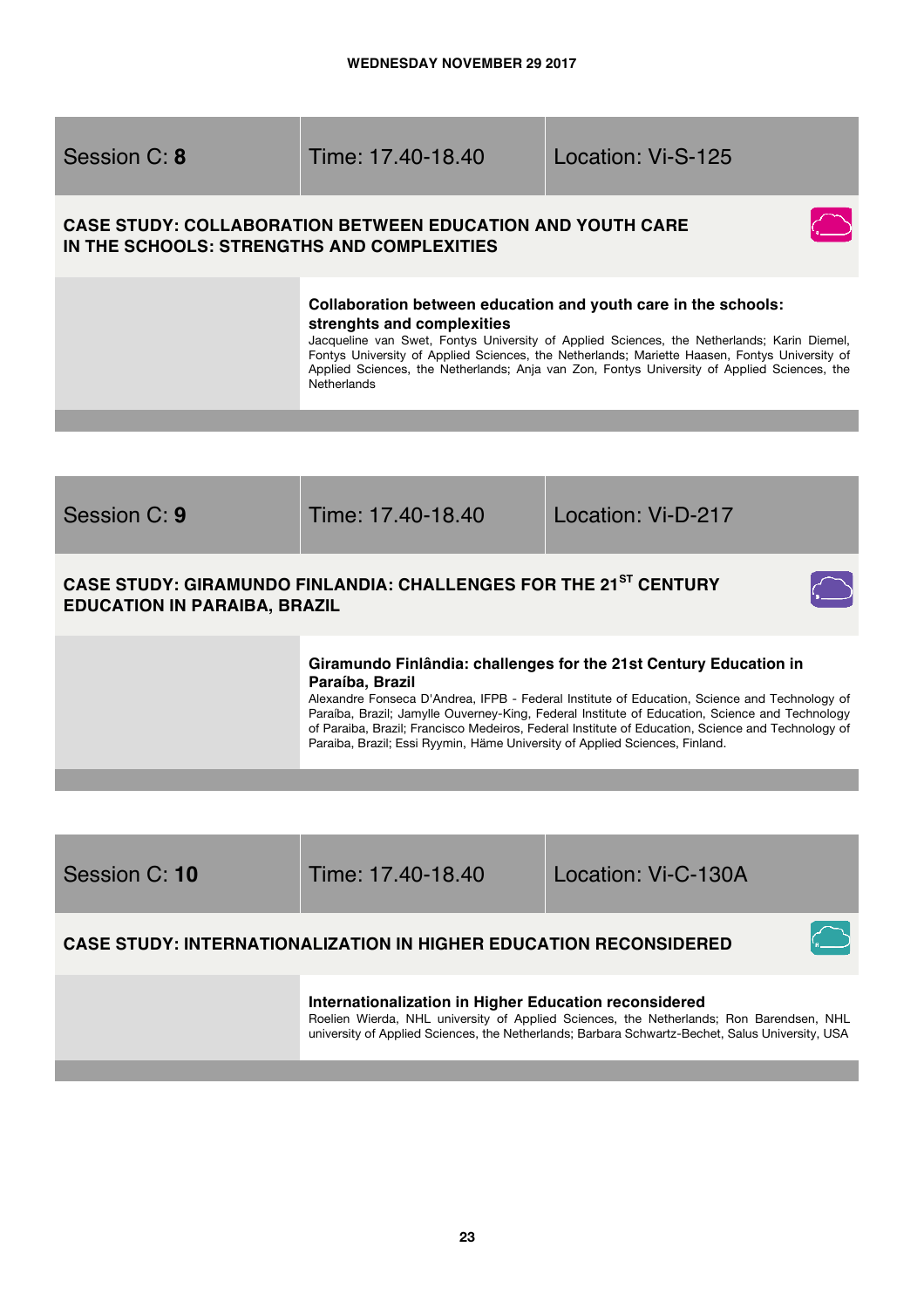

**HEI Collaboration in eAMK Preparation Process**

| Session C: 13 |  |
|---------------|--|
|               |  |
|               |  |

Finland

Session C: **13** Time: 17.40-18.40 Location: Vi-S-313

### **ROUNDTABLE SESSION: EARLY CHILDHOOD & PRIMARY SCHOOL EDUCATION**

**Chair** Anje Ros

### **High involvement in preschoolers with low-SES background**

Hannelore De Greve, Karel De Grote University College, Belgium; Jo Van de Weghe, Karel De Grote University College, Belgium; Lien De Coninck, Karel De Grote University College, Belgium; Jan Van de Wiele, Karel De Grote University College, Belgium

Rika Nakamura, JAMK University of Applied Sciences, Finland; Minna Scheinin, JAMK University of Applied Sciences, Finland; Sirpa Laitinen-Väänänen, JAMK University of Applied Sciences, Finland; Jussi Halttunen, JAMK University of Applied Sciences, Finland; Hannu Ikonen, JAMK University of Applied Sciences, Finland; Jaana Kullaslahti, JAMK University of Applied Sciences, Finland; Paula Tyrväinen, JAMK University of Applied Sciences, Finland; Juha Viitasaari, Arene,

#### **Integration of educational games in the classroom: a design-based research**

Els De Latter, University College Artevelde, Belgium; Liliana Carrillo, University College Artevelde, Belgium; Ellen Vanderhoven, University College Artevelde, Belgium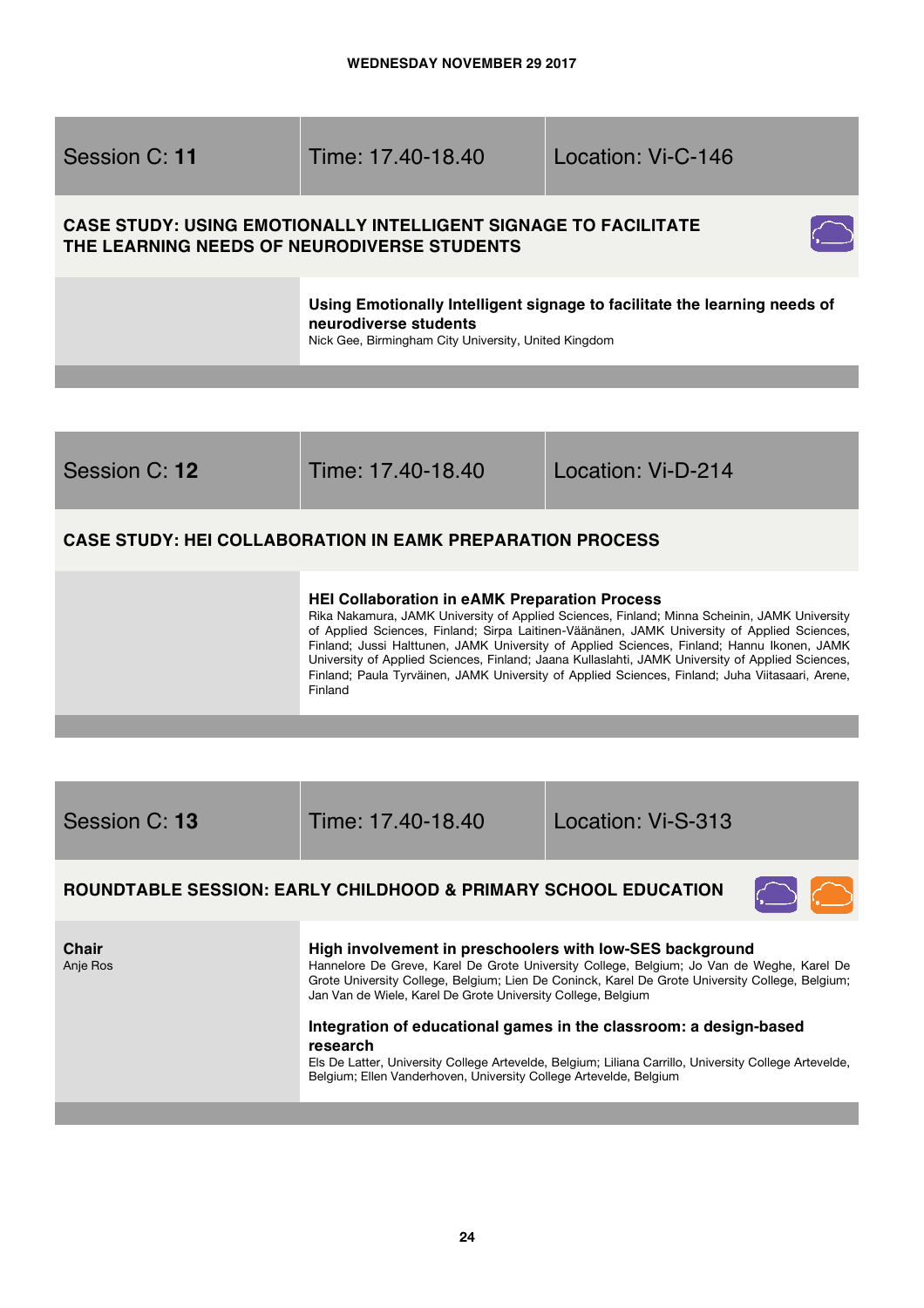|  | Session C: 14 |  |  |
|--|---------------|--|--|
|--|---------------|--|--|

Session C: **14** Time: 17.40-18.40 Location: Vi-C-222

### **PRESENT & DISCUSS SESSION: EMPOWERING TEACHERS**



**Chair**  José Reis-Jorge

### **Professional Development in Implementing Pedagogical Frameworks for Online Degrees in HE**

Marjo Joshi, Turku University of Applied Sciences, Finland; Mauri Kantola, Turku University of Applied Sciences, Finland; Minna Scheinin, Turku University of Applied Sciences, Finland

**Research-Based Teaching: a basis for educational improvement?** Margaret (Maggie) Gregson, University of Sunderland, United Kingdom

# CONFERENCE RECEPTION 18.45 – 20.15

### Amica Helmi restaurant, Building D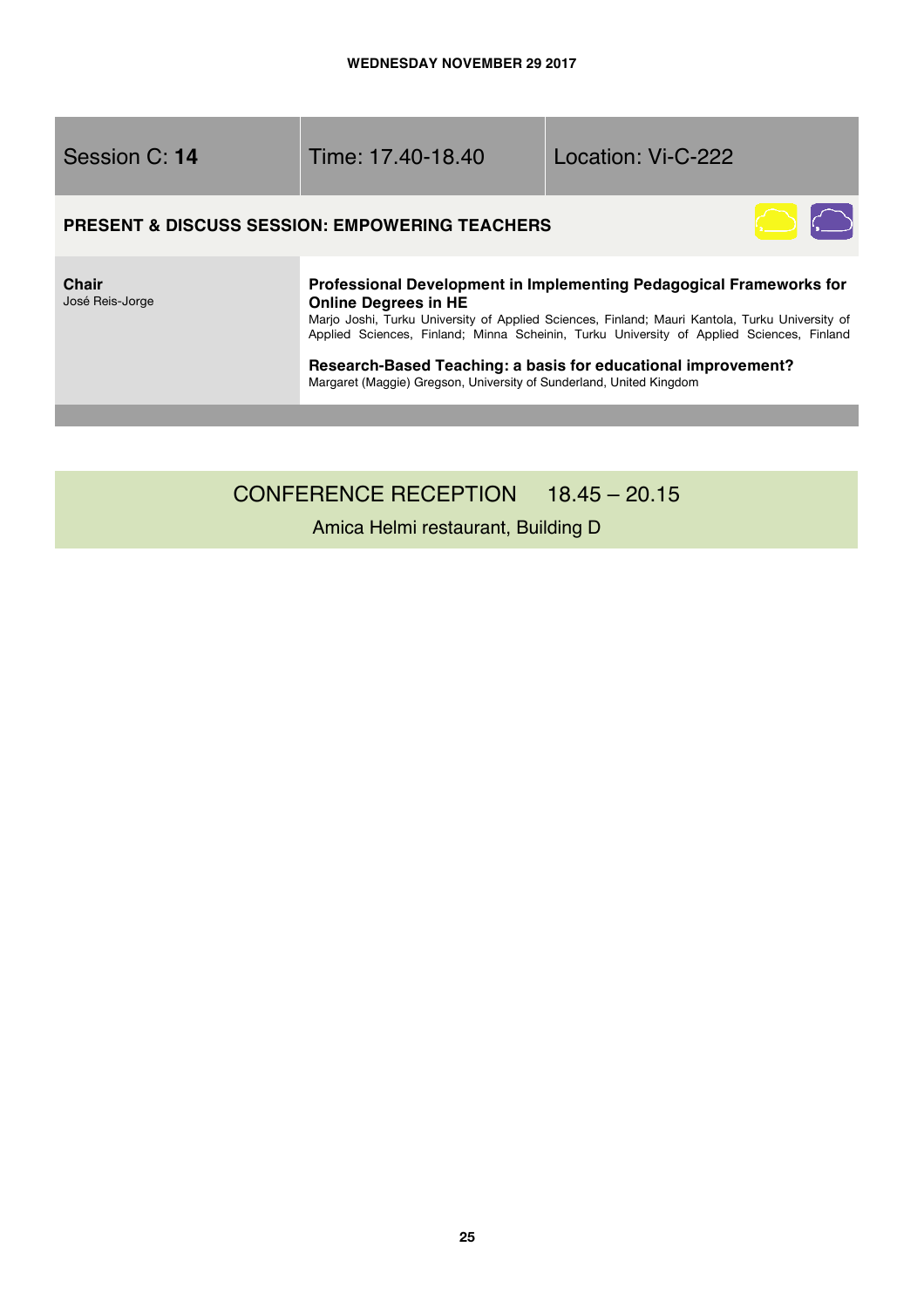# THURSDAY NOVEMBER 30 2017

SESSIONS D 08.20 – 09.50

| Session CLD: 1<br><i>(Corporate Learning Day)</i> | Time: 08.30(!)-09.50 | Location: Vi-C-130A |
|---------------------------------------------------|----------------------|---------------------|
|                                                   |                      |                     |

# **CORPORATE LEARNING DAY: EUROPEAN SURVEY ON CORPORATE LEARNING**

**Chair**  Patrick Belpaire **European Survey on Corporate Learning** Christoph Meier, University of St.Gallen / scill, Switzerland

| Session D: 1 |  |
|--------------|--|

Time: 08.20-09.50 Location: Vi-C-302

# **POSTER SESSION: GAMIFICATION & MEDIA**

| <b>Chair</b><br>Amina Cviko | Applying Virtual Reality for High Impact Learning in the Reality of the<br><b>Classroom (Master Student)</b><br>Nicolle van Groningen, Aeres Applied University Wageningen, the Netherlands<br>How to learn and work with a game<br>Didier Roche, Groupe Sup de Co La Rochelle, France                       |
|-----------------------------|--------------------------------------------------------------------------------------------------------------------------------------------------------------------------------------------------------------------------------------------------------------------------------------------------------------|
|                             | How to motivate students in on line courses using Whatsapp?<br>Bruno Costa, Brasilia Federal Institute of Vocational Education, Brazil; Conceição Costa, Brasilia<br>Federal Institute, Brazil                                                                                                               |
|                             | Learning and the physical environment enhancing student's<br>engagement<br>Paula Schlemper, Federal Institute of Brasilia, Brazil; André Santos, Federal Institute of Brasilia,<br>Brazil; Stepan Krawctschuk, Federal institute of Brasilia, Brazil; Lyssya Silva, Federal Institute of<br>Brasilia, Brazil |
|                             | Will the smartphone, in a practical educational setting, promote<br>autonomous learning?<br>Frank Wijnhoven, University of Maastricht, the Netherlands                                                                                                                                                       |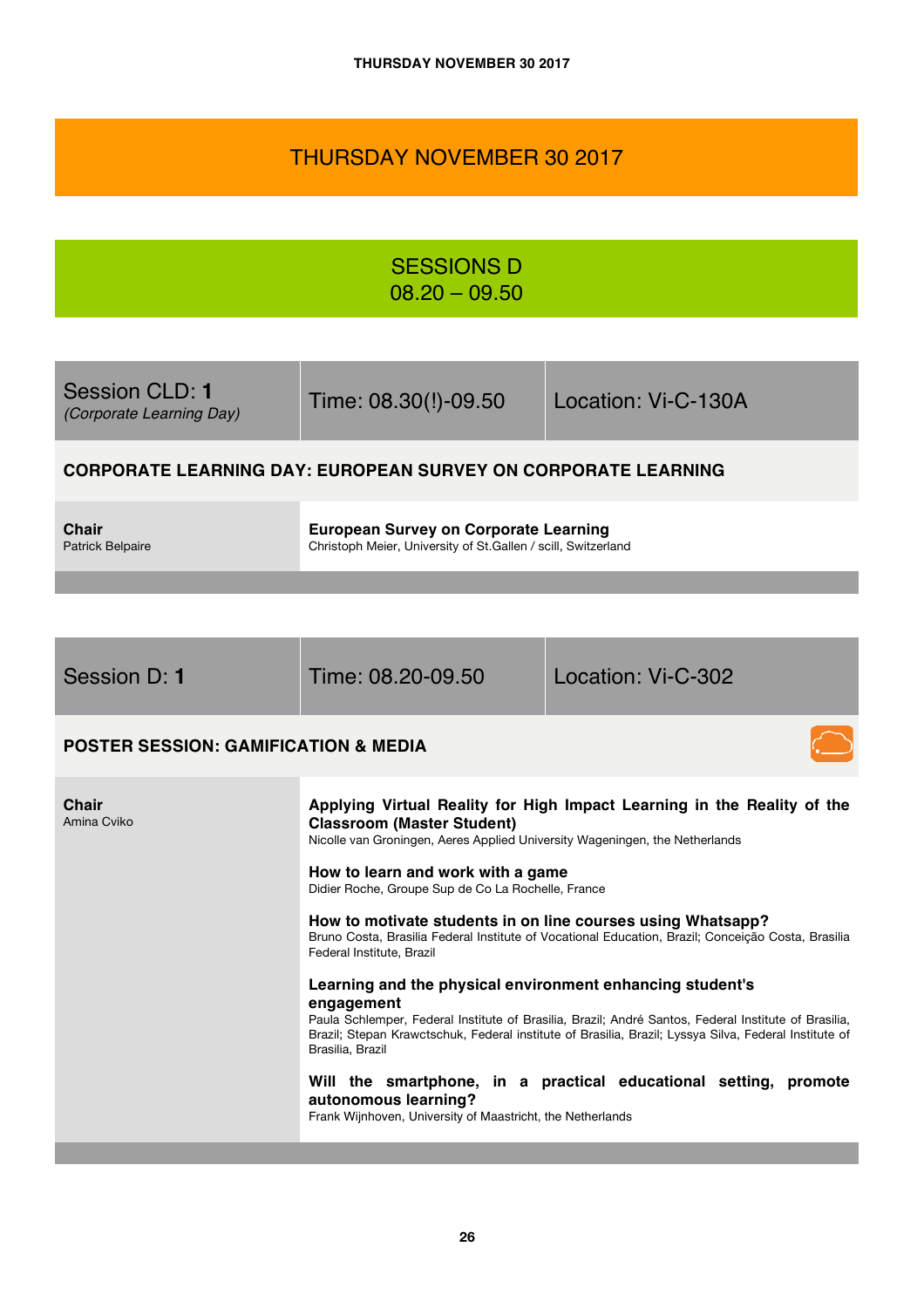Session D: **2** Time: 08.20-09.50 Location: Vi-C-205

# **POSTER SESSION: VOCATIONAL EDUCATION**



**Chair**  Tuomas Eerola **Competence-based education in Finnish vocational**  Lauri Vähätalo, Tampere University of Applied Sciences, Finland; Jiri Vilppola, Tampere University of Applied Sciences, Finland **Inspiring students for higher-order skills in VET in Food-Life-Innovation (Master Student)** Marjan Nijenbanning-Pot, Terra MBO, the Netherlands **Learning is Fun Educational Team: an innovative approach for vocational education in Brazil** Alexandre Fonseca, IFPB Federal Institute of Education, Science and Technology of Paraiba, Brazil; Jamylle Ouverney-King, Federal Institute of Education, Science and Technology of Paraiba, Brazil; Erika Anabuki, Cefet MG Brazil, Brazil; Leonardo Emanuel de Oliveira Costa, Federal Institute of Education of Rio de Janeiro (IFRJ), Brazil; Miguel da Guia Albuquerque, Instituto Federal Do Rio Grande Do Sul – Campus Rio Grande, Brazil; Vincente Marques, Sobrinho IFES, Brazil **Strategic partnership and cooperation between HVET, employers, and students** Herman Van de Mosselaer, Artesis Plantijn University College, Belgium **Working Life Relevance in Vocational Education and Training. A Case Study in the field of technology**  Kaisa Hytönen, University of Turku, Finland; Anne Kovalainen, University of Turku, Finland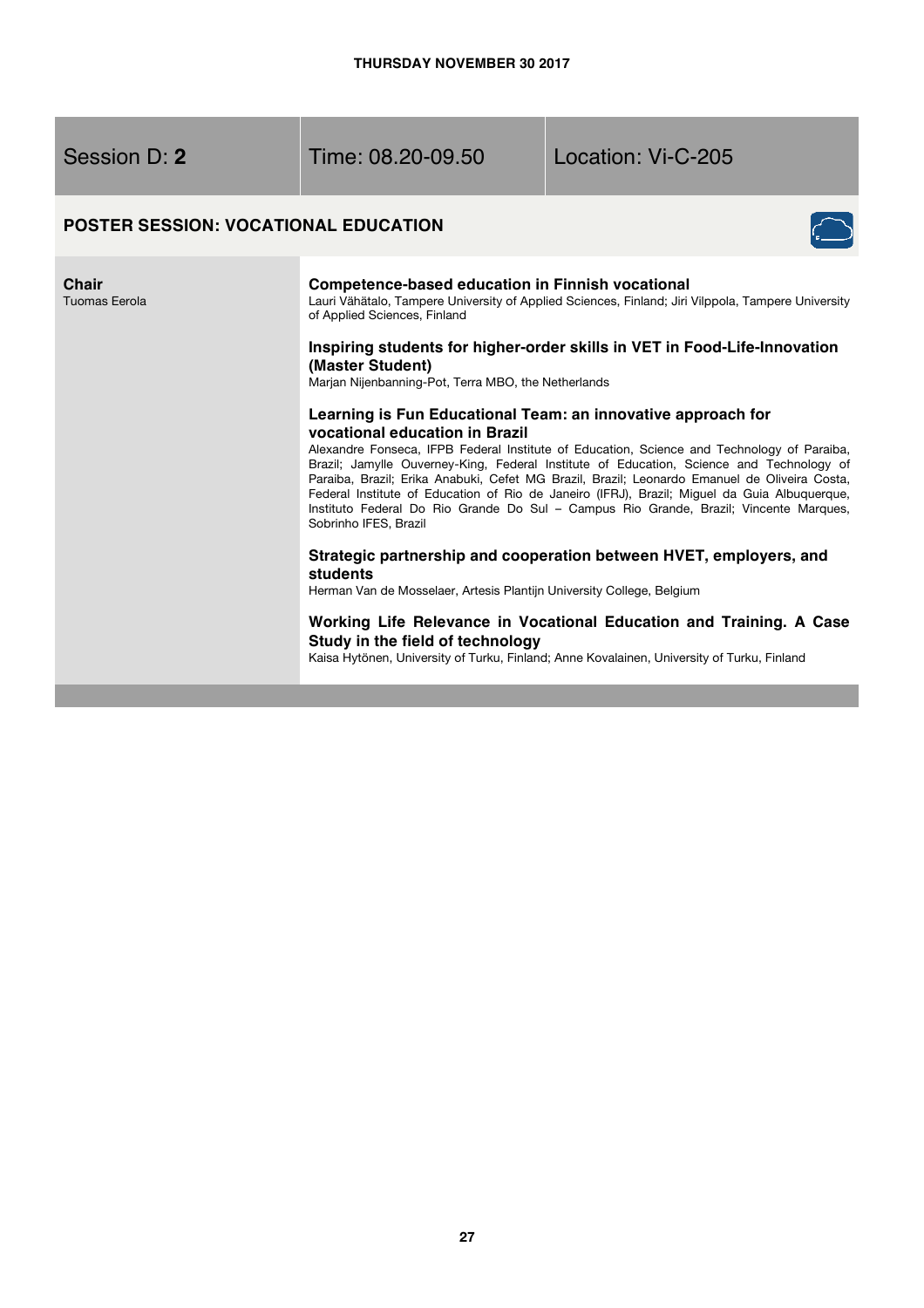| Session D: 3 |  |  |
|--------------|--|--|
|--------------|--|--|

Time: 08.20-09.50 Location: Vi-D-215

# **POSTER SESSION: MOTIVATION & SELF-REGULATED LEARNING**



| Guiding peer feedback<br>Debby Peter, Fontys Hogeschool Kind & Educatie, the Netherlands                                                                                                      |
|-----------------------------------------------------------------------------------------------------------------------------------------------------------------------------------------------|
| How can secondary school teachers organise student-managing<br>education? (Master Student)<br>Annebel Hofhuis, Montessori College Arnhem, the Netherlands                                     |
| Inquiry based learning, the heart of our education? (Master Student)<br>Bart Lemans, Aeres Hogeschool Wageningen, the Netherlands                                                             |
| Learn to reflect<br>Evelyne Depoorter, Howest, Belgium                                                                                                                                        |
| Motivated learning with 21 <sup>st</sup> century skills<br>Jac Rijnen, Fontys Hogeschool Kind & Educatie, the Netherlands; Debby Peter, Fontys<br>Hogeschool Kind & Educatie, the Netherlands |
| <b>Promoting self-regulated learning</b><br>Jac Rijnen, Fontys Hogeschool Kind & Educatie, the Netherlands                                                                                    |
| Self-regulated learning and the development of conscientiousness<br>Daan Westrik, Aeres University of Applied Sciences, the Netherlands                                                       |
|                                                                                                                                                                                               |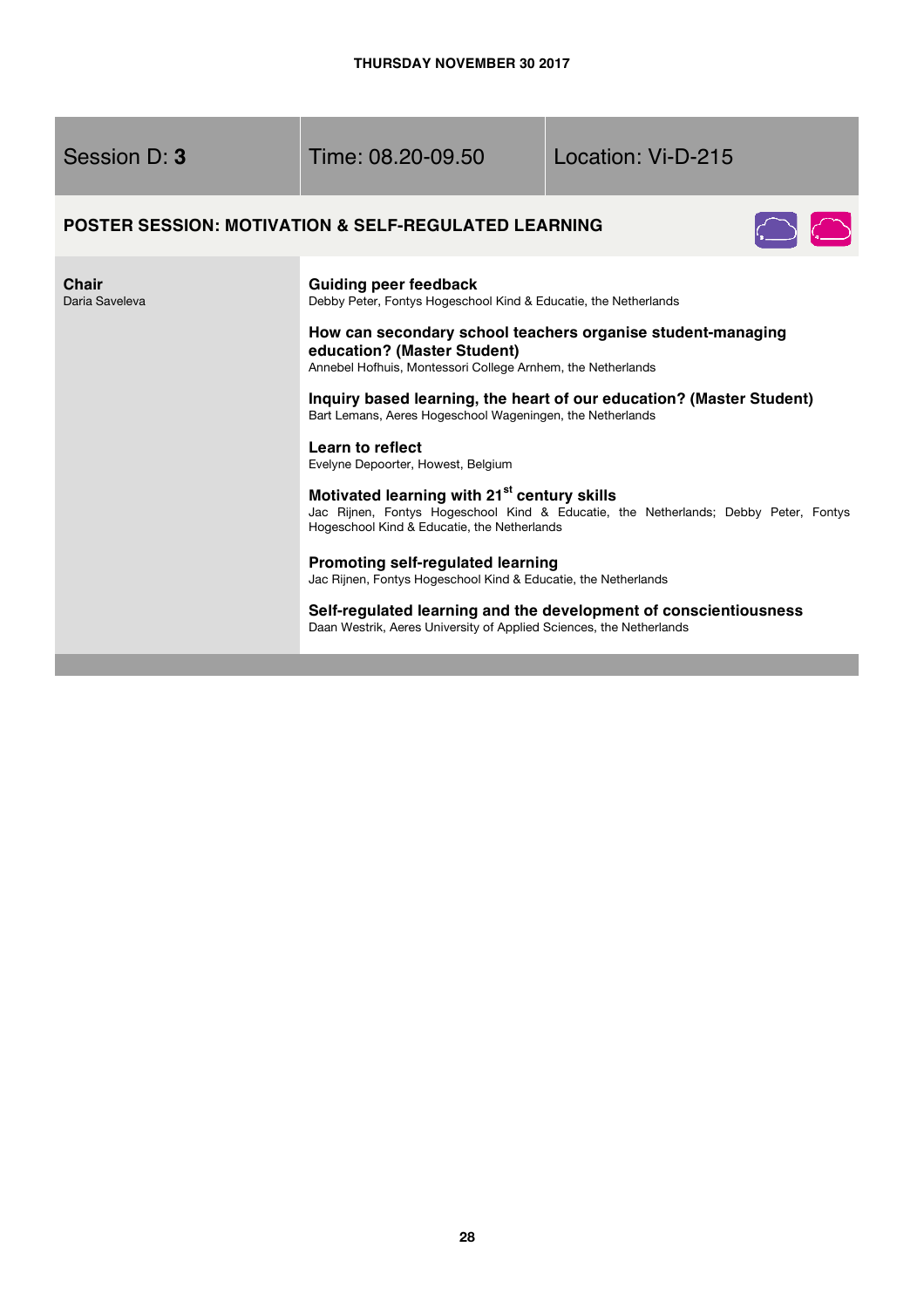Session D: **4** Time: 08.20-09.50 Location: Vi-D-217

# **POSTER SESSION: PEER LEARNING**



| <b>Chair</b><br>Albert-Jan den Butter | An investigation into Iranian Efl learners' and teachers' preferences<br>towards peer feedback<br>Arghavan Maleki, University of Tampere Finland, Iran                                                                                                                    |
|---------------------------------------|---------------------------------------------------------------------------------------------------------------------------------------------------------------------------------------------------------------------------------------------------------------------------|
|                                       | An investigation into peer assessment and feedback amongst trainee<br>teachers in the UK                                                                                                                                                                                  |
|                                       | Paul Demetriou-Crane, Havering College of Further and Higher Education, United Kingdom                                                                                                                                                                                    |
|                                       | Formative peer assessment in higher education: is it effective and<br>useful?<br>Monique Bak, University of Applied Sciences / Hogeschool van Amsterdam, the Netherlands                                                                                                  |
|                                       | The effect of peer-review with rubrics by collaboration from young<br>students<br>Albert-Jan den Butter, Driestar Educatief University for Teacher Education, the Netherlands                                                                                             |
|                                       | Transdisciplinarity experience in the context of Vocational Education in<br><b>Brazil</b>                                                                                                                                                                                 |
|                                       | Laryssa Amaro Naumann, Instituto Federal do Mato Grosso do Sul - Campus Nova Andradina,<br>Brazil; Azenaide Abreu Soares Vieira, Federal Institute of Mato Grosso do Sul - IFMS, Brazil;<br>Fernanda Gomes Maciel, Federal Institute of Mato Grosso do Sul – IFMS, Brazil |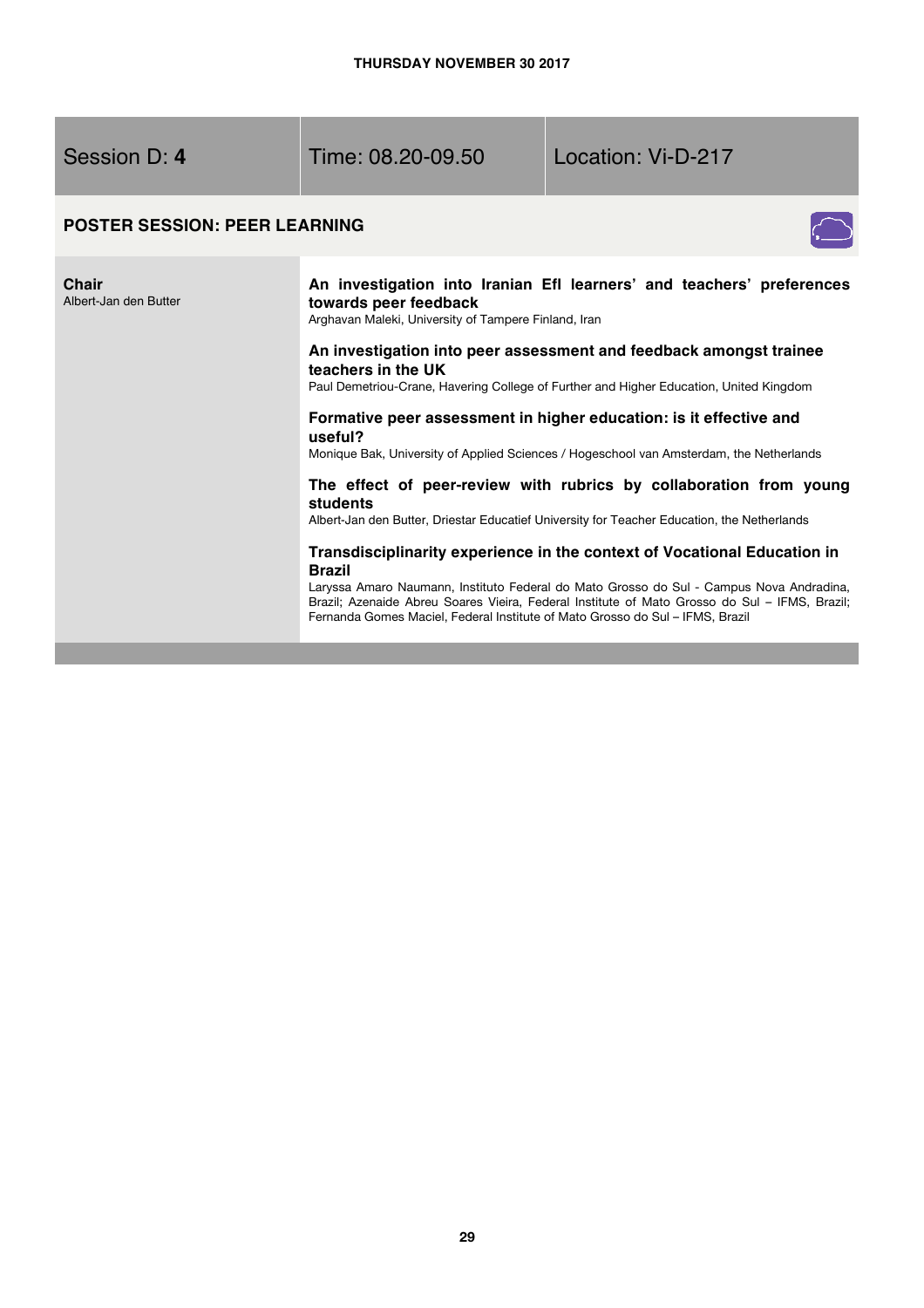| Session D: 5 |  |
|--------------|--|
|--------------|--|

Time: 08.20-09.50 Location: Vi-C-237

### **POSTER SESSION: STRATEGIES TO IMPROVE TEACHING & LEARNING ENVIRONMENTS**

÷



| Chair<br>Alexander Koch | Design proactive material for distance students in the Teacher Training<br>(Secondary Education)<br>Rina Dauwens, Howest, Belgium                                                                                                                             |
|-------------------------|---------------------------------------------------------------------------------------------------------------------------------------------------------------------------------------------------------------------------------------------------------------|
|                         | Enhancing conflict management skills and perspective taking<br>Hanne Leirs, Maastricht University, the Netherlands                                                                                                                                            |
|                         | Interventions for widening the study supply in higher education<br>Mauri Kantola, Turku University of Applied Sciences, Finland; Sanna Simola, Turku University of<br>Applied Science, Finland; Minna Scheinin, Turku University of Applied Sciences, Finland |
|                         | Mind the Gap: A search for better and innovative related education<br>methods (Master Student)<br>Femke Hoekstra, Aeres Hogeschool Wageningen, the Netherlands                                                                                                |
|                         | How do we decide on Critical Professional Conflicts?<br>Jan Pouwels, Open University of the Netherlands, the Netherlands                                                                                                                                      |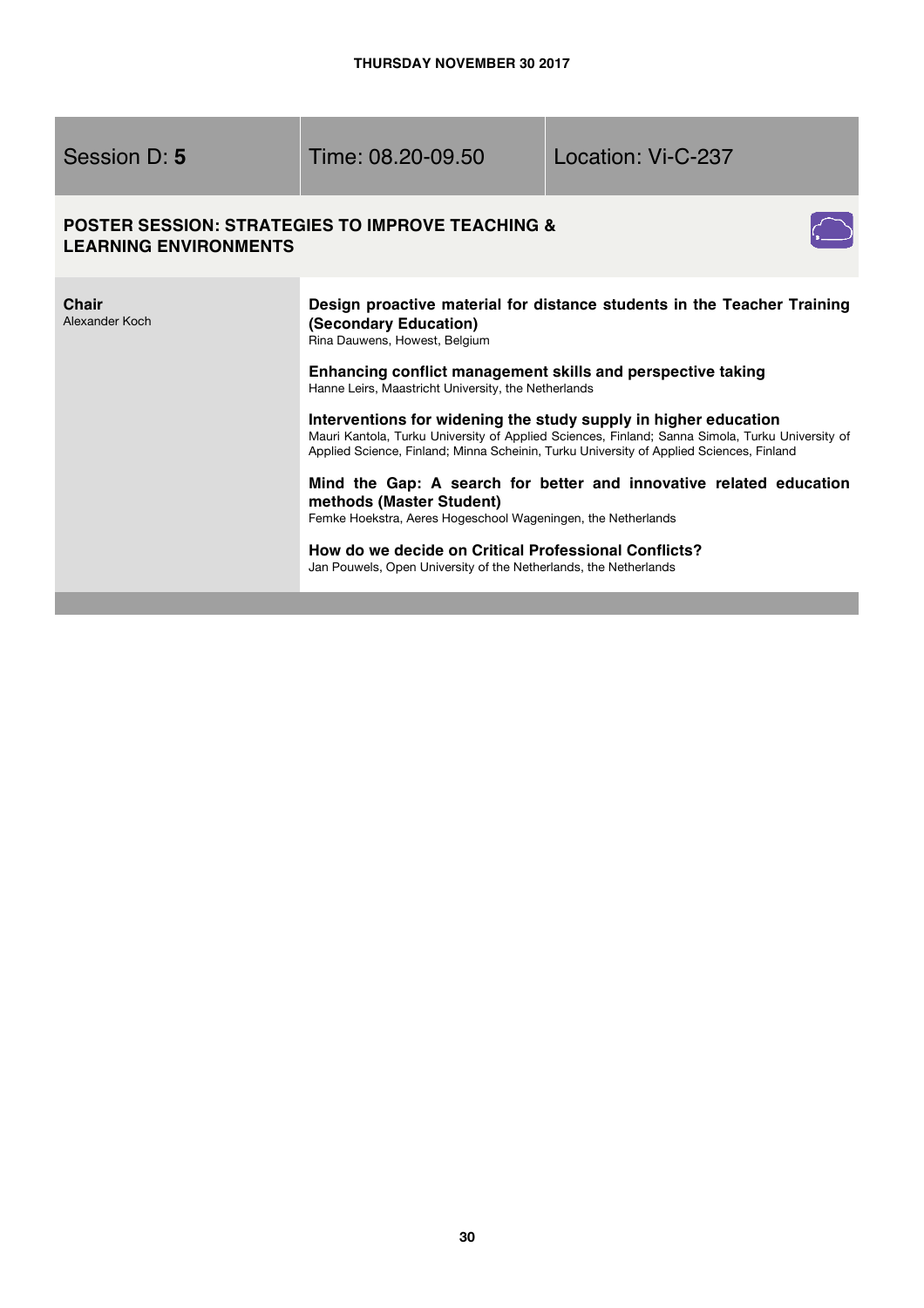Session D: **6** Time: 08.20-09.50 Location: Vi-C-236

### **POSTER SESSION: ICT, MEDIA & LEARNING**



#### **Chair**  Erkko Sointu **Citizenship results of Dutch students: outcomes and experimental setup** Sanneke Quist, Maastricht University, the Netherlands **How do Brazilian teachers use digital tools during class?**  Izidro dos Santos de Lima Junior, Instituto Federal de Educação, Ciência e Tecnologia de Mato Grosso do Sul, Brazil; Jose Luiz Amado de M. e Souza, Instituto Federal Fluminense, Brazil; Fernando Godinho de Araújo, Instituto Federal Goiano, Brazil; Rita Rovai Castella, Instituto Federal de Pernambuco, Brazil; Rosangela Maria de Melo, Instituto Federal de Pernanmbuco, Brazil **Kahoot it: Does a Web-based Classroom Response System Improve Learning?**  Bas Aarts, Maastricht University, the Netherlands **Knowledge forum as knowledge development environment in a Community of Practice (Master Student)** Gerrit Veldman, Aeres Hogeschool Wageningen, the Netherlands **Play Based Learning (PBL) and Gamification for Lifelong competences**  Jose Luiz Amado de M. e Souza, Instituto Federal Fluminense, Brazil; Leonardo Emanuel de Oliveira Costa, Federal Institute of Education of Rio de Janeiro (IFRJ), Brazil **What works in ICT-supported personalized learning environments? Unravelling underlying mechanisms** Suzan Nouwens, Utrecht University, the Netherlands; Caressa Janssen, Utrecht University, the Netherlands; Frauke van der Ven, Utrecht University, the Netherlands; Amina Cviko, Utrecht University, the Netherlands; Mario de Jonge, Utrecht University, the Netherlands; Monika Louws, Leiden University, the Netherlands; Tineke Paas, Utrecht University, the Netherlands; Lysanne Post, Leiden University, the Netherlands; Wilfried Admiraal, Leiden University, the Netherlands; Ditte Lockhorst, Oberon research institute, the Netherlands; Liesbeth Kester, Utrecht University, the Netherlands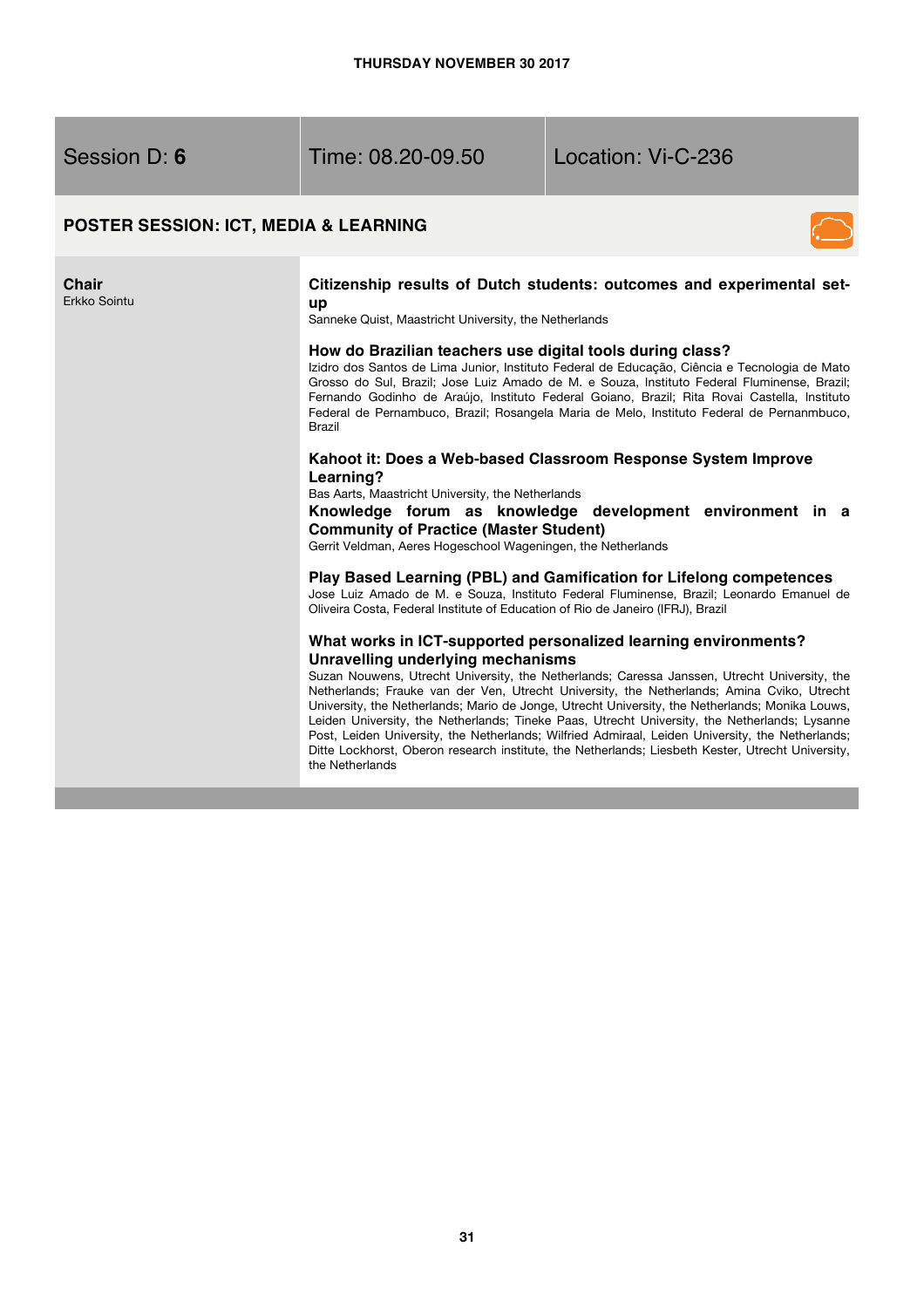**Chair**  Ronald Keijzer

Session D: **7** Time: 08.20-09.50 Location: Vi-D-218

# **POSTER SESSION: STEM EDUCATION**



#### **Developing and implementing integrated stem teaching and learning materials for optics.**

Stijn Ceuppens, KU Leuven, Belgium; Johan Deprez, KU Leuven, Belgium; Wim Dehaene, KU Leuven, Belgium; Mieke De Cock, KU Leuven, Belgium

### **Integrated STEM: The passive house**

Leen Goovaerts, KU Leuven, Belgium; Mieke De Cock, KU Leuven, Belgium; Wim Dehaene, KU Leuven, Belgium

#### **Intergenerational Learning in Science and Technology**

Maria Till, University of Applied Sciences and Arts Northwestern Switzerland, Centre for Science and Technology Education, Switzerland, Daniel Treyer, University of Applied Sciences and Arts Northwestern Switzerland, Institute Automation, Switzerland; Max Edelmann, University of Applied Sciences and Arts Northwestern Switzerland, Institute Automation, Switzerland; Stefano Muratore, University of Applied Sciences and Arts Northwestern Switzerland, Centre for Science and Technology Education, Switzerland; Peter Labudde, University of Applied Sciences and Arts Northwestern Switzerland, Centre for Science and Technology Education, Switzerland

### **The 'What' and 'How' of Technology Instruction: developing a multiperspective competence model**

Manual Haselhofer, Fachhochscuhle Nordwestschweiz, Switzerland; Gerrit Seamus Delaney, Fachhochschule Nordwestschweiz, Switzerland; Alexander Koch, Institute for Educational Research and Development, Switzerland; Joachim Zimmermann, Fachhochschule Nordwestschweiz Pädagogische Hochschule, Switzerland; Stefan Kruse, Fachhochschule Nordwestschweiz, Switzerland

**The Essential 8. Mastery in post 16 mathematics** 

John Cooper, Sussex Downs College, United Kingdom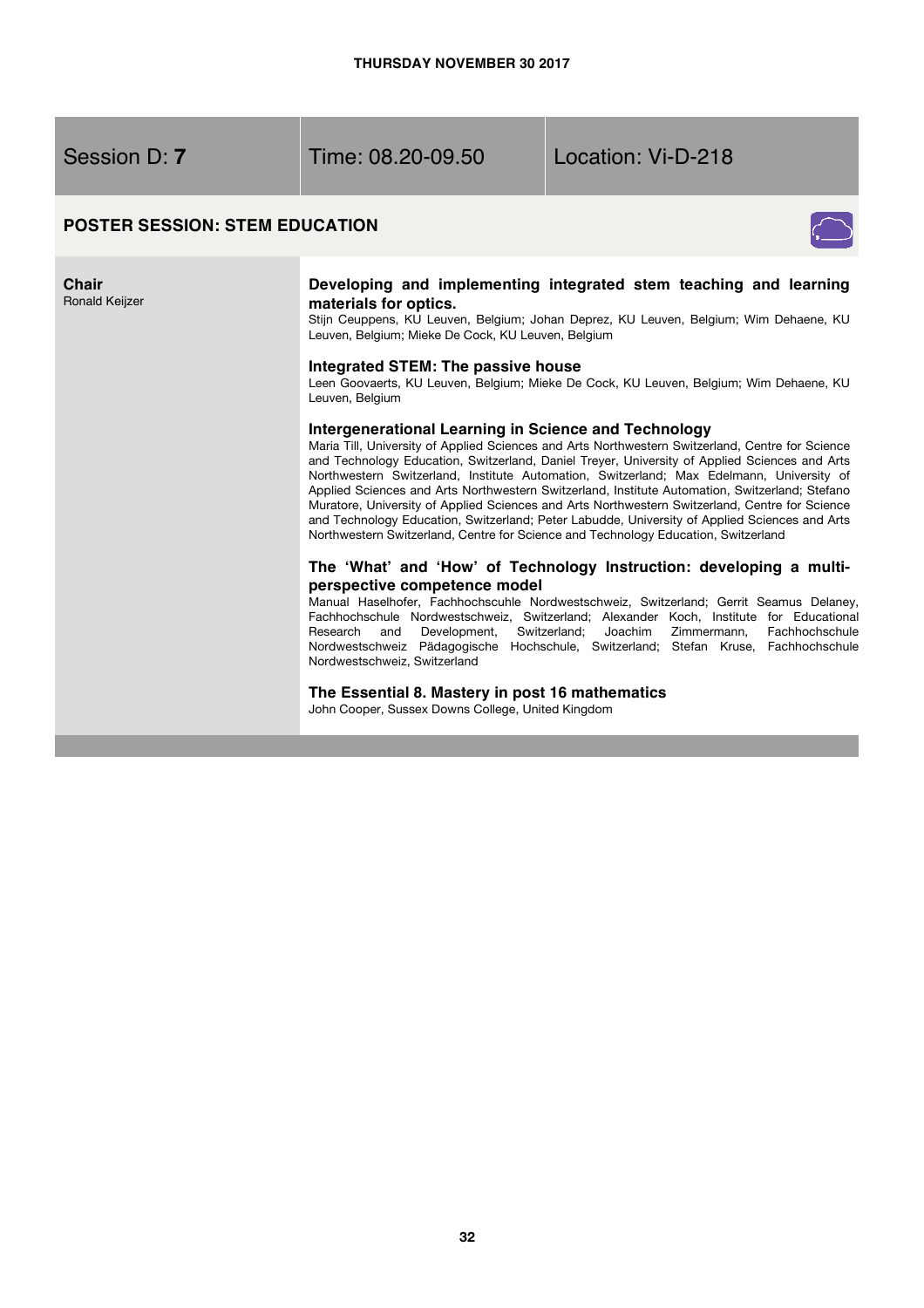Time: 08.20-09.50 Location: Vi-D-214

# **POSTER SESSION: TEACHER EDUCATION**



| <b>Chair</b><br><b>Martijn Willemse</b> | Action Research Communities for Language Teachers. An ECML Project<br>Christine Lechner, Pädagogische Hochschule Tirol, Austria                                                                                                           |
|-----------------------------------------|-------------------------------------------------------------------------------------------------------------------------------------------------------------------------------------------------------------------------------------------|
|                                         | How can we help teachers to apply a certain theory of didactics in a<br>short course? (Master Student)<br>Stefanie Veendijk, ROC van Twente, the Netherlands                                                                              |
|                                         | Special secondary education and workplace learning; where can they<br>meet each other?<br>Karina Olthof, Aeres Hogeschool Wageningen, the Netherlands                                                                                     |
|                                         | Teacher training for inclusive school environment in the Czech Repulbic<br>Pavla Pitnerova, Faculty of Education Masaryk University Brno, Czech Republic; Petra Tuzilova,<br>Faculty of Education Masaryk University Brno, Czech Republic |

Session D: **9** Time: 08.20-09.50 Location: Vi-S-301

# **POSTER SESSION: LEARNER AGENCY & MOTIVATION**

| <b>Chair</b><br><b>Karin Diemel</b> | A search for more ownership of students in their education (Master<br>Student)<br>Joost Van Loon, Aeres Hogeschool Wageningen, the Netherlands                     |
|-------------------------------------|--------------------------------------------------------------------------------------------------------------------------------------------------------------------|
|                                     | How to design a continuous learning process stimulating students<br>positively? (Master Student)<br>Mieke Schrijvers, Aeres Hogeschool Wageningen, the Netherlands |
|                                     | How to develop education in which the student is in charge of his<br>education? (Master Student)<br>Annet de Gruijl, Aeres Hogeschool Wageningen, the Netherlands  |
|                                     | Personalized learning in vocational education (Master Student)<br>Mark Dekkers, Summa College Eindhoven, the Netherlands                                           |
|                                     | <b>Sharing learner agency (Master Student)</b><br>Jeanette Laureijs, Aeres Hogeschool Wageningen, the Netherlands                                                  |
|                                     | Tear down the walls: working towards transmural learning in Dutch<br>healthcare (Master Student)<br>Astrid Stigters, Aeres Hogeschool Wageningen, the Netherlands  |
|                                     | The effect of risk aversion on students' extrinsic motivation<br>David Yousufi, Maastricht University, the Netherlands                                             |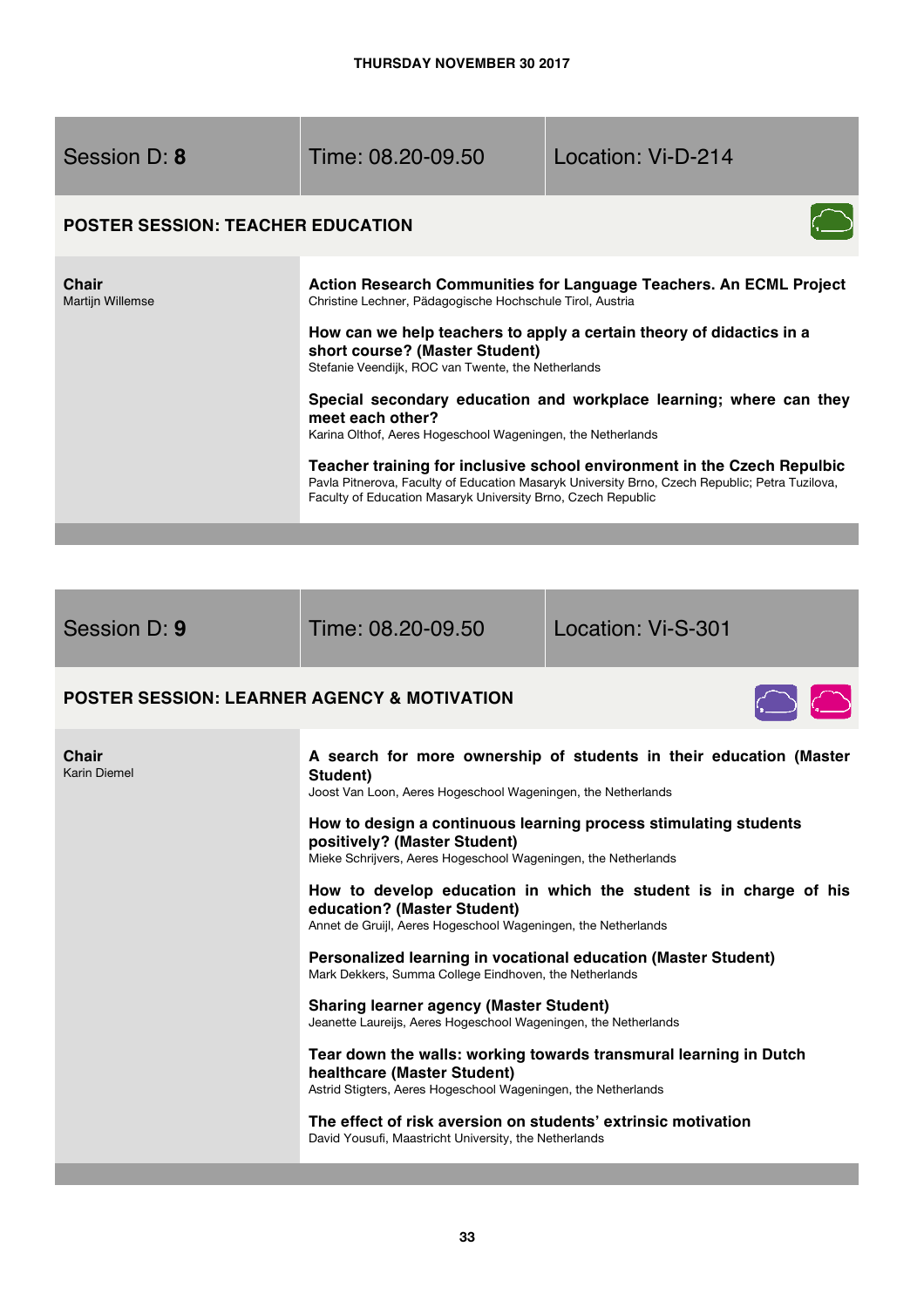Session D: **10** Time: 08.20-09.50 Location: Vi-S-313

### **POSTER SESSION: EARLY CHILDHOOD EDUCATION & PRIMARY SCHOOL EDUCATION**



| Chair<br>Anastasia Lobanova | Developing 21th century skills in design tasks in primary education<br>Jeroen Onstenk, INHOLLAND Professional University, the Netherlands; Debbie Buchner,<br><b>INHOLLAND Professional University, the Netherlands</b>                                                                                                                                                                                                                                                                                                                                                                       |
|-----------------------------|-----------------------------------------------------------------------------------------------------------------------------------------------------------------------------------------------------------------------------------------------------------------------------------------------------------------------------------------------------------------------------------------------------------------------------------------------------------------------------------------------------------------------------------------------------------------------------------------------|
|                             | Educators' perceptions of an experiential approach of children's play in<br>childcare<br>Saskia Henderson, University of Applied Sciences / Hogeschool van Amsterdam, the Netherlands                                                                                                                                                                                                                                                                                                                                                                                                         |
|                             | I will help you determine your direction!<br>Martine Heesemans, stichting schOOL / Katholieke Pabo Zwolle, the Netherlands; Wenckje<br>Jongstra, Katholieke Pabo Zwolle, the Netherlands                                                                                                                                                                                                                                                                                                                                                                                                      |
|                             | Learning with each other, learning from each other<br>Annemie van Loo, Maastricht University, the Netherlands                                                                                                                                                                                                                                                                                                                                                                                                                                                                                 |
|                             | Teach me to learn – Team learning regarding developing ownership in<br>primary school education<br>Kristy Versluis, MijnPlein/KatholiekePaboZwolle, the Netherlands; Wenckje Jongstra, Katholieke<br>Pabo Zwolle, the Netherlands                                                                                                                                                                                                                                                                                                                                                             |
|                             | Teacher Design Teams as a way for professional development and<br><b>STEM</b> integration in primary education<br>Lieke Lochten, Artesis Plantijn University College, Belgium; Gert Vanthournout, Artesis Plantijn<br>University College, Belgium; Herman Van de Mosselaer, Artesis Plantijn University College,<br>Belgium; Judith Gadeyne, Artesis Plantijn University College, Belgium; Marleen Van Strydonck,<br>Artesis Plantijn University College, Belgium; Pascale Mast, Artesis Plantijn University College,<br>Belgium; Tine De Bruyn, Artesis Plantijn University College, Belgium |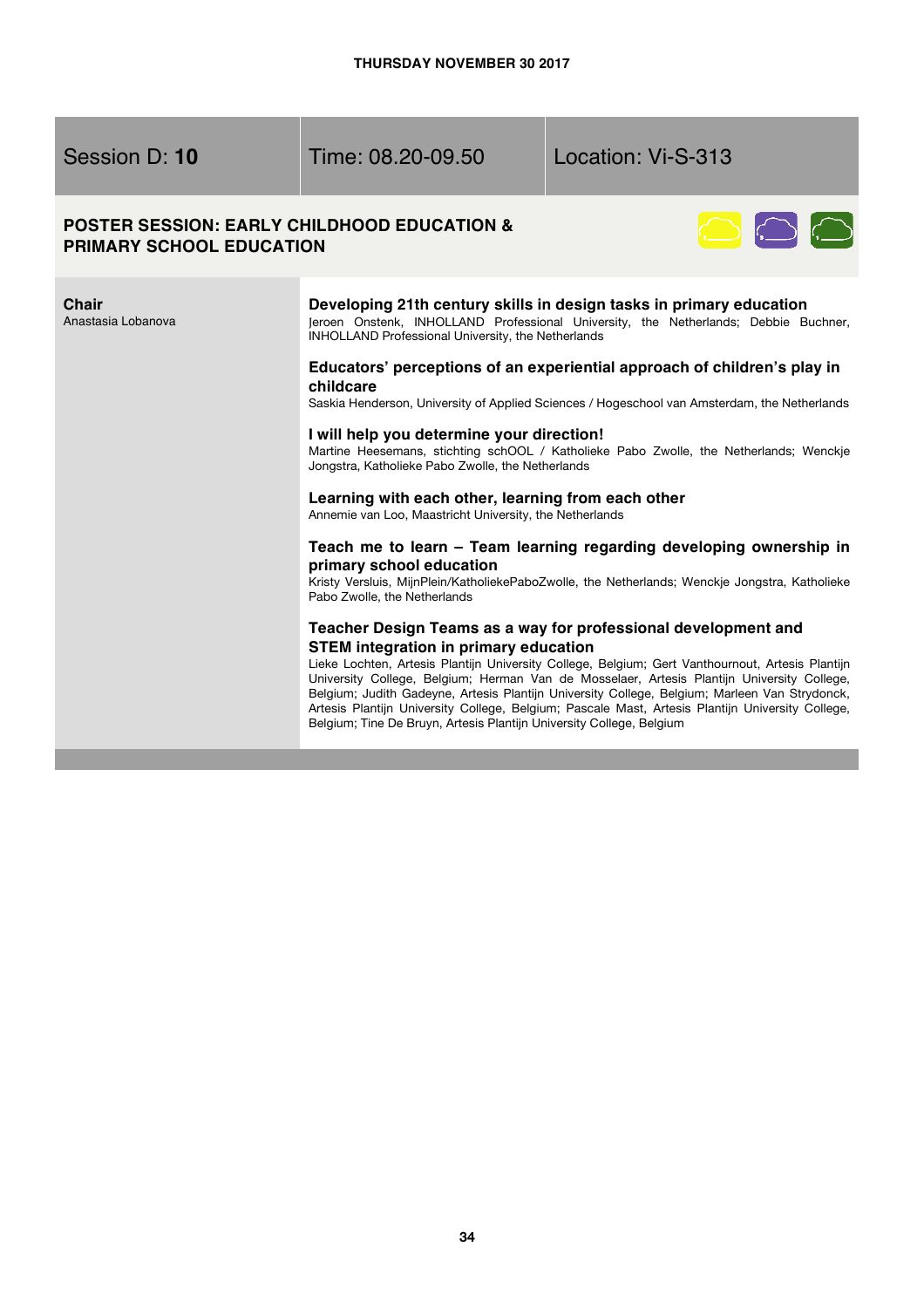**Chair**  Manuel

Time: 08.20-09.50 Location: Vi-S-312

# **POSTER SESSION: HRD & WORKPLACE LEARNING**



| Peixoto | <b>Collaborative learning of nurse supervisors (Master Student)</b><br>Astrid Schellingerhout, Aeres University of Applied Sciences Wageningen, the Netherlands        |
|---------|------------------------------------------------------------------------------------------------------------------------------------------------------------------------|
|         | Continue learning and innovating organizations: illusion or achievable<br>reality? (Master Student)<br>Lois Baas, Aeres Applied university Wageningen, the Netherlands |
|         | How to facilitate care workers in creating time and space for reflection &<br>innovation? (Master Student)<br>Robert Loose, Topaz, the Netherlands                     |
|         | Insights into Business Students' Internship<br>Ning Ding, Hanze University of Applied Sciences, the Netherlands                                                        |
|         | Knowledge sharing, no disaster! (Master Student)<br>Hester Gerritsen, Aeres Hogeschool Wageningen, the Netherlands                                                     |
|         | Stimulating internal drive to self-development in mental health teams<br>(Master Student)                                                                              |
|         | Petra Varenkamp, Aeres Hogeschool Wageningen, the Netherlands<br>To what extent is the theory of distributed leadership applicable to our                              |
|         | centre for adult education?<br>Joke Janssens, Het Perspectief PCVO, Belgium                                                                                            |
|         |                                                                                                                                                                        |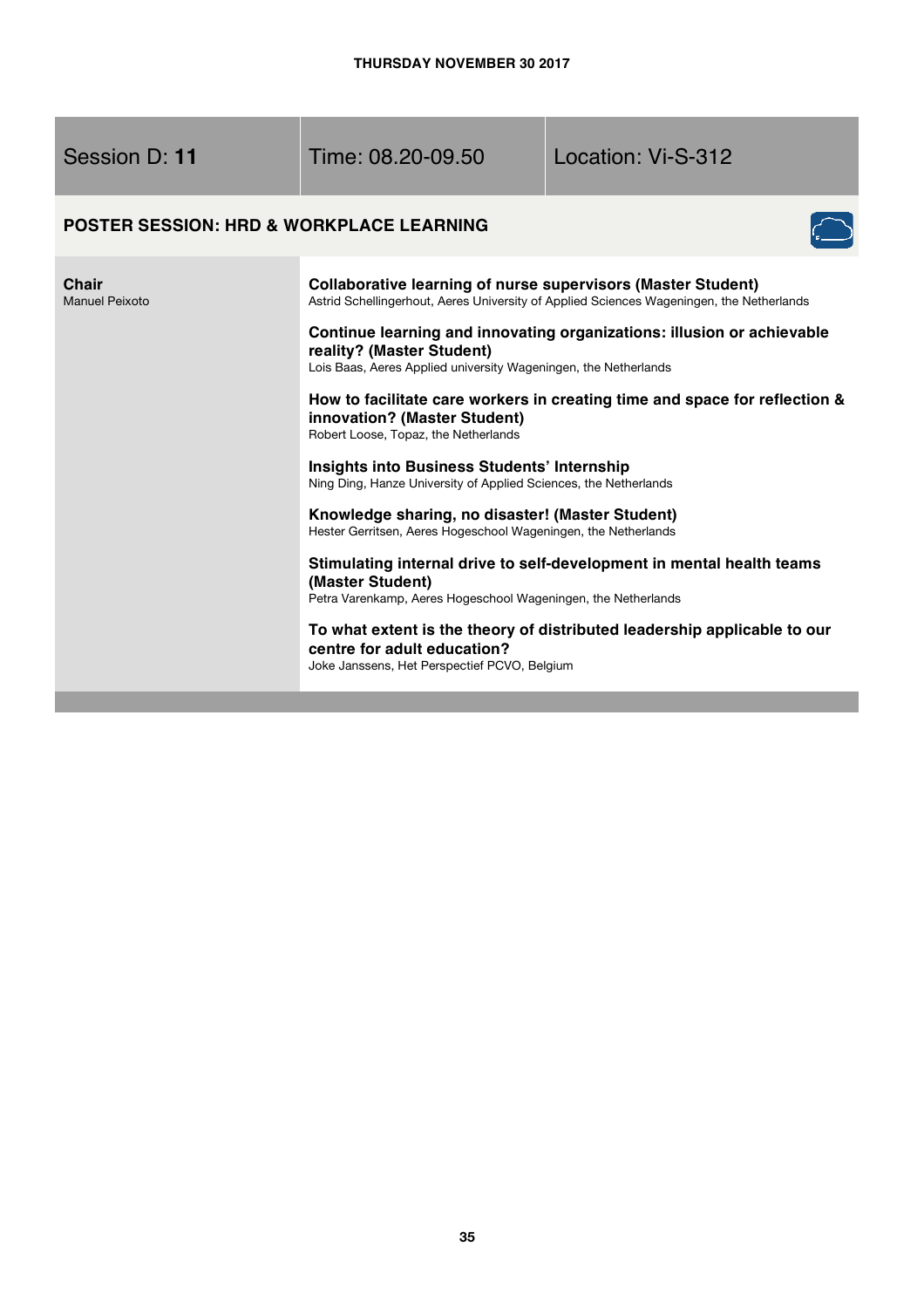| Session D: 12 |  |
|---------------|--|
|---------------|--|

# Time: 08.20-09.50 Location: Vi-S-125

# **POSTER SESSION: DIDACTICS & INSTRUCTIONAL APPROACHES**



| Chair<br>Anwar Hussein-Abdel Razeq | Cross-subject's themes in Lebanon: A complex vision of education<br>Hanadi Salhab, University of Saint Joseph, Lebanon                                                                                                                                                                                                                                                                       |  |
|------------------------------------|----------------------------------------------------------------------------------------------------------------------------------------------------------------------------------------------------------------------------------------------------------------------------------------------------------------------------------------------------------------------------------------------|--|
|                                    | Developing a screening instrument to indicate the chances of blended<br>adult learners to succeed<br>Silke Vanslambrouck, Vrije universiteit Brussel, Belgium; Chang Zhu, Vrije Universiteit Brussel<br>(VUB), Belgium; Bram Pynoo, Vrije Universiteit Brussel (VUB), Belgium; Koen Lombaerts, Vrije<br>Universiteit Brussel, Belgium; Jo Tondeur, Vrije Universiteit Brussel (VUB), Belgium |  |
|                                    | How to create a learning organisation? (Master Student)<br>Chantal Palfenier, Aeres Hogeschool Wageningen, the Netherlands                                                                                                                                                                                                                                                                   |  |
|                                    | How to retain anatomy in the student's brain (Master Student)<br>Ingrid de Graaf, Koning Willem 1 College, the Netherlands                                                                                                                                                                                                                                                                   |  |
|                                    | Inspiring theoretical education for inservice students, an illusion or a<br>challenge? (Master Student)<br>Anna Jeltje Eppinga, Aeres Hogeschool Wageningen, the Netherlands                                                                                                                                                                                                                 |  |
|                                    | Which visual reflection tools motivate students and provide qualitative<br>reflections?<br>Katrien De Maegd, University College Ghent, Belgium                                                                                                                                                                                                                                               |  |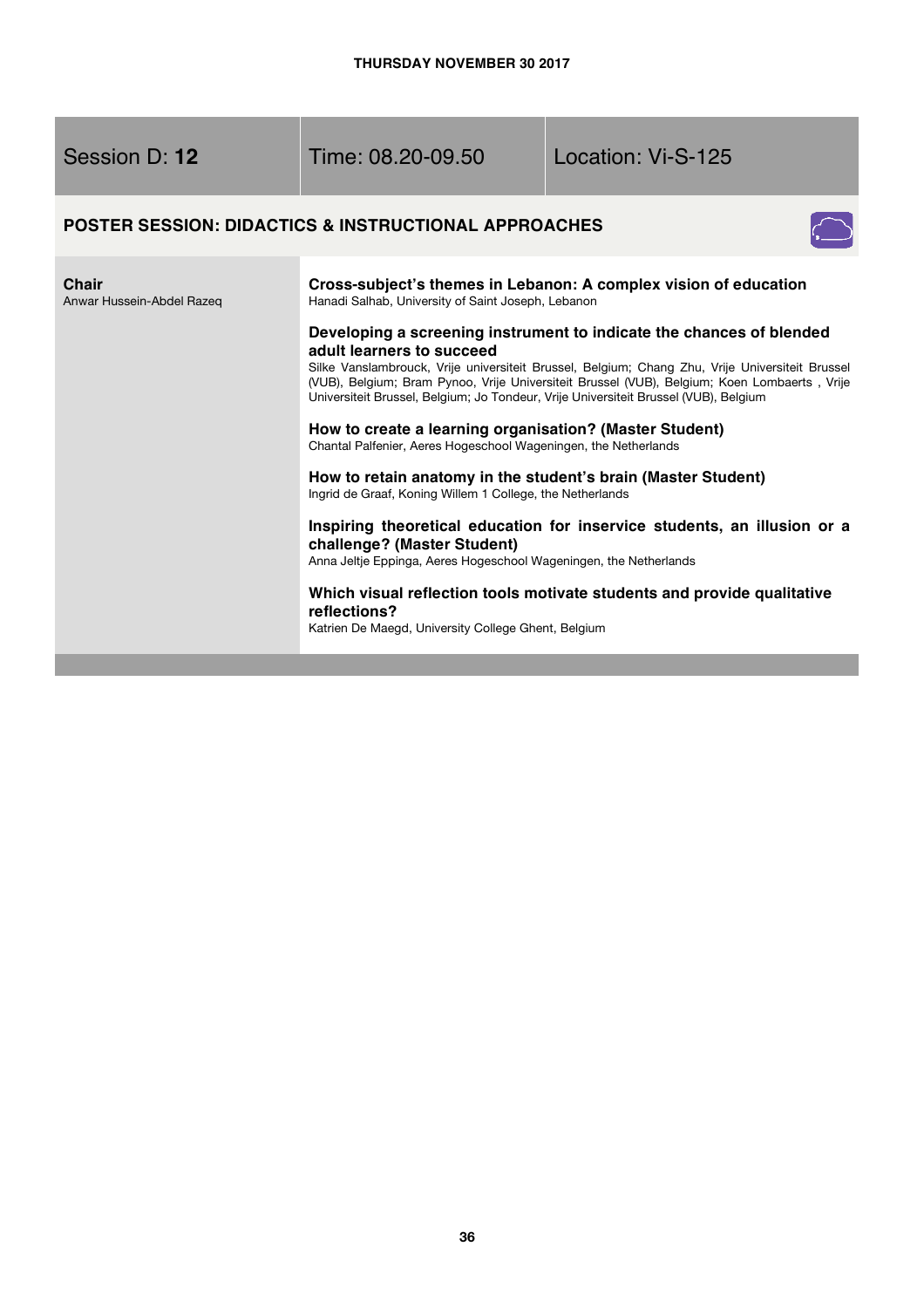| Session D: 13         | Time: 08.20-09.50                                                                                                                                                                                                                                                                                                                                                                                                                                                                                                                                                                                                                                                                                                                                                                                                                                                                           | Location: Vi-C-146 |
|-----------------------|---------------------------------------------------------------------------------------------------------------------------------------------------------------------------------------------------------------------------------------------------------------------------------------------------------------------------------------------------------------------------------------------------------------------------------------------------------------------------------------------------------------------------------------------------------------------------------------------------------------------------------------------------------------------------------------------------------------------------------------------------------------------------------------------------------------------------------------------------------------------------------------------|--------------------|
|                       | <b>POSTER SESSION: TEACHERS' PROFESSIONAL DEVELOPMENT</b>                                                                                                                                                                                                                                                                                                                                                                                                                                                                                                                                                                                                                                                                                                                                                                                                                                   |                    |
| Chair<br>Irma Kunnari | Chameleon: development of a didactical support model and validation of<br>an accompanying survey<br>Gert Vanthournout, Artesis Plantijn University College, Belgium; Leen Schelfhout, Artesis Plantijn<br>University College, Belgium; Lieke Lochten, Artesis Plantijn University College, Belgium; Ann de<br>Roover, Artesis Plantijn University College, Belgium; Debbie Van Loo, Artesis Plantijn University<br>College, Belgium<br>Learning power: theory and research driven innovations using teacher<br>design teams<br>Gert Vanthournout, Artesis Plantijn University College, Belgium; Stephen Hargreaves, Artesis<br>Plantijn University College, Belgium<br>Design thinking and making, what do teachers need? (Master Student)<br>Ilse Jager-Wintermans, Aeres Hogeschool Wageningen, the Netherlands<br>Innovation and Education as the result of co-creation (Master Student) |                    |
|                       | Emily Maas, Aeres Hogeschool Wageningen, the Netherlands<br><b>Optimize the flow (Master Student)</b><br>Ilse Batten, Aeres Hogeschool Wageningen, the Netherlands                                                                                                                                                                                                                                                                                                                                                                                                                                                                                                                                                                                                                                                                                                                          |                    |

# KEYNOTE SESSION 2 10.00 – 11.00

KEYNOTE: **2** Time: 10.00-11.00 Location: Vi-C-Auditorium

# **SUSTAINABLE LEARNING IN A KNOWLEDGE PRODUCTIVE WORKPLACE**

**Chair** Arnoud Evers **Sustainable Learning in a knowledge productive workplace** Joseph Kessels, Open University Netherlands - Founder of the Learning Company, the **Netherlands** 

# COFFEE & TEA BREAK 11.00 – 11.30 Building C (in front of Vi-C-Auditorium)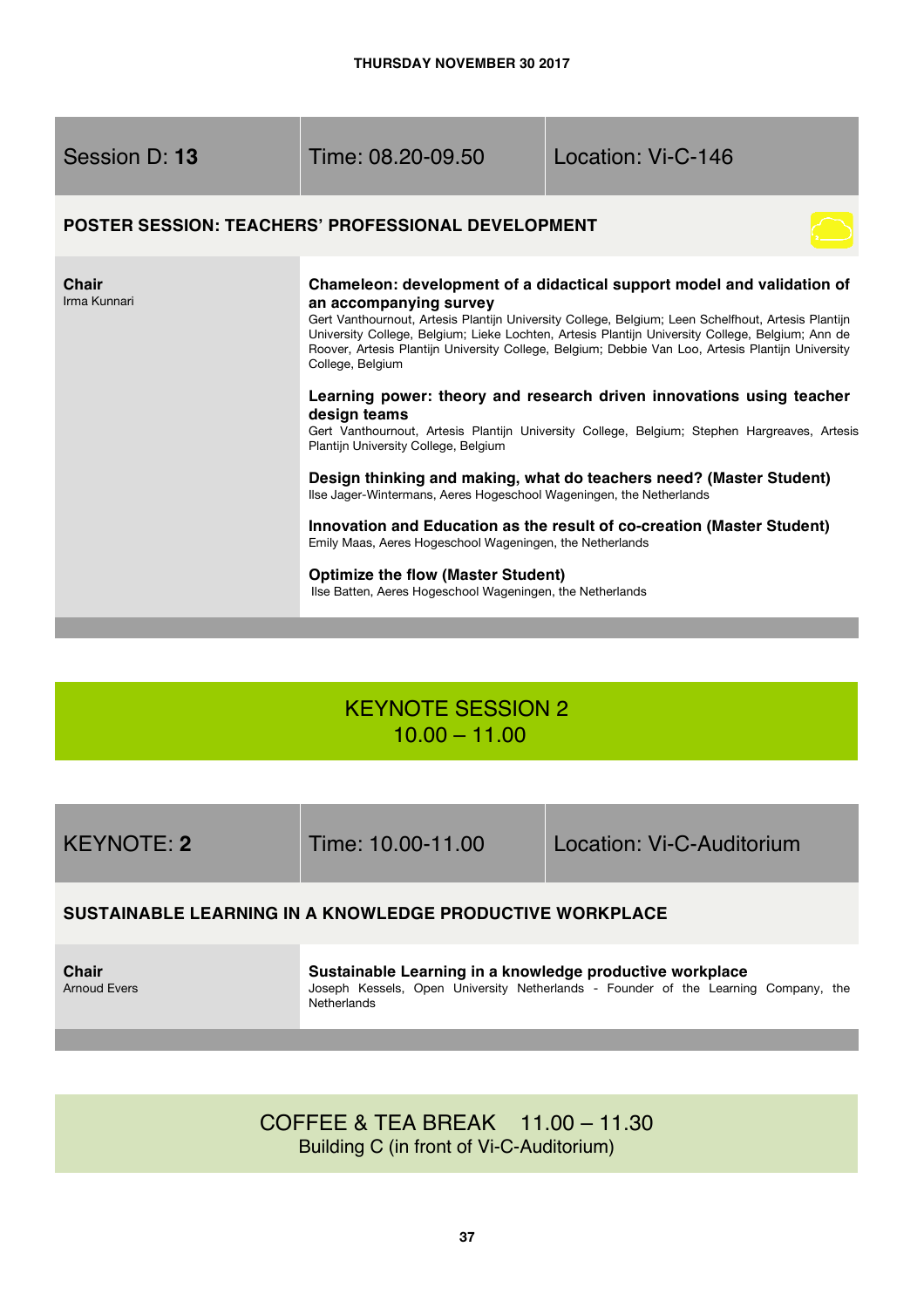# SESSIONS E 11.30 – 13.00

| Session CLD: 2<br>(Corporate Learning Day)            | Time: 11.30-13.00                                                                                                                        | Location: Vi-C-130A |
|-------------------------------------------------------|------------------------------------------------------------------------------------------------------------------------------------------|---------------------|
| <b>CORPORATE LEARNING DAY LAB 1: FLIPPED LEARNING</b> |                                                                                                                                          |                     |
|                                                       | How can flipped learning change mindsets and increase impact?<br>Koen Beirens, Training institute of the Federal Administration, Belgium |                     |
|                                                       |                                                                                                                                          |                     |
| Session E: 1                                          | Time: 11.30-13.00                                                                                                                        | Location: Vi-D-215  |

### **EAPRIL INVITED SESSION: INNOVATIVE COMPETENCE ASSESSMENT – HOW TO INSPIRE STUDENTS AND ENGAGE TEACHERS?**

#### **Innovative competente assessment – how to inspire students and engage teachers?**

Irma Kunnari, Häme University of Applied Sciences, Finland; Azenaide Abreu Soares Vieira, Federal Institute of Mato Grosso do Sul IFMS, Brazil; Jose Luiz Amado de M. e Souza, Institute Federal Fluminense, Brazil; Leonardo Emanuel de Oliveira Costa, Federal Institute of Education of Rio de Janeiro, Brazil; Conceica Costa, Brasilia Federal Institute, Brazil; Alexandre Fonseca D'Andrea, IFPB Federal Institute of Education Science and Technology of Paraiba, Brazil; Marize Lyra Silva Passos, Federal Institute of Espirito Santo, Brazil; Antonio Santos Jr, Instituto Federal de Rondônia, Brazil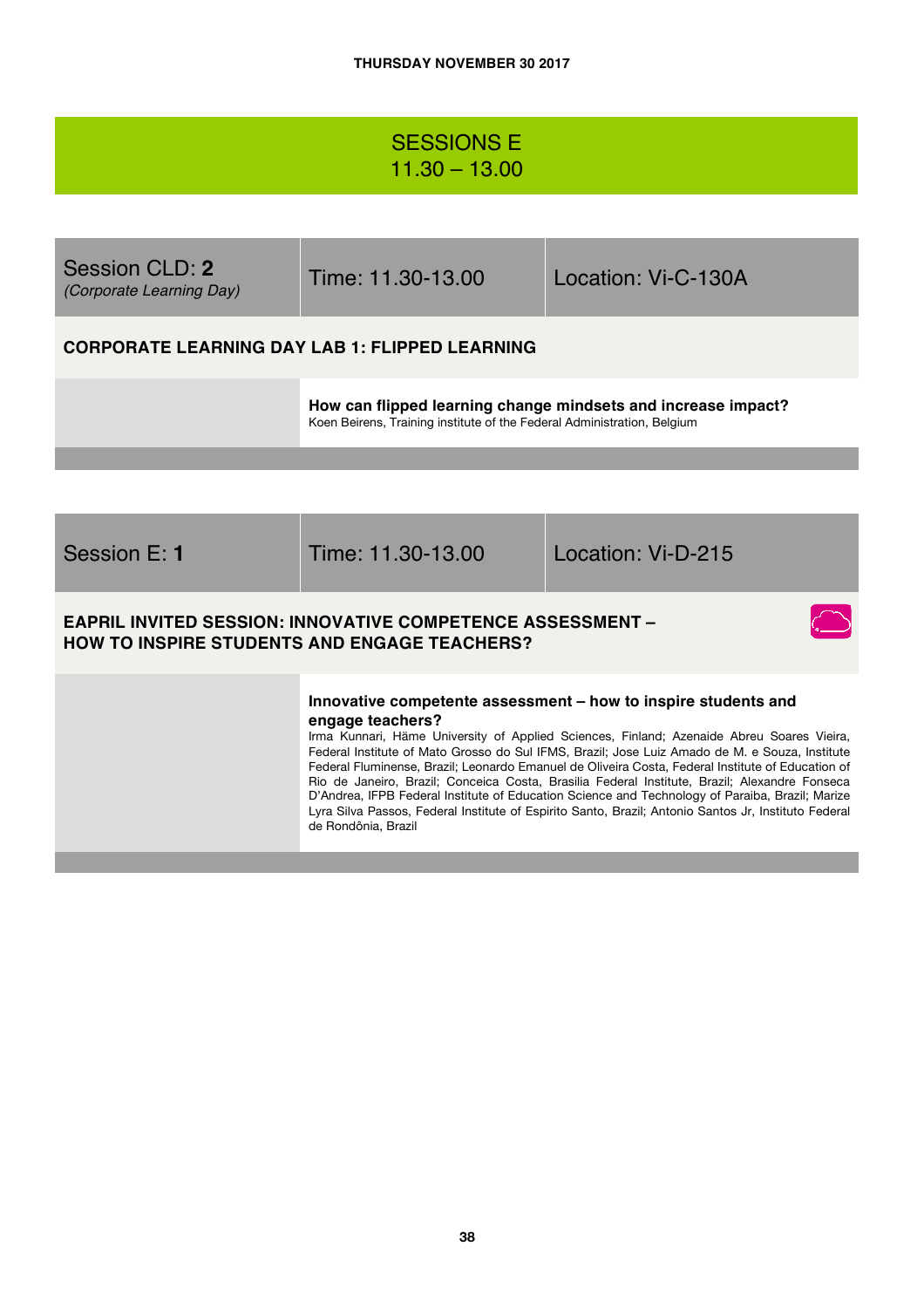| Session E: 2                                                                                                                                      | Time: 11.30-13.30                                                                                                                                                                                                                                                                                                                  | Location: Vi-C-302                                                                                                                                                                                                                                                                                                                                                       |
|---------------------------------------------------------------------------------------------------------------------------------------------------|------------------------------------------------------------------------------------------------------------------------------------------------------------------------------------------------------------------------------------------------------------------------------------------------------------------------------------|--------------------------------------------------------------------------------------------------------------------------------------------------------------------------------------------------------------------------------------------------------------------------------------------------------------------------------------------------------------------------|
|                                                                                                                                                   | COLLABORATION FOR PRACTICE-BASED RESEARCH IN PRIMARY SCHOOLS                                                                                                                                                                                                                                                                       | EAPRIL INVITED SYMPOSIUM - NRO: WHEN WORLDS COMBINE: TEACHER-RESEARCHER                                                                                                                                                                                                                                                                                                  |
| <b>Chair</b><br>Ton Klein<br><b>Discussant</b><br><b>Wouter Schenke</b><br><b>Organisers</b><br>Angela de Jong<br>Itzel Zuiker<br>Ditte Lockhorst | Promoting critical thinking in active learning processes<br>Esther Slot, Leiden University, the Netherlands<br>Bridging the gap between research and practice<br>Samenwerkingsverband Plein 013, the Netherlands<br><b>Learning Communities</b><br>for Catholic Primary Education (ASKO), University of Amsterdam, the Netherlands | Marie-Louise Bijl, Apollo 11, the Netherlands; Lotte Henrichs, Utrecht University, the Netherlands;<br>Anouke Bakx, Fontys University of Applied Sciences, the Netherlands; Maartje van den Brand,<br>Creating boundary objects and boundary activities in Professional<br>Inti Soeterik, University of Amsterdam, the Netherlands; Hester Edzes, Amsterdam School Board |

Session E: **3** Time: 11.30-13.00 Location: Vi-S-301

 $\bigcap$ 

# **EAPRIL INVITED SYMPOSIUM: TEACHER EDUCATION IN FINLAND**

**Chair**  Mervi Friman

**Discussant** Mervi Friman

**Comprehensive schools** Heikki Kontturi, University of Oulu, Finland

**Professional/Vocational institutes** Leena Nikander, Häme University of Applied Sciences, Finland

**Finnish Universities of Applied Sciences** Liisa Vanhanen-Nuutinen, HAAGA-HELIA University of Applied Sciences, Finland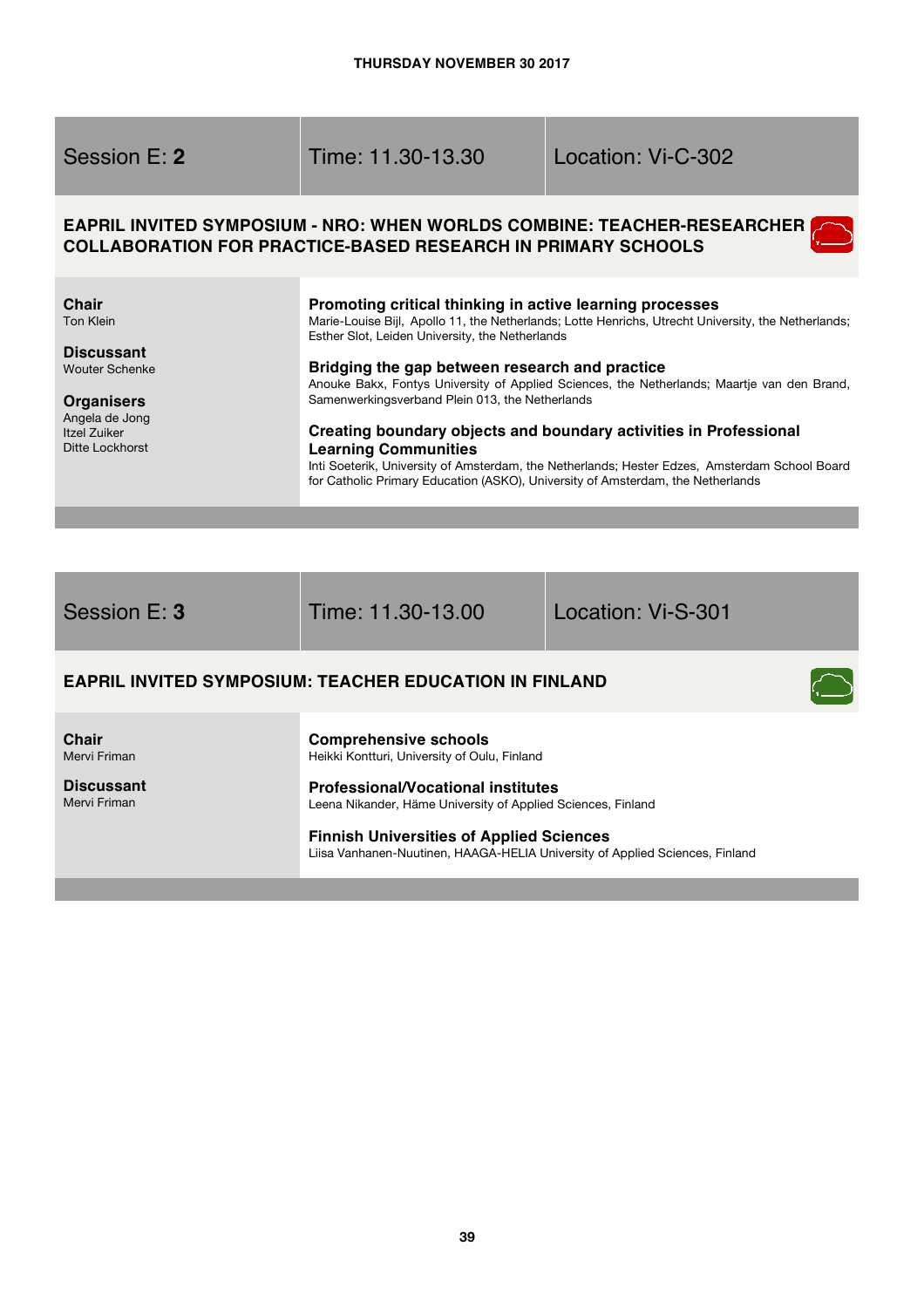| Session E: 4                                                                                                            | Time: 11.30-13.00                                                                                                                           | Location: Vi-S-125                                                                                                                                                                                                                                                 |
|-------------------------------------------------------------------------------------------------------------------------|---------------------------------------------------------------------------------------------------------------------------------------------|--------------------------------------------------------------------------------------------------------------------------------------------------------------------------------------------------------------------------------------------------------------------|
|                                                                                                                         | <b>CLOUD 1 INVITED SESSION: TEACHER EDUCATION CLOUD: DISCUSSION SESSION</b>                                                                 |                                                                                                                                                                                                                                                                    |
| Chair<br>Niina Impio<br>Essi Vuopala                                                                                    | Cloud 1: Teacher education cloud: discussion session<br>Niina Impiö, University of Oulu, Finland; Essi Vuopala, University of Oulu, Finland |                                                                                                                                                                                                                                                                    |
|                                                                                                                         |                                                                                                                                             |                                                                                                                                                                                                                                                                    |
| Session E: 5                                                                                                            | Time: 11.30-13.00                                                                                                                           | Location: Vi-C-236                                                                                                                                                                                                                                                 |
| <b>CLOUD 4 INVITED SESSION: CLOUD 4 AND EDUCATION 4.0 USING</b><br><b>THEORY U PRACTICES</b>                            |                                                                                                                                             |                                                                                                                                                                                                                                                                    |
| <b>Chair</b><br>Els Laenens                                                                                             | Cloud 4: Cloud 4 and education 4.0 using Theory U practices!<br>Els Laenens, University of Antwerp, Belgium;                                |                                                                                                                                                                                                                                                                    |
|                                                                                                                         |                                                                                                                                             |                                                                                                                                                                                                                                                                    |
| Session E: 6                                                                                                            | Time: 11.30-13.00                                                                                                                           | Location: Vi-C-237                                                                                                                                                                                                                                                 |
| <b>CLOUD 9 INVITED SESSION: SOUNDS &amp; ARTS TO CONFRONT THE CHALLENGES OF</b><br><b>TEACHING AND TEACHER TRAINING</b> |                                                                                                                                             |                                                                                                                                                                                                                                                                    |
| <b>Chair</b><br>Kaarina Marjanen                                                                                        | <b>Training</b><br>of Vaud (Lausanne), Switzerland                                                                                          | Sounds & Arts to Confront the Challenges of Teaching and Teacher<br>Markus Cslovjecsek, University of Applied Sciences and Arts FHNW, Switzerland; Hubert Gruber,<br>Pädagogische Hochschule NÖ, Austria; Sabine Chatelain, University of Teacher Education, State |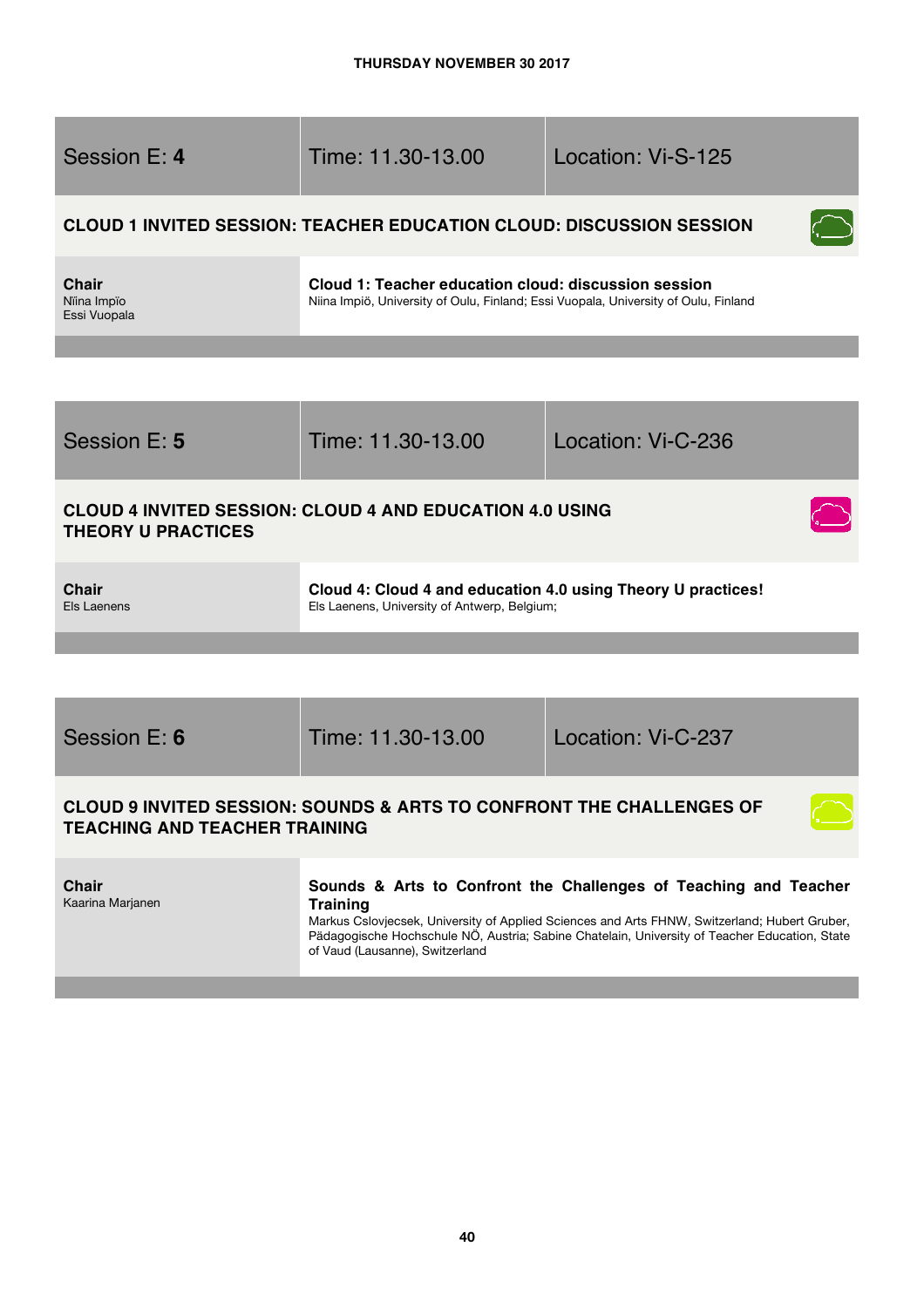# Time: 11.30-13.00 Location: Vi-S-312

### **SYMPOSIUM: THE EUROPEAN TECHNOLOGY IN TEACHER EDUCATION NETWORK RESEARCH & PRACTICE SYMPOSIUM**



| Chair<br>Anneke Smits<br><b>Discussant</b><br>Kati Mäkitalo-Siegl | Development of pre-service teachers' TPACK during the first three years<br>in teacher education<br>Teemu Valtonen, University of Eastern Finland, Finland; Erkko Sointu, University of Eastern<br>Finland, Finland; Jari Kukkonen, University of Eastern Finland, Finland; Kati Mäkitalo-Siegl,<br>University of Eastern Finland Finland                                                                                                        |
|-------------------------------------------------------------------|-------------------------------------------------------------------------------------------------------------------------------------------------------------------------------------------------------------------------------------------------------------------------------------------------------------------------------------------------------------------------------------------------------------------------------------------------|
|                                                                   | Domain-Specific Aspects of TPACK: The Importance of Affect in<br><b>Technology-Enhanced Music Teaching</b><br>Charoula Angeli-Valanides, University of Cyprus, Cyprus; Elena Macrides, University of Cyprus,<br>Cyprus                                                                                                                                                                                                                          |
|                                                                   | Mapping prospective language teachers' TPACK<br>Anneke Smits, Windesheim University of Applied Sciences, the Netherlands; Joke Voogt,<br>Windesheim University of Applied Sciences, the Netherlands; Henk La Roi, Windesheim<br>University of Applied Sciences, the Netherlands; Roland Bruijn, Windesheim University of Applied<br>Sciences, the Netherlands; Floor van Renssen, Windesheim University of Applied Sciences, the<br>Netherlands |

| Session E: 8 |  |
|--------------|--|
|              |  |

Session E: **8** Time: 11.30-13.00 Location: Vi-C-222

# **PRESENT & DISCUSS SESSION: ASSESSMENT & EVALUATION**

| <b>Chair</b><br>Jenni Koponen | Development and Validation of a Rubric for Self-Assessment of 21 <sup>st</sup><br><b>Century Skills at Primary Schools</b><br>Dianne Sandink-de Mare, Kindcentrum het Saffier, the Netherlands; Ellen Rusman, Welten<br>Institute - Open University of the Netherlands, the Netherlands                                                                                                                                                                    |
|-------------------------------|------------------------------------------------------------------------------------------------------------------------------------------------------------------------------------------------------------------------------------------------------------------------------------------------------------------------------------------------------------------------------------------------------------------------------------------------------------|
|                               | Empowering teacher's assessment literacy: A study on the value of a<br>professionalization program<br>Fedor de Beer, HAN, the Netherlands; Jeroen van der Linden, HAN University of Applied<br>Sciences, the Netherlands; Dominique Sluijsmans, Zuyd University of Applied Sciences, the<br>Netherlands; Fer Boei, Windesheim University of Applied Sciences, the Netherlands; Kitty Meijer,<br>HU University of Applied Sciences Utrecht, the Netherlands |
|                               | Scripting the peer-review process for application in Learning circles in<br><b>Higher Education</b><br>Bob Gotte, Inholland University, the Netherlands; Jos Fransen, Inholland University of Applied<br>Sciences, the Netherlands; Pieter Swager, Inholland University, the Netherlands                                                                                                                                                                   |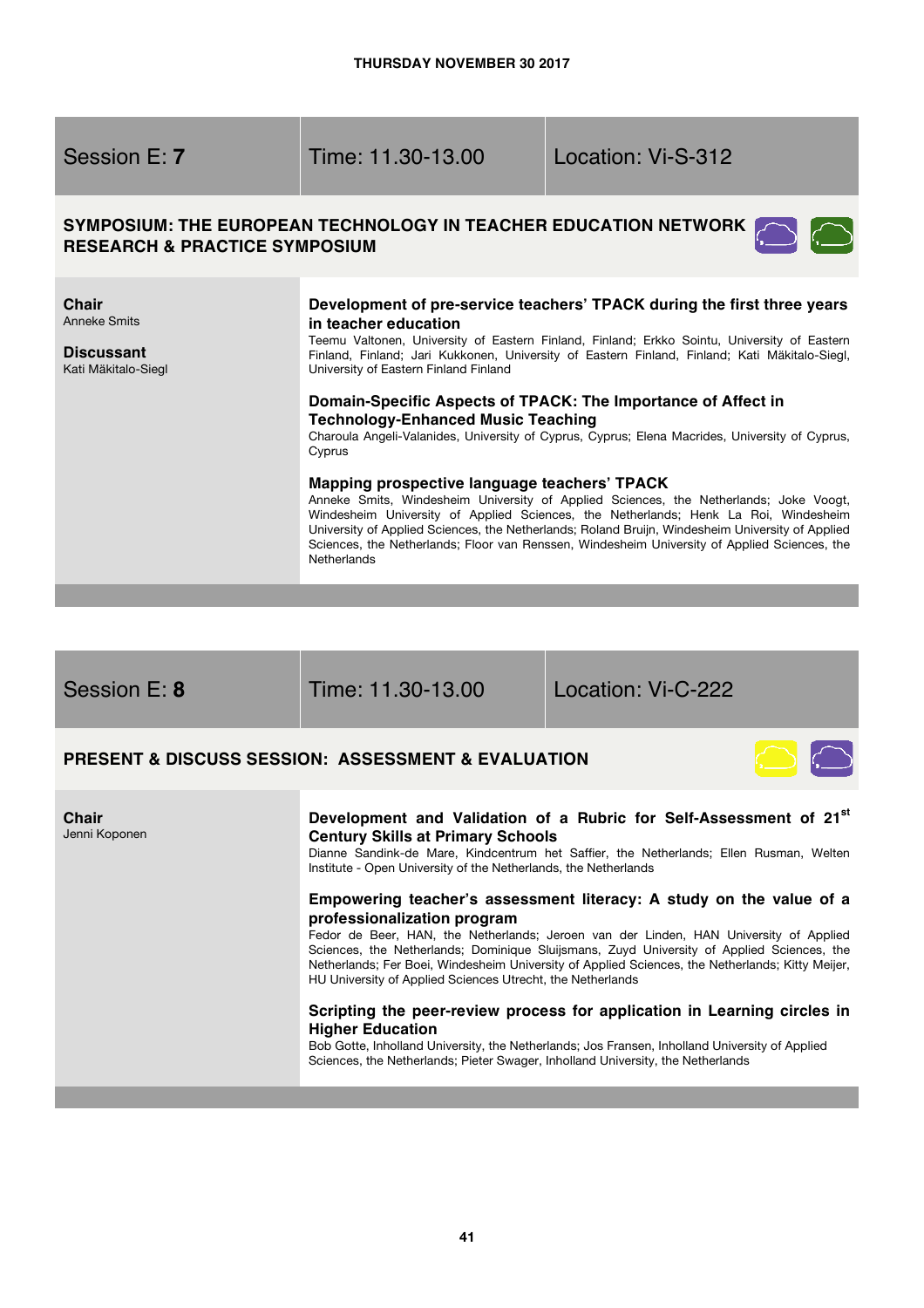| Session E: 9          | Time: 11.30-13.00                                                                                                                                                                                                                                                                                                                                                                                                                                                                                                                                                                                                                                                                                   | Location: Vi-C-338                                                       |
|-----------------------|-----------------------------------------------------------------------------------------------------------------------------------------------------------------------------------------------------------------------------------------------------------------------------------------------------------------------------------------------------------------------------------------------------------------------------------------------------------------------------------------------------------------------------------------------------------------------------------------------------------------------------------------------------------------------------------------------------|--------------------------------------------------------------------------|
|                       |                                                                                                                                                                                                                                                                                                                                                                                                                                                                                                                                                                                                                                                                                                     | PRESENT & DISCUSS SESSION: INTEGRATING DIGITAL TECHNOLOGIES IN EDUCATION |
| Chair<br>Fazel Ansari | Students' digital habits and perspectives towards using digital<br>technologies in higher education<br>Ahmad Aljanazrah, Birzeit University, Palestine; Mousa Alkhaldi, Birzeit University, Palestine;<br>Hasan AbdelKarim, Birzeit University, Palestine<br>Writing poems with the support of the poem machine in lower<br><b>Secondary School</b><br>Arja Kangasharju, Lintumetsä school, Finland; Liisa Ilomäki, University of Helsinki, Finland<br>Online knowledge building explored by using learning analytics from a<br>qualitative perspective<br>Joan van den Ende, Aeres Hogeschool Wageningen, the Netherlands; Frank De Jong, Aeres<br>University of Applied Sciences, the Netherlands |                                                                          |
| Session E: 10         | Time: 11.30-13.00                                                                                                                                                                                                                                                                                                                                                                                                                                                                                                                                                                                                                                                                                   | Location: Vi-D-220                                                       |

# **PRESENT & DISCUSS SESSION: PRIMARY SCHOOL EDUCATION**

| <b>Chair</b><br>Geke Klapwijk | Dutch parents' and teachers' positioning in their collaborating practices<br>Geke Klapwijk, Hogeschool Utrecht, the Netherlands                                                                                                                                                             |
|-------------------------------|---------------------------------------------------------------------------------------------------------------------------------------------------------------------------------------------------------------------------------------------------------------------------------------------|
|                               | Problems in primary school pupils' reasoning about historical time<br>Marjan de Groot-Reuvekamp, Fontys University of Applied Sciences, the Netherlands; Anje Ros,<br>Fontys University of Applied Sciences, the Netherlands; Carla Van Boxtel, University of<br>Amsterdam, the Netherlands |
|                               | Teachers about challenging behaviour and emotional problems of pupils<br>in Dutch primary schools<br>Dewi Piscaer, Windesheim University of Applied Sciences, the Netherlands; Dolf van Veen,<br>Windesheim University of Applied Sciences, the Netherlands                                 |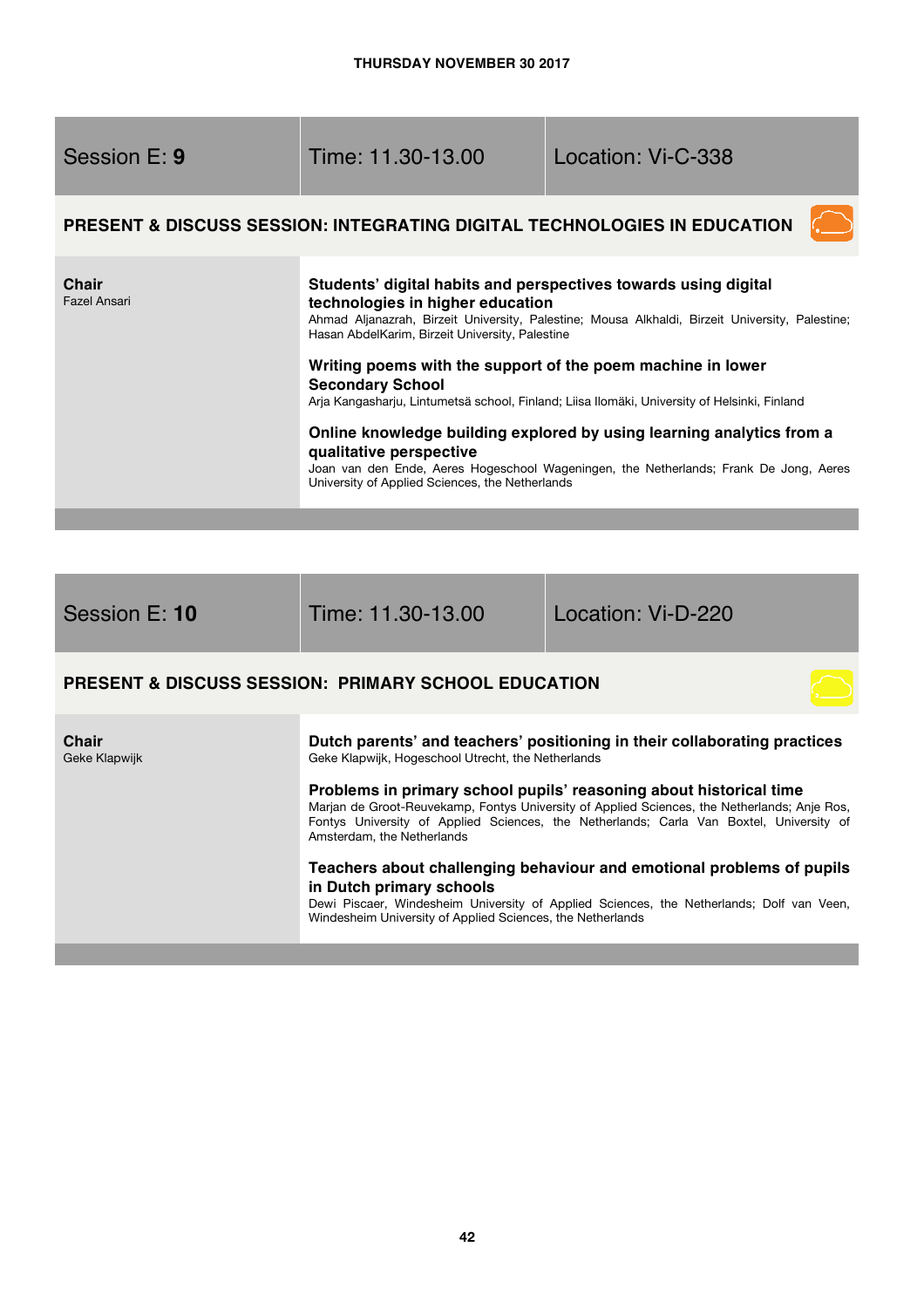| Session E: 11               | Time: 11.30-13.00                                                                                                                                                                                        | Location: Vi-C-305                                                                                                                                                                                                                                                                                                                                                                                                                        |
|-----------------------------|----------------------------------------------------------------------------------------------------------------------------------------------------------------------------------------------------------|-------------------------------------------------------------------------------------------------------------------------------------------------------------------------------------------------------------------------------------------------------------------------------------------------------------------------------------------------------------------------------------------------------------------------------------------|
|                             | <b>PRESENT &amp; DISCUSS SESSION: EDUCATORS' PROFESSIONAL DEVELOPMENT</b>                                                                                                                                |                                                                                                                                                                                                                                                                                                                                                                                                                                           |
| <b>Chair</b><br>Corry Ehlen | service Teachers' competences<br><b>Teacher Education Programs</b><br>Khalaili, Birzeit Univerfsity, Palestine<br>What do teacher educators learn from conferences?<br>Applied Sciences, the Netherlands | The impact of Using Portfolio on the Development of Palestinian Pre-<br>Nabil Jondi, Hebron University, Palestine; Mohammed Farrah, Hebron university, Palestine<br>The use of Action Research as a Mode of Inquiry in the Palestinian<br>Abdallah Bsharat, Birzeit University, Palestine; Refa Alramahi, Birzeit university, Palestine; Ola<br>Quinta Kools, Fontys Hogescholen, the Netherlands; Rita Schildwacht, Fontys University of |
|                             |                                                                                                                                                                                                          |                                                                                                                                                                                                                                                                                                                                                                                                                                           |

| Session E: 12                                                               | Time: 11.30-12.00                                                                             | Location: Vi-C-206 |
|-----------------------------------------------------------------------------|-----------------------------------------------------------------------------------------------|--------------------|
| <b>PRESENT &amp; DISCUSS SESSION: LEARNER'S NEEDS &amp; DIFFERENTIATION</b> |                                                                                               |                    |
| <b>Chair</b><br>Nick Gee                                                    | Creating a powerful learning environment for every student, the search<br>for UDL ambassadors |                    |

and the con-

Elke Emmers, University College Odisee, Belgium

**The effects of group differentiation by student's self-regulation**  Inne Vandyck, Maastricht University, the Netherlands; Carla Haelermans, TIER, the Netherlands

| Session E: 13                                                     | Time: 11.30-12.30                                                                                                                                                                                                                                                                                                                                                                                           | Location: Vi-C-146 |
|-------------------------------------------------------------------|-------------------------------------------------------------------------------------------------------------------------------------------------------------------------------------------------------------------------------------------------------------------------------------------------------------------------------------------------------------------------------------------------------------|--------------------|
| <b>CASE STUDY: ELIXIR: A BLENDED LEARNING EDUCATIONAL CONCEPT</b> |                                                                                                                                                                                                                                                                                                                                                                                                             |                    |
|                                                                   | Elixir: a blended learning educational concept<br>Greet Leysens, Thomas More Kempen, Belgium; Kirsten Vandermeulen, Thomas More University<br>College, Belgium; Kristel Thijs, Thomas More University College, Belgium; Leen Van den Eeden,<br>Thomas More University College, Belgium; Danny Peeters, Thomas More University College,<br>Belgium; Lieve De Busser, Thomas More University College, Belgium |                    |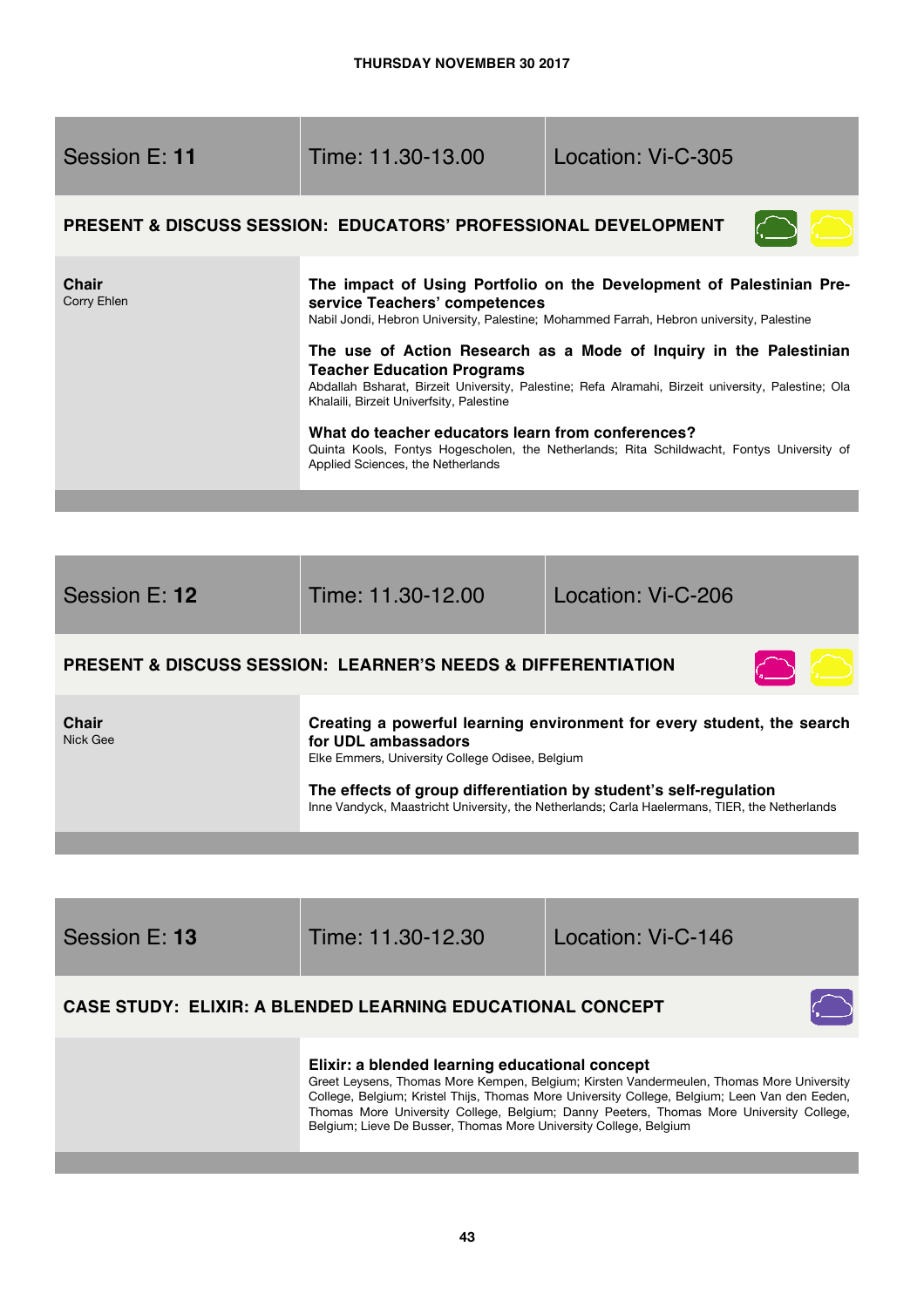Session E: **14** Time: 11.30-12.30 Location: Vi-D-217

# **CASE STUDY: IMPLEMENTING INDIVIDUAL WORK WITHIN A CREATIVE COLLABORATIVE ACTIVITY IN SECONDARY CLASSROOM**



Romain Boissonnade, HEP-BEJUNE, Switzerland; Marcelo Giglio, BEJUNE University of teacher education & UNINE, Switzerland; Anouck Jeanbourquin, HEP-BEJUNE, Switzerland; Aline Widmer, HEP-BEJUNE, Switzerland; Kevin Richards, HEP-BEJUNE, Switzerland



### **Building an Education Brand and Learning Community Using Social Media**

Cara McDermott, Cavan Institute, Ireland; Ann Marie Lacey, Cavan Institute, Ireland; Finola Keogh, Cavan Institute, Ireland

Session E: **16** Time: 11.30-12.30 Location: Vi-C-205

# **CASE STUDY: FROM UAS TO CAREER? HOW STAFF AND STUDENTS PROFIT FROM UAS CAREER SURVEY**

#### **From UAS to career? How staff and students profit from UAS career survey**

Liisa Marrila Tampere University of Applied Sciences, Finland; Arja Räinä-Räisänen, Oulu University of Applied Sciences, Finland; Virpi Koskelo, JAMK University of Applied Sciences, Finland; Elina Nurmikari, Research Foundation for Studies and Education Otus, Finland; Satu Helmi, Turku University of Applied Sciences, Finland; Jaana Kullaslahti; Häme University of Applied Sciences, Finland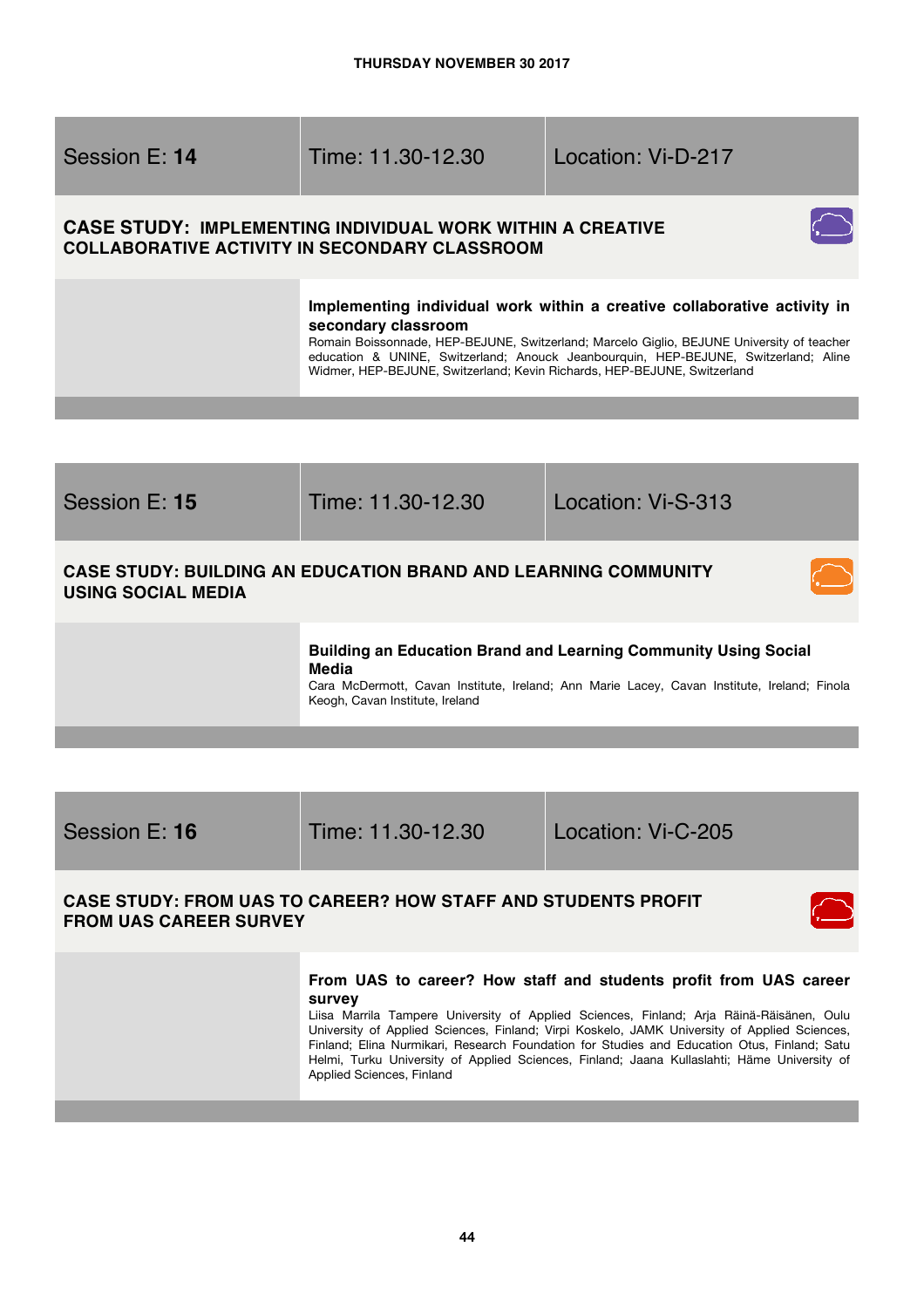Session E: **17** Time: 11.30-12.30 Location: Vi-D-218

# **CASE STUDY: IF DEALING WITH COMPLEX PROBLEMS IS LIKE GROWING RHIZOMES, THEN WHY DO WE TEACH TREES?**

**If dealing with complex problems is like growing rhizomes, then why do we teach trees?**

Eti de Vries, Hanze University Groningen. University of Applied Sciences, the Netherlands

LUNCH 13.00 – 14.00 Amica Helmi restaurant, Building D

# BEST RESEARCH & PRACTICE PROJECT AWARD  $14.00 - 15.30$

BR&PP Award Time: 14.00-15.30 Location: Vi-C-Auditorium

# **BEST RESEARCH & PRACTICE PROJECT AWARD – THE NOMINATED PROJECTS**

| <b>Chair</b><br>Sirpa Laitinen-Väänänen<br>Chair of the BR&PP Award Committee | Integrated STEM education makes a difference!<br>Heidi Knipprath, KU Leuven, Belgium; Jelle Boeve-de-Pauw, University of Antwerp, Belgium; Stijn<br>Ceuppens, KU Leuven, Belgium; Mieke De Cock, KU Leuven, Belgium; Wim Dehaene, KU<br>Leuven, Belgium; Haydée De Loof, University of Antwerp, Belgium; Jolien De Meester, KU<br>Leuven, Belgium; Fien Depaepe, KU Leuven, Belgium; Leen Goovaerts, KU Leuven, Belgium; Luc<br>Hellinckx, GO!, Belgium; Annemie Struyf, University of Antwerp, Belgium; Lieve Thibaut, KU<br>Leuven, Belgium; Didier Van de Velde, Katholiek Onderwijs Vlaanderen, Belgium; Peter Van<br>Petegem, University of Antwerp, Belgium |
|-------------------------------------------------------------------------------|-------------------------------------------------------------------------------------------------------------------------------------------------------------------------------------------------------------------------------------------------------------------------------------------------------------------------------------------------------------------------------------------------------------------------------------------------------------------------------------------------------------------------------------------------------------------------------------------------------------------------------------------------------------------|
|                                                                               | MiniMikkeli - a regional learning environment for all education levels<br>Eeva Kuoppala, South-Eastern Finland University of Applied Sciences (Xamk), Finland; Pekka<br>Pulkkinen, South-Eastern Finland University of Applied Sciences (Xamk), Finland                                                                                                                                                                                                                                                                                                                                                                                                           |
|                                                                               | Viewbrics: mirroring and mastering complex generic skills with video<br>enhanced rubrics<br>Ellen Rusman, Welten Institute - Open University of the Netherlands, the Netherlands; Viewbrics<br>project team Viewbrics, Open University of the Netherlands; Sint-Jans college; Grotius college;<br>Niekée-Agora college; Porta Mosana college; Hogeschool voor de kunsten Utrecht, the<br>Netherlands                                                                                                                                                                                                                                                              |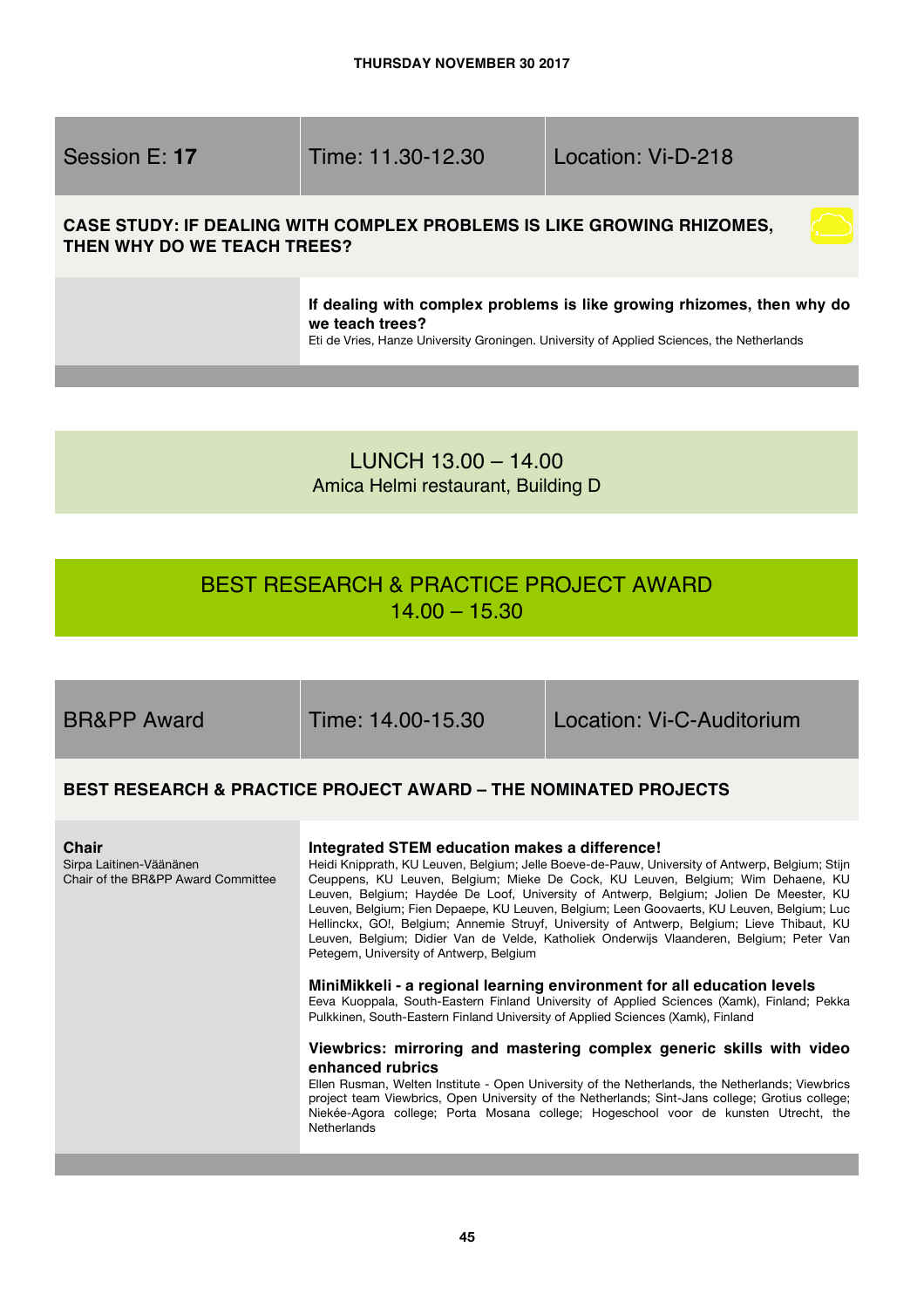| Session CLD: 3<br>(Corporate Learning Day) | Time: 14.00-15.30 | Location: Vi-C-130A |
|--------------------------------------------|-------------------|---------------------|
|                                            |                   |                     |

# **CORPORATE LEARNING DAY LAB 2: MOOCs**

**How can MOOCs facilitate learning across borders?**  Petra Peeters & Marlo Kengen, HAN University of Applied Sciences, the Netherlands

COFFEE & TEA BREAK 15.30 – 16.00 Building C (in front of Vi-C-Auditorium)

# SESSIONS F 16.00 – 17.30

| Session CLD: 4<br>(Corporate Learning Day)           | Time: 16.00-17.30 | Location: Vi-C-130A |
|------------------------------------------------------|-------------------|---------------------|
| <b>CORPORATE LEARNING DAY LAB 3: DECISION-MAKING</b> |                   |                     |

**Moving towards a learning organisation: how to organise decisionmaking?** 

Johannes Regelink, Regelink Ecologie & Landscshap, the Netherlands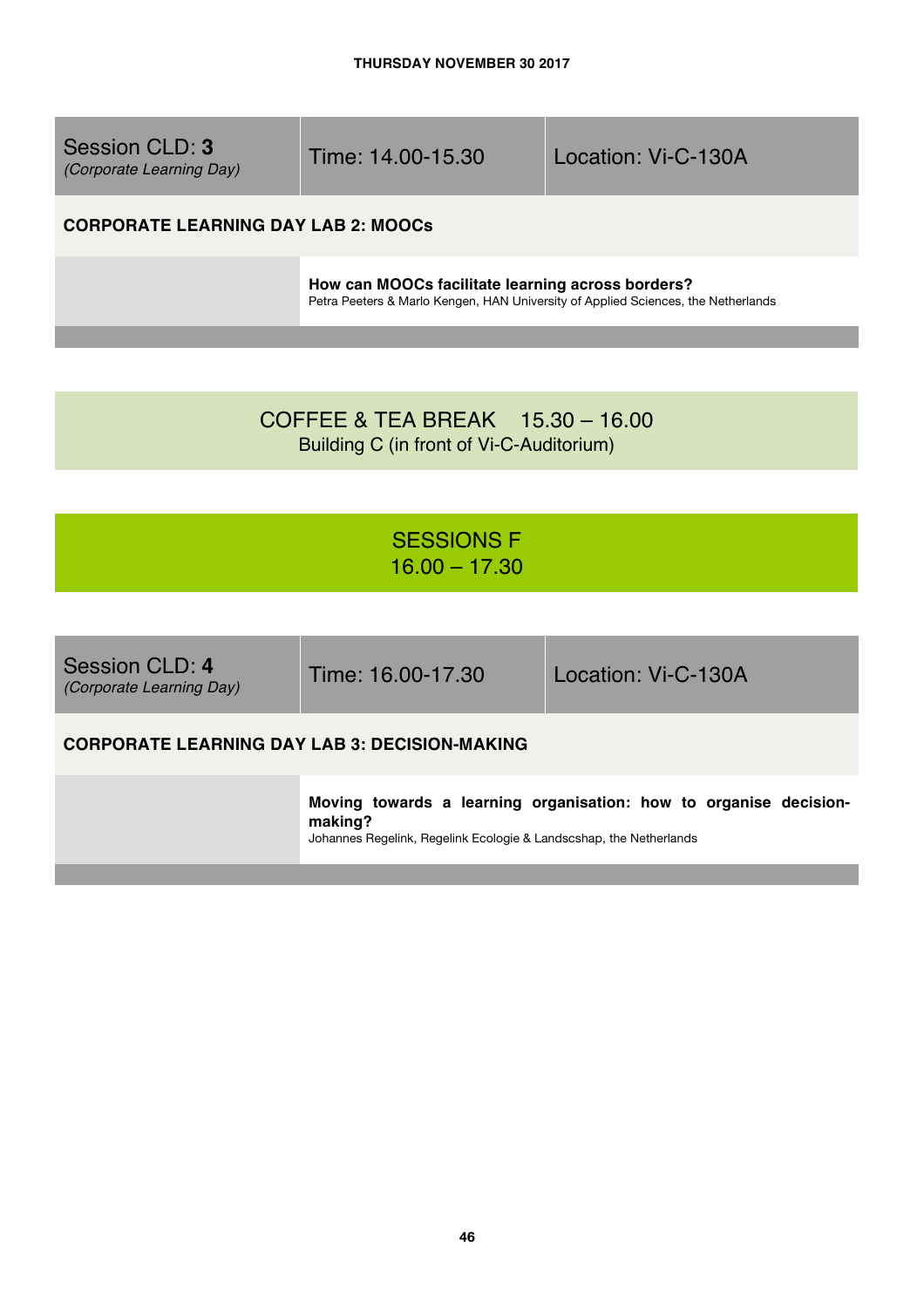Session F: **1** Time: 16.00-17.30 Location: Vi-C-146

# **EAPRIL INVITED SESSION: EMPOWERING E-PORTFOLIO PROCESS (EEP) DEVELOPING STUDENT ENGAGEMENT IN ASSESSMENT**



### **Empowering e-portfolio process (EEP) developing student engagement in assessment**

Irma Kunnari, Häme University of Applied Sciences, Finland; Marja Laurikainen, Häme University of Applied Sciences, Finland; Sanna Ruhalahti, HAMK School of Professional Teacher Education, Finland; Anne-Maria Korhonen, Häme University of Applied Sciences, Finland; Marcelo Giglio, BEJUNE University of teacher education & UNINE, Switzerland



Session F: **3** Time: 16.00-17.30 Location: Vi-S-125

# **EAPRIL INVITED SESSION: SUPPORTING PROFESSIONAL LEARNING COMMUNITIES AND ENABLING COLLABORATIVE IMPACT WITH IRIS CONNECT**

**Supporting professional learning communities and enabling collaborative impact with IRIS connect** 

Vesna Belogaska, IRIS Connect, United Kingdom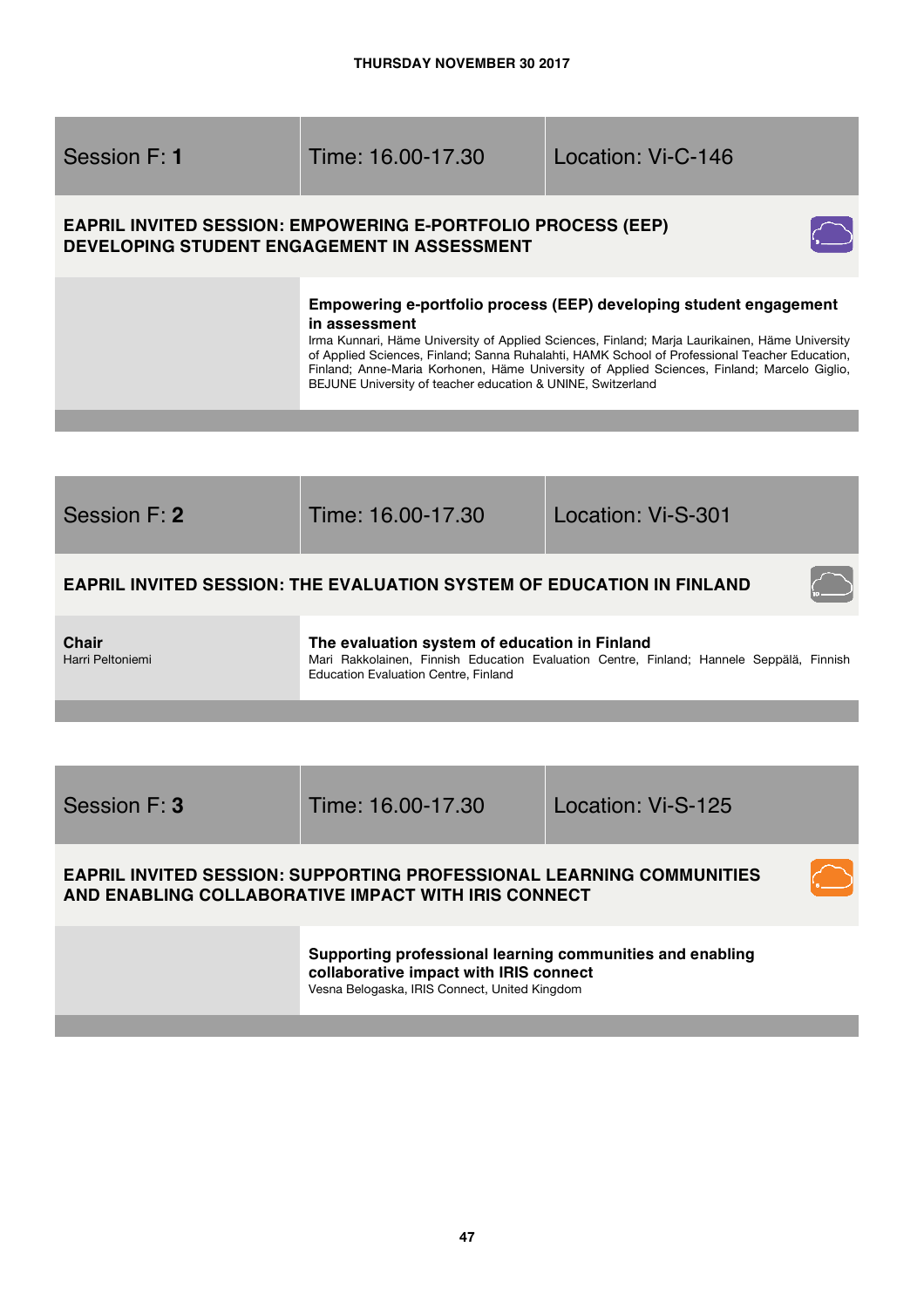Session F: **4** Time: 16.00-17.30 Location: Vi-S-312

# **CLOUD 7 INVITED SYMPOSIUM: KNOWLEDGE UTILISATION IN SCHOOLS: INTERVENTIONS ON LEADERSHIP AND TEACHER GROUPS**



| <b>Chair</b><br><b>Wouter Schenke</b><br><b>Discussant</b><br>Anouke Bakx | Interventions for school leaders to enhance a culture of inquiry in<br>schools<br>Anje Ros, Fontys University of Applied Sciences, the Netherlands; Linda Keuvelaar-van den<br>Bergh, Fontys opleidingscentrum speciale onderwijzorg, the Netherlands<br>Interventions for developing distributed academic leadership in schools<br>Carlos van Kan, HAN University Nijmegen, the Netherlands; Janneke v.d. Steen, HAN University<br>of Applied Sciences, the Netherlands; Bregje de Vries, VU University, the Netherlands; Marijke<br>Van Vijfeijken, HAN University of Applied Sciences, the Netherlands; Frans de Vijlder, HAN<br>University of Applied Sciences, the Netherlands; Wilfried Admiraal, Leiden University, the<br><b>Netherlands</b><br>Interventions for teacher groups for increasing the use and sharing of |
|---------------------------------------------------------------------------|--------------------------------------------------------------------------------------------------------------------------------------------------------------------------------------------------------------------------------------------------------------------------------------------------------------------------------------------------------------------------------------------------------------------------------------------------------------------------------------------------------------------------------------------------------------------------------------------------------------------------------------------------------------------------------------------------------------------------------------------------------------------------------------------------------------------------------|
|                                                                           | knowledge<br>Wouter Schenke, Kohnstamm Institute, University of Amsterdam, the Netherlands; Patrick van<br>Schaik, University of Amsterdam, the Netherlands; Henk Sligte, Kohnstamm Institute University of<br>Amsterdam, the Netherlands                                                                                                                                                                                                                                                                                                                                                                                                                                                                                                                                                                                      |

Session F: **5** Time: 16.00-17.30 Location: Vi-C-305

# **SYMPOSIUM: THE CONNECTION BETWEEN EDUCATION AND TECHNOLOGY IN CO-CREATION WITH HIGH TECH ENTERPRISES**

#### **Chair**  Henk Ritzen **Discussant** Fazel Ansari **Talent4Tech: design based research enhancing technology in prevocational education** Maud Olde Daalhuis, ROC van Twente, the Netherlands; Marian Kienhuis, Saxion University of Aplied Sciences, the Netherlands; Henk Ritzen, Saxion University of Aplied Sciences, the **Netherlands Trajectories for process technology based on design principles in a hybrid learning environment** Leon Melissant, Twente University, the Netherlands; Henk Ritzen, Saxion University of Aplied Sciences, the Netherlands **Collaborative online learning in a large multidisciplinary group** Satu Aksovaara, Jamk, University of Applied Sciences, France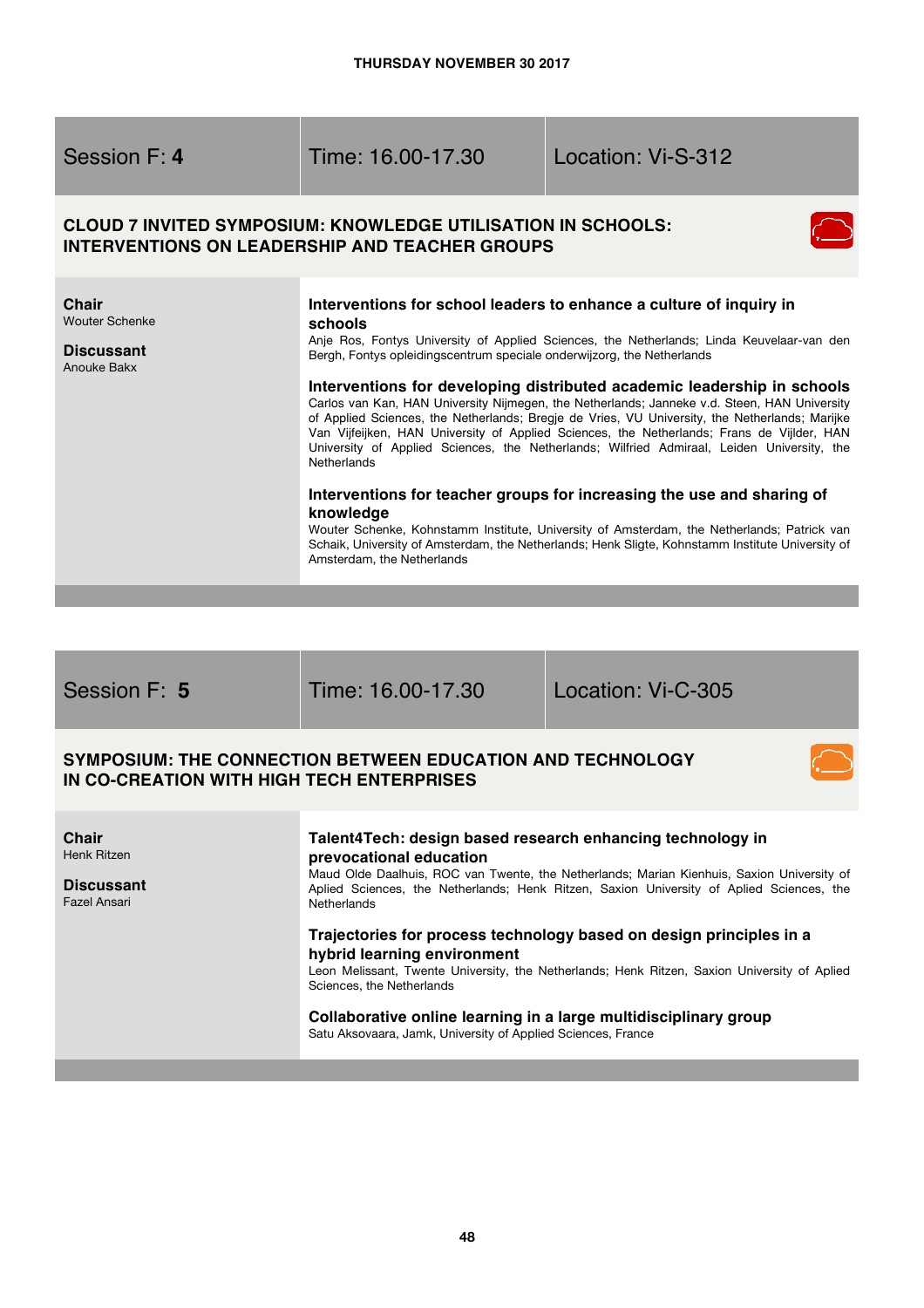| Session F: 6                                                             | Time: 16.00-17.30                                                                                                                                                                                                                                                                                                                                                                                                                                                                                                                                                                                                                                                                                                                                                                             | Location: Vi-C-338 |  |
|--------------------------------------------------------------------------|-----------------------------------------------------------------------------------------------------------------------------------------------------------------------------------------------------------------------------------------------------------------------------------------------------------------------------------------------------------------------------------------------------------------------------------------------------------------------------------------------------------------------------------------------------------------------------------------------------------------------------------------------------------------------------------------------------------------------------------------------------------------------------------------------|--------------------|--|
|                                                                          | <b>SYMPOSIUM: KNOWLEDGE BASIS OF HIGHER EDUCATIONAL EXPERTISE</b>                                                                                                                                                                                                                                                                                                                                                                                                                                                                                                                                                                                                                                                                                                                             |                    |  |
| <b>Chair</b><br>Arto Mutanen<br><b>Discussant</b><br><b>Arto Mutanen</b> | <b>Practical Problem Solving Activity</b><br>Arto Mutanen, Finnish National Defence University & Finnish Naval Academy, Finland<br>Leadership in modern education<br>Antti Rissanen, Finnish National Defence University, Finland<br>Knowledge Basis in Military Maintenance<br>Ilari Valtonen, Aalto University, Finland                                                                                                                                                                                                                                                                                                                                                                                                                                                                     |                    |  |
|                                                                          |                                                                                                                                                                                                                                                                                                                                                                                                                                                                                                                                                                                                                                                                                                                                                                                               |                    |  |
| Session F: 7                                                             | Time: 16.00-17.30                                                                                                                                                                                                                                                                                                                                                                                                                                                                                                                                                                                                                                                                                                                                                                             | Location: Vi-C-222 |  |
|                                                                          | SYMPOSIUM: ARGUMENTATION AND INFORMAL REASONING IN (AND OUT OF) THE<br><b>MATHEMATICS CLASSROOM</b>                                                                                                                                                                                                                                                                                                                                                                                                                                                                                                                                                                                                                                                                                           |                    |  |
| <b>Chair</b><br>Jake McMullen<br><b>Discussant</b><br>Erno Lehtinen      | A Shadow Curriculum: Intuitions in late primary school mathematics<br>Jake McMullen, University of Turku, Finland; Lauren B. Resnick, University of Pittsburgh, United<br><b>States</b><br>Supporting teachers' transitions to mathematics instruction that<br>supports explorative participation<br>Victoria Bill, University of Pittsburgh, United States; Einat Heyd-Metzuyanim, Technion/Israel<br>Institute of Technology, Israel; Laurie Speranzo, Institute for Learning/University of Pittsburgh PS<br>USA, United States; Margaret Smith, University of Pittsburgh United States<br>Sharing revelations: how quantitative relations are noticed in joint<br>mathematical activities<br>Jaakko Hilppö, University of Helsinki, Finland; Antti Rajala, University of Helsinki, Finland |                    |  |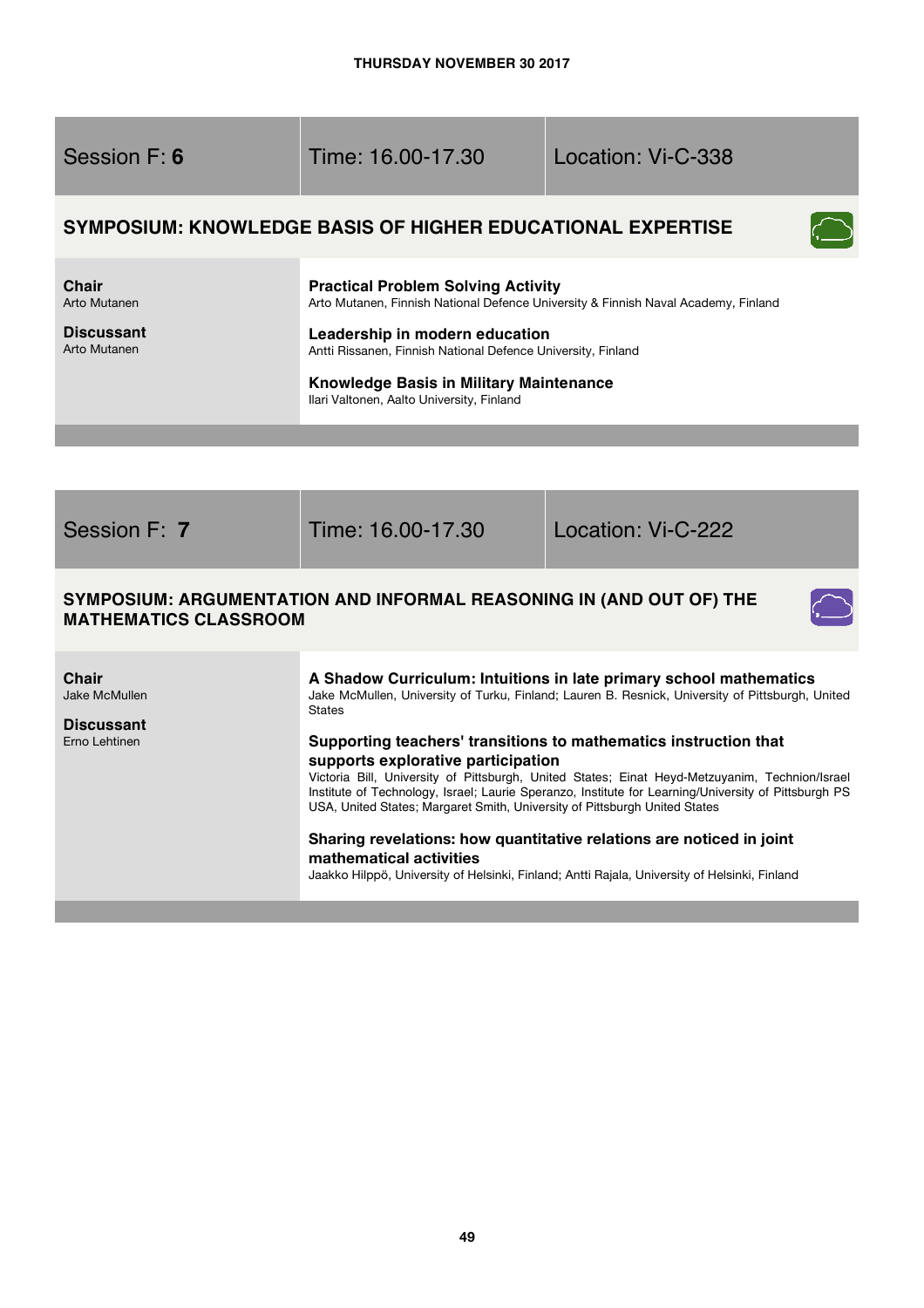Session F: **8** Time: 16.00-17.00 Location: Vi-D-218

# **CASE STUDY: DEVELOPING SELF TO ENABLE THE DEVELOPMENT OF OTHERS IN CARE INNOVATION UNITS – A COOPERATIVE INQUIRY**



### **Developing self to enable the development of others in care innovation units – a cooperative inquiry**

Miranda Snoeren, Fontys University of Applied sciences, the Netherlands; Famke van Lieshout , Fontys University of Applied Science, the Netherlands



Session F: **10** Time: 16.00-17.00 Location: Vi-C-236

# **CASE STUDY: DUOTEACHING FOR TEACHER TRAINEES: A POSSIBLE RESPONSE TO THE CHALLENGING EDUCATION PRACTICE**

**Duoteaching for teacher trainees: a possible response to the challenging education practice**  Evelyne Depoorter, Howest, Belgium; Rina Dauwens, Howest, Belgium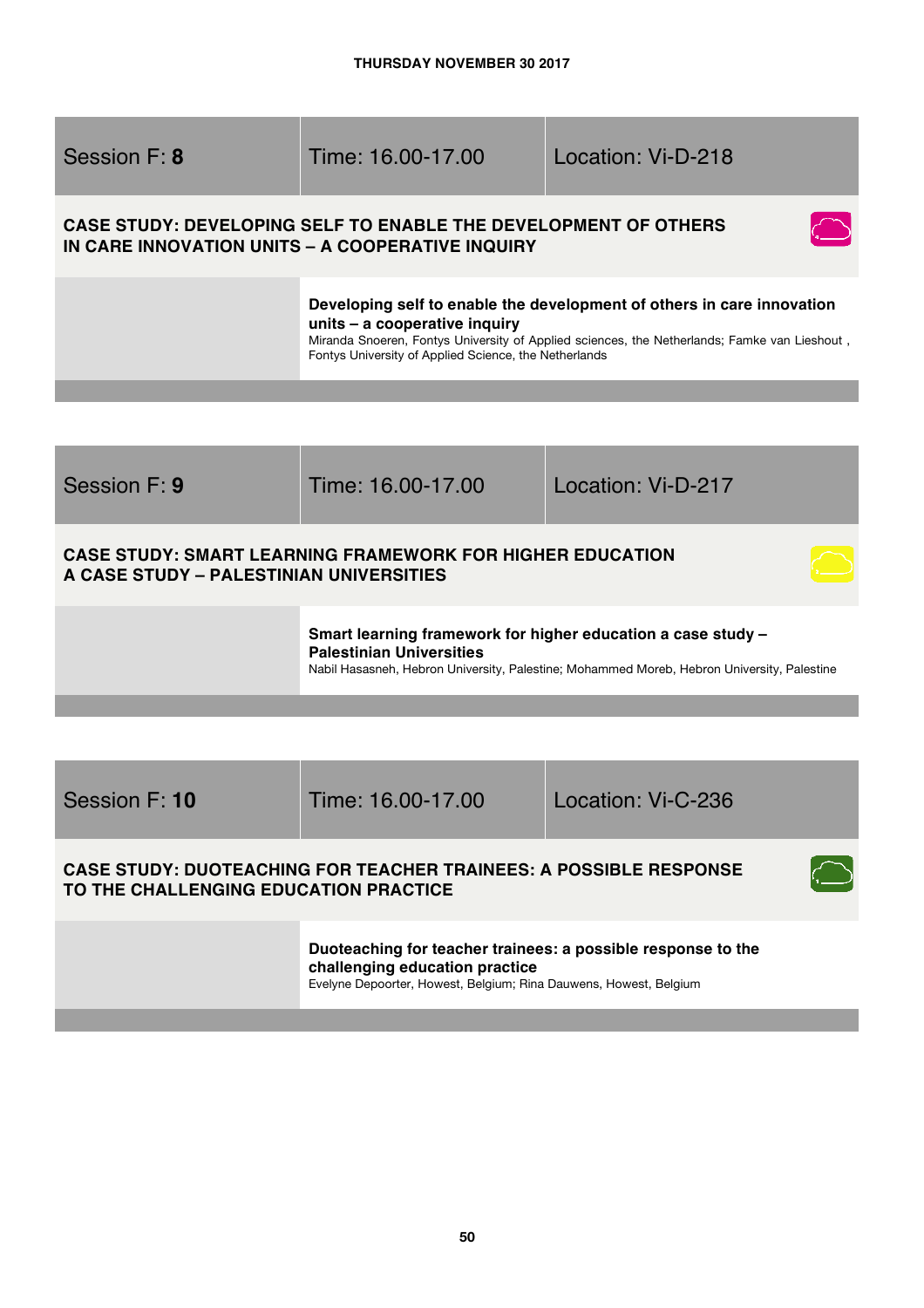

### **WORKSHOP: MIND MAP OUR WAY INTO EFFECTIVE STUDENT QUESTIONING: A PRINCIPLE BASED SCENARIO**



**Mind map our way into effective student questioning: a principle based scenario** 

Harry Stokhof, HAN University, the Netherlands; Bregje de Vries, VU University, the Netherlands; Theo Bastiaens, Open University of the Netherlands, the Netherlands; Rob Martens, Open University of the Netherlands, the Netherlands

Session F: **13** Time: 16.00-17.30 Location: Vi-D-215

# **WORKSHOP: BUILDING KNOWLEDGE WITH COASTERS. A KNOWLEDGE BUILDING PEDAGOGY FOR HIGHER EDUCATION**

**Building knowledge with coasters. A knowledge building pedagogy for higher education** 

Niek van Benthum, Aeres Hogeschool Wageningen, the Netherlands; Tom van Oeffelt, Aeres University Wageningen, the Netherlands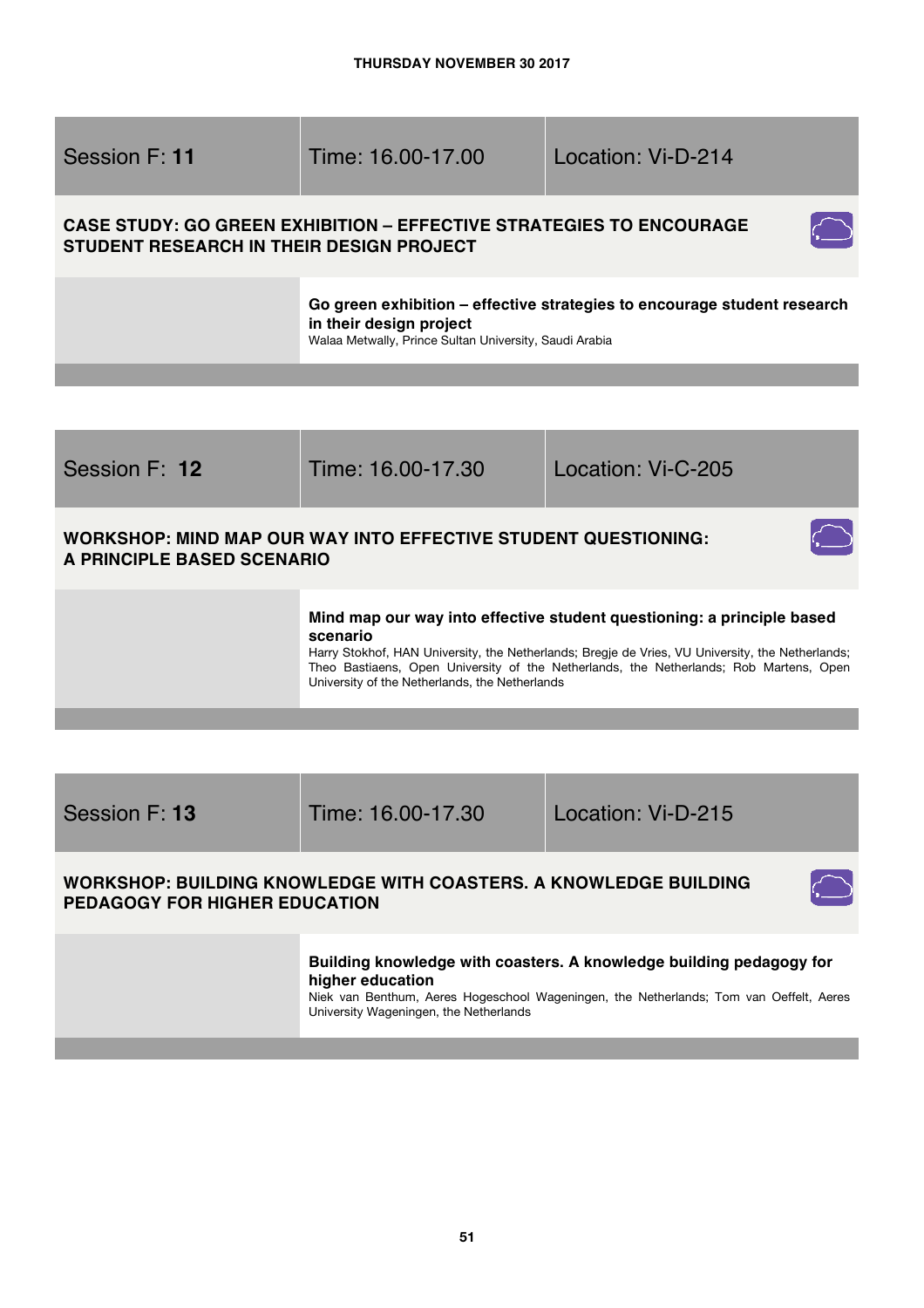Session F: **14** Time: 16.00-17.30 Location: Vi-C-302

# **WORKSHOP: BOUNDARY CROSSING: A STORY/DIALOGUE METHOD TO BUILD COMMON KNOWLEDGE WORKSHOP**



Gaby Jacobs, Fontys University of Applied Sciences, the Netherlands; Miranda Snoeren , Fontys University of Applied Sciences, the Netherlands; Maria Custers, Fontys, the Netherlands



# **WORKSHOP: A LIVED EXPERIENCE OF A PHILOSOPHY OF MUSIC EDUCATION INSPIRED BY CANADIAN COMPOSER R.M. SHAFER**

**A Lived Experience of a Philosophy of Music Education Inspired by Canadian Composer R. M. Shafer**  Helene Boucher, McGill University, Canada; Toby Moisey, McGill University, Canada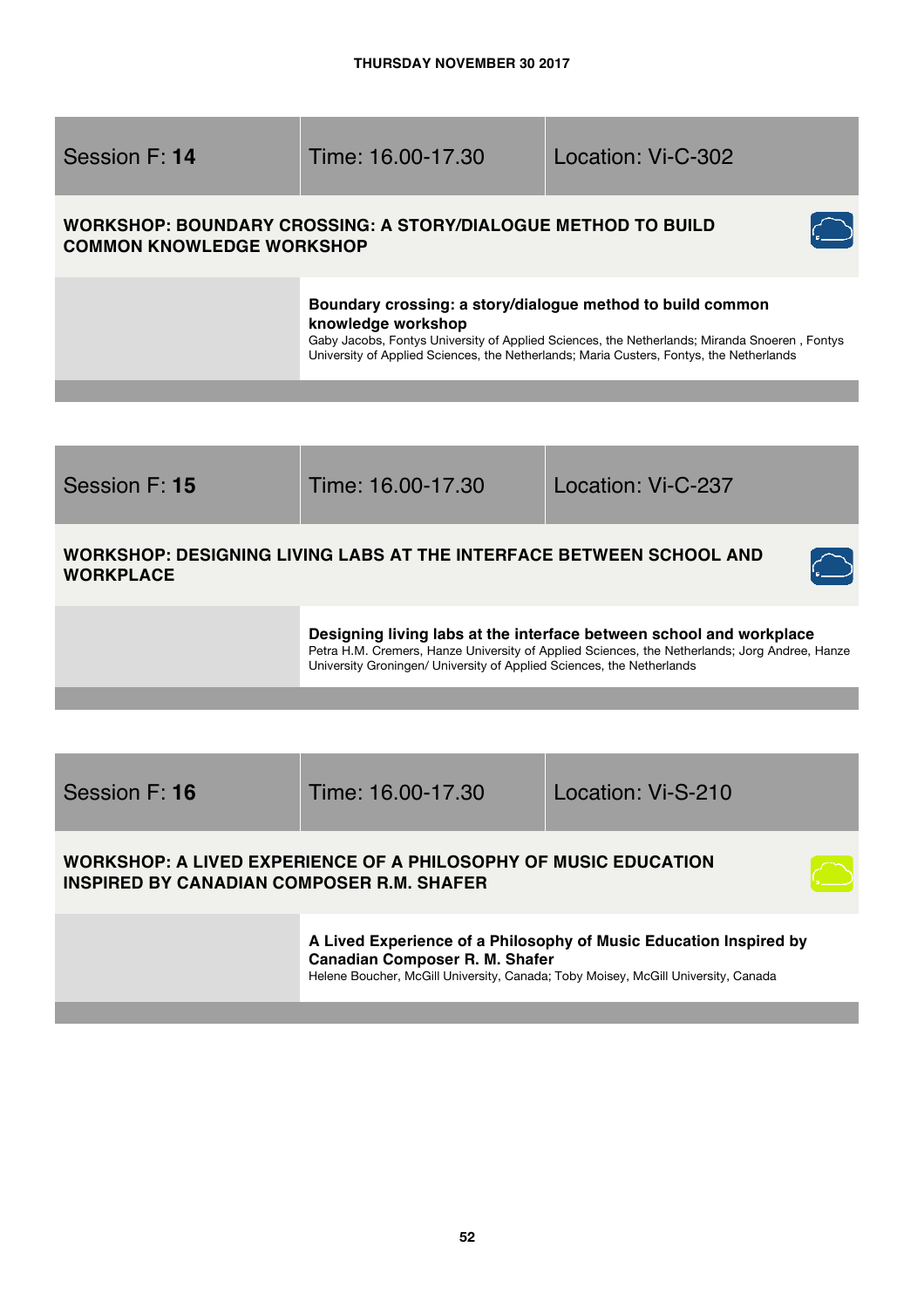Session F: **17** Time: 16.00-17.30 Location: Vi-S-313

 $\tilde{C}$ 

# **WORKSHOP: MAKING TRANSFER HAPPEN: A PERFORMANCE SUPPORT TOOL AFTER LEARNING**

**Making transfer happen: a performance support tool after learning**  Laura van den Ouden, ICM, the Netherlands

# CONFERENCE GALA DINNER 19.30 – 02.00

Spa Hotel Rantasipi Aulanko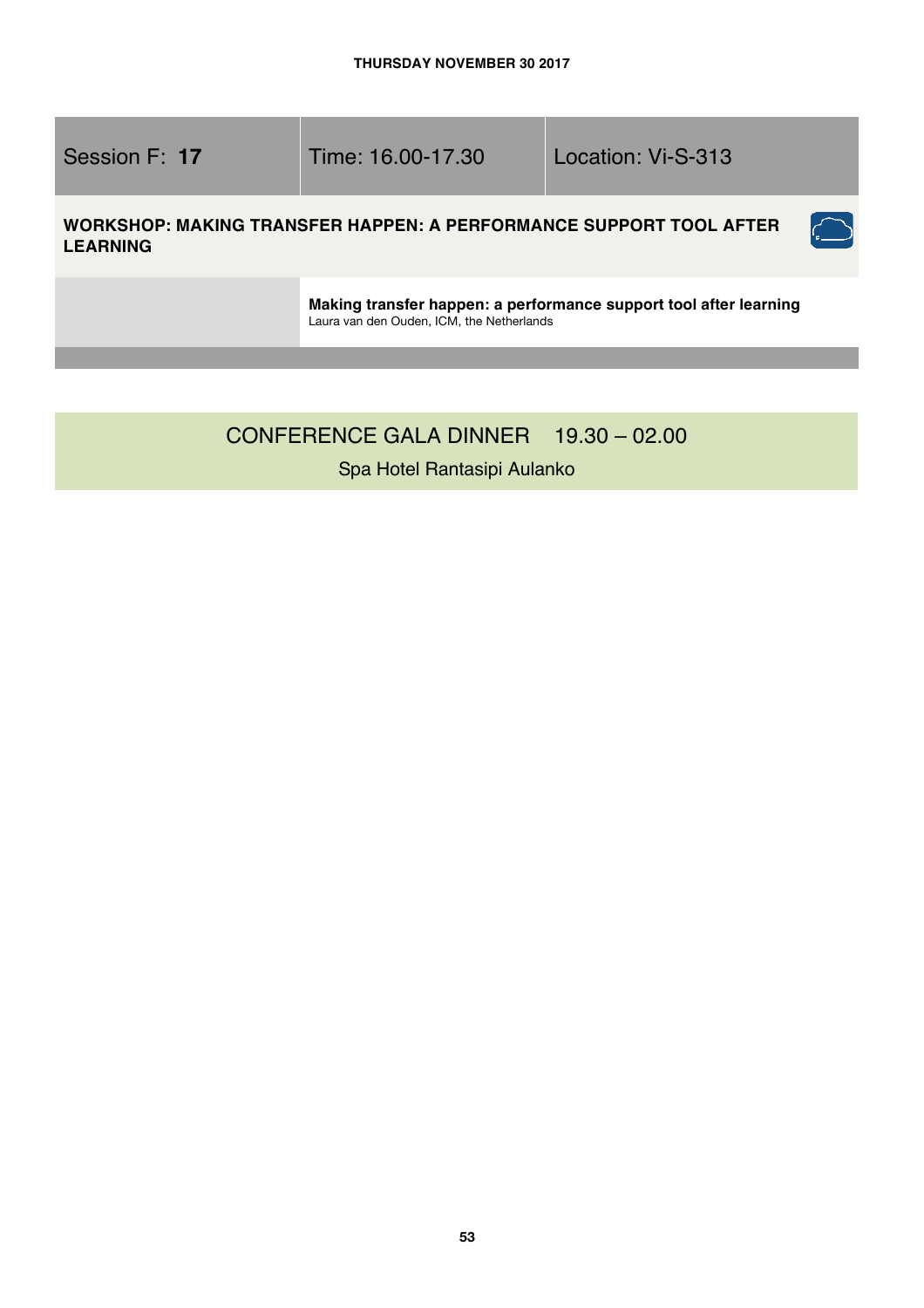# FRIDAY DECEMBER 1 2017

KEYNOTE SESSION 3  $09.00 - 10.00$ 

KEYNOTE: **3** Time: 09.00-10.00 Location: Vi-C-Auditorium

# **INSIGHTS OF BRAIN RESEARCH IN EDUCATION – MUSIC PRACTICE AND EMBODIMENT TO ENHANCE LEARNING**

**Chair** Marcelo Giglio **Insights of brain research in education – music practice and embodiment to enhance learning** Minna Huotilainen, University of Helsinki, Finland

COFFEE & TEA BREAK 10.00 – 10.30 Building C (in front of Vi-C-Auditorium)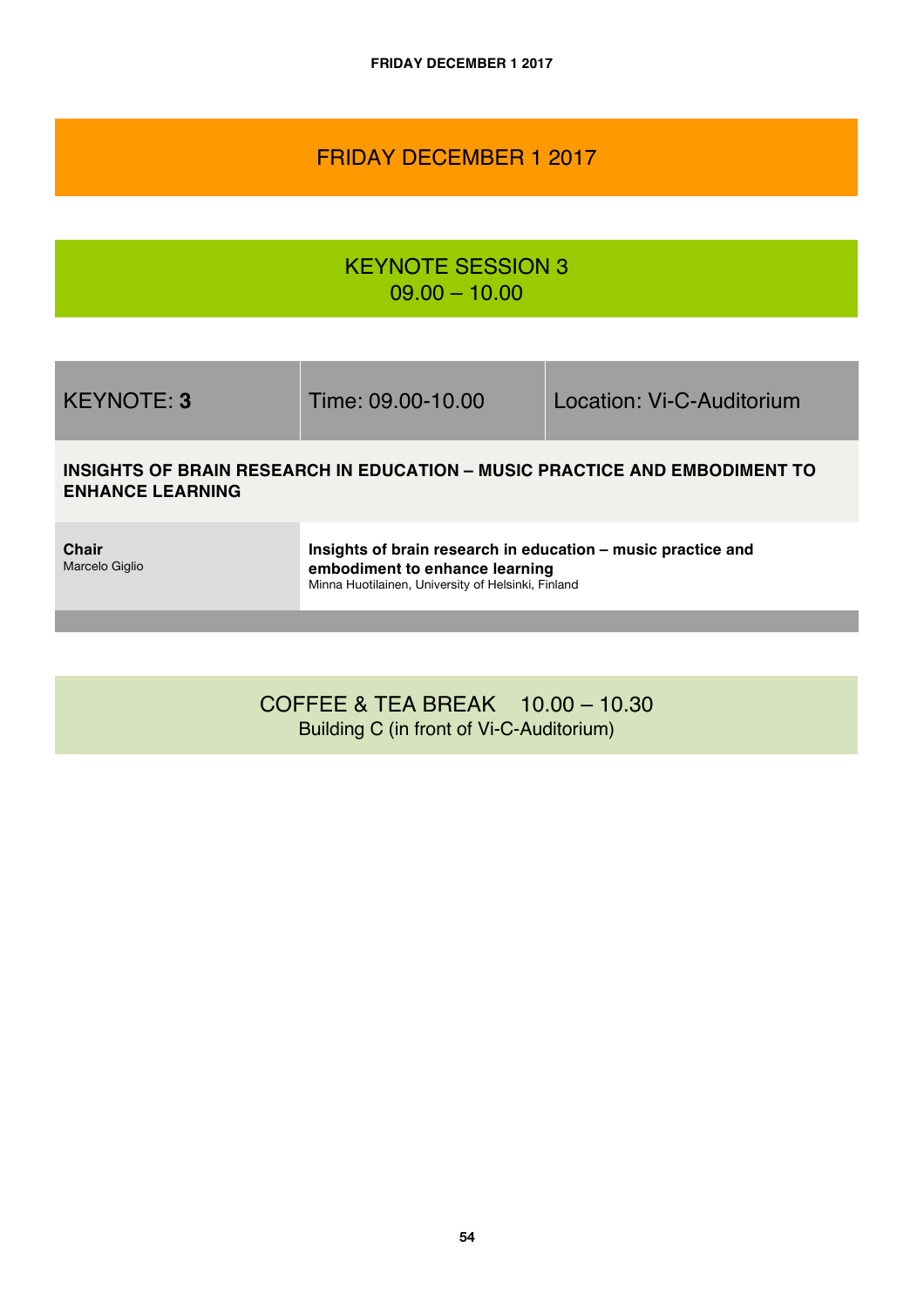# SESSIONS G 10.30 – 11.30

| Session G: 1                                                                                              | Time: 10.30-11.30                                                         | Location: Vi-C-237                                                                                                                                                                                                                                    |
|-----------------------------------------------------------------------------------------------------------|---------------------------------------------------------------------------|-------------------------------------------------------------------------------------------------------------------------------------------------------------------------------------------------------------------------------------------------------|
| <b>MOVEMENT</b>                                                                                           | <b>CASE STUDY: HIGH IMPACT LEARNING IN BACHELOR PROGRAMME SPORTS AND</b>  |                                                                                                                                                                                                                                                       |
|                                                                                                           |                                                                           | High Impact Learning in Bachelor programme Sports and Movement<br>Reinhilde Henckens Thomas More University College, Belgium; Inge Lauwers, Thomas More<br>University College, Belgium; Kirsten Vandermeulen, Thomas More University College, Belgium |
|                                                                                                           |                                                                           |                                                                                                                                                                                                                                                       |
| Session G: 2                                                                                              | Time: 10.30-11.30                                                         | Location: Vi-C-130A                                                                                                                                                                                                                                   |
| <b>COMPETENCE</b>                                                                                         | <b>CASE STUDY: SKILLS COMPETITIONS AS A TOOL TO DEVELOP VET TEACHER'S</b> |                                                                                                                                                                                                                                                       |
|                                                                                                           | of Applied Sciences, Finland                                              | Skills Competitions as a Tool to Develop VET Teacher's Competence<br>Tuomas Eerola, Häme University of Applied Sciences, Finland; Pirjo Tuominen, Häme University                                                                                     |
|                                                                                                           |                                                                           |                                                                                                                                                                                                                                                       |
| Session G: 3                                                                                              | Time: 10.30-11.30                                                         | Location: VI-C-130B                                                                                                                                                                                                                                   |
| CASE STUDY: MATHEMATICAL SKILLS AND MULTIMODAL LANGUAGES IN PRIMARY<br><b>SCHOOL: TEACHING STRATEGIES</b> |                                                                           |                                                                                                                                                                                                                                                       |
|                                                                                                           | teaching strategies<br>Emanuela Cren, Università di Trieste, Italy        | Mathematical skills and multimodal languages in primary school:                                                                                                                                                                                       |
|                                                                                                           |                                                                           |                                                                                                                                                                                                                                                       |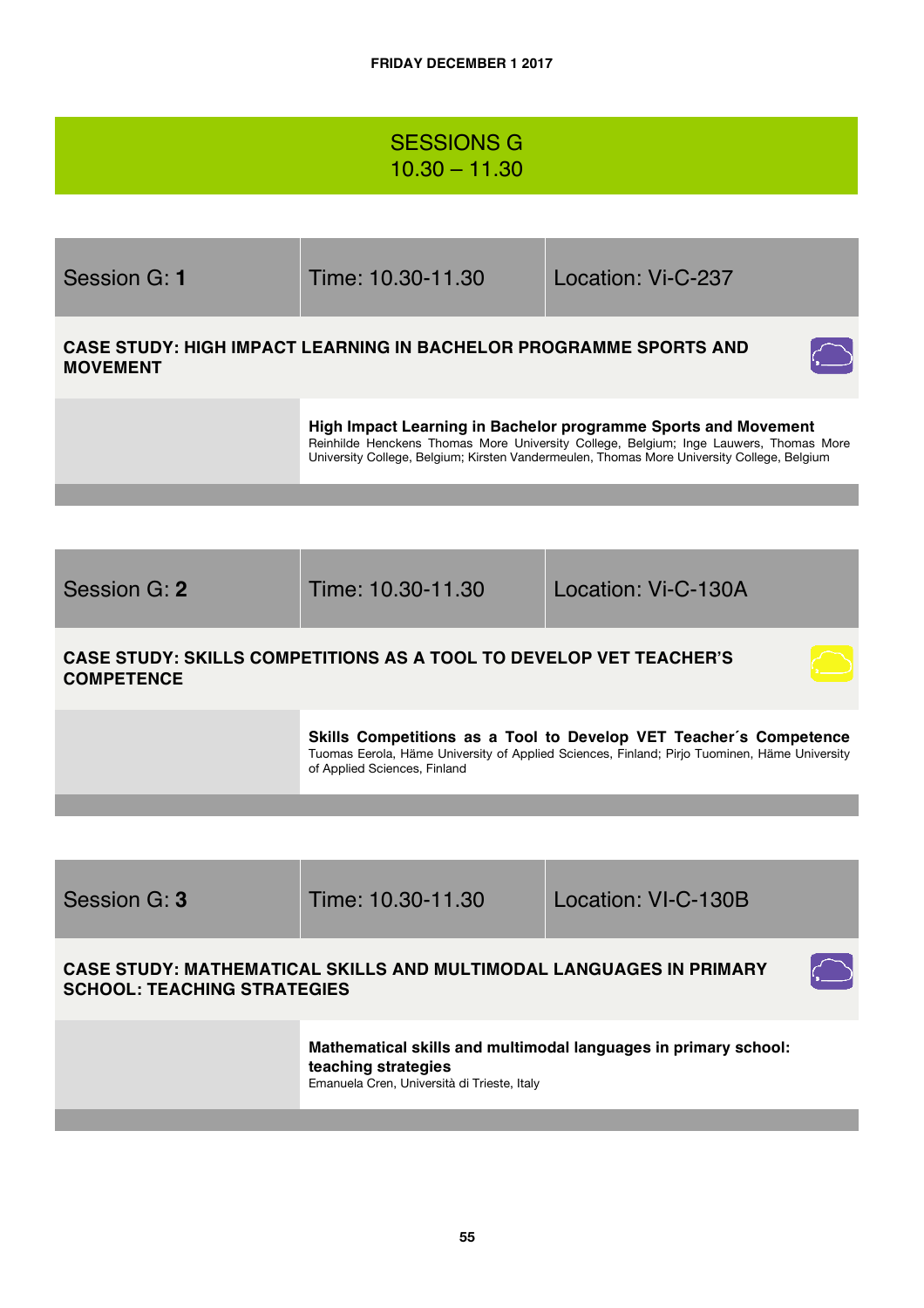| Session G: 4                                  | Time: 10.30-11.30                                                                                                                                  | Location: Vi-D-218 |
|-----------------------------------------------|----------------------------------------------------------------------------------------------------------------------------------------------------|--------------------|
|                                               | <b>CASE STUDY: CULTURAL AWARENESS IN THE INTERNATIONAL CLASS</b>                                                                                   |                    |
|                                               | Cultural awareness in the international class<br>Tatjana Welzer, University of Maribor, Slovenia; Marjan Druzovec, University of Maribor, Slovenia |                    |
|                                               |                                                                                                                                                    |                    |
|                                               |                                                                                                                                                    |                    |
| Session G: 5                                  | Time: 10.30-11.30                                                                                                                                  | Location: Vi-S-301 |
| <b>CASE STUDY: PDPP - DESIGN YOUR SUCCESS</b> |                                                                                                                                                    |                    |
|                                               | <b>PDPP - Design Your Succes</b><br>Ville Kivimäki, Aalto University, Finland; Saara Meriluoto, Aalto University, Finland                          |                    |
|                                               |                                                                                                                                                    |                    |
|                                               |                                                                                                                                                    |                    |
| Session G: 6                                  | Time: 10.30-11.30                                                                                                                                  | Location: Vi-C-146 |

### **CASE STUDY: DEVELOPING PORTFOLIO PRACTICES AT LAUREA UNIVERSITY OF APPLIED SCIENCES (SOMETA DUUNIIN PROJECT)**

Cloud 4 **Developing Portfolio Practices at Laurea University of Applied Sciences (Someta Duuniin project)** Anna Nykänen, Laurea UAS, Finland; Janne Antikainen, University of Eastern Finland, Finland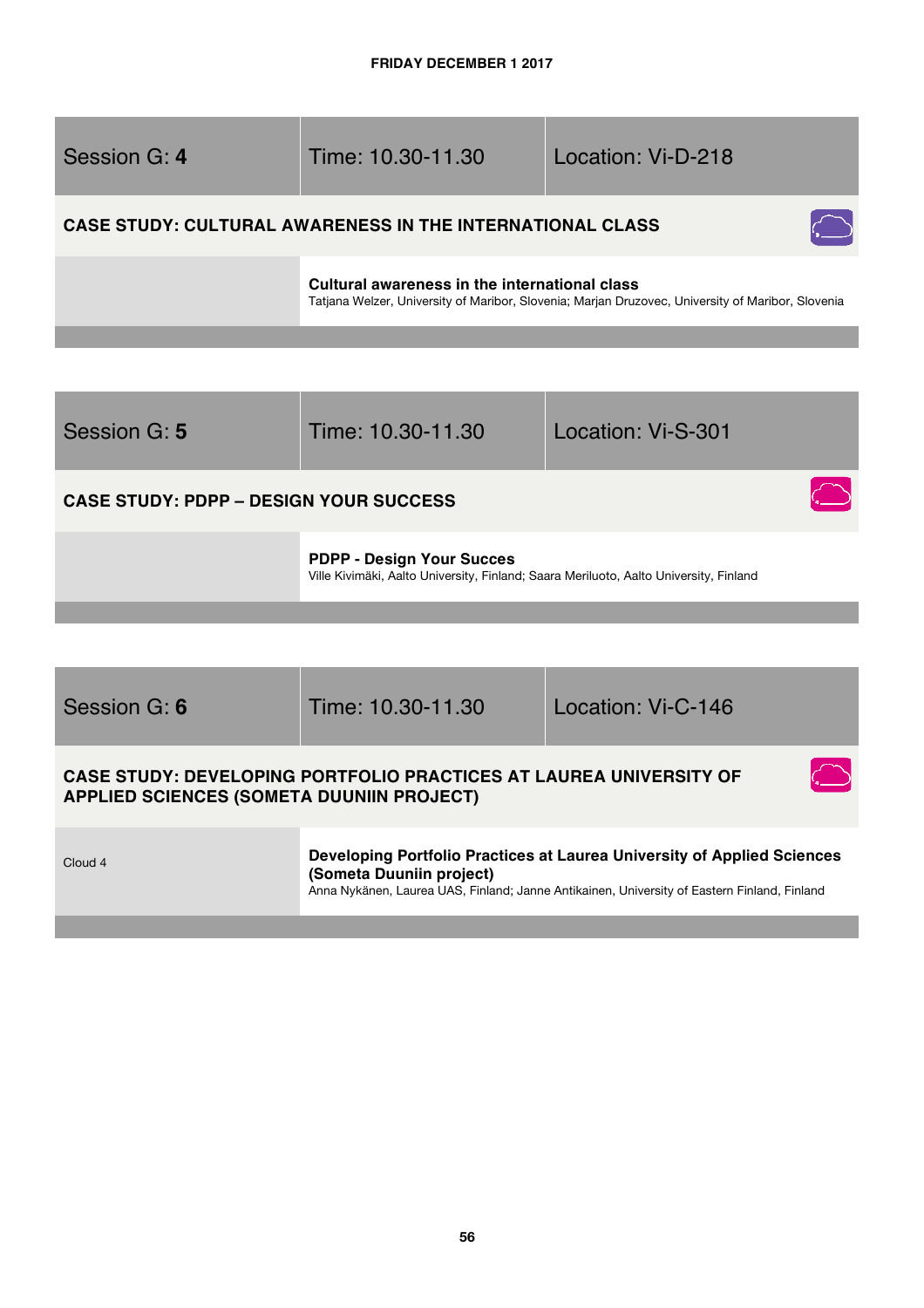Session G: **7** Time: 10.30-11.30 Location: Vi-D-215

# **CASE STUDY: RETHINKING THE CURRICULUM: TEACHERS' PROPOSALS FOR NEW CURRICULAR DESIGN PERSPECTIVES**



### **Rethinking the curriculum: Teachers' proposals for new curricular design perspectives**

Michely Libos, Tampere University of Applied Sciences, Finland; Sisko Mällinen, Tampere University of Applied Sciences, Finland; Jamylle Ouverney-King, Federal Institute of Education, Science and Technology of Paraiba, Brazil; Iza Manuella Aires Cotrim-Guimarães, Instituto Federal do Norte de Minas Gerais, Brazil; Elisangela Almeida Barbosa, Federal Institute of Education, Science and Technology of Mato Grosso, Brazil; Karina Aparecida de Freitas Dias de Souza, Federal Institute of Education, Science and Technology of Sao Paulo, Brazil

| Session G: 8 | Time: 10.30-11.30                                                                                                          | Location: Vi-S-313 |
|--------------|----------------------------------------------------------------------------------------------------------------------------|--------------------|
|              | <b>CASE STUDY: TOWARDS DIALOGIC FEEDBACK CULTURE IN HIGHER EDUCATION</b>                                                   |                    |
|              | Towards dialogic feedback culture in higher education<br>Jenni Koponen, Metropolia University of Applied Sciences, Finland |                    |

| Session G: 9 | Time: 10.30-11.30                                                 | Location: Vi-C-302 |  |
|--------------|-------------------------------------------------------------------|--------------------|--|
|              | <b>CASE STUDY: WALKING THE TALK: ADDRESSING STUDENT DIVERSITY</b> |                    |  |

**Walking the talk: addressing student diversity**  Elke Emmers, University College Odisee, Belgium; Lieven Fierens, University College Odisee, Belgium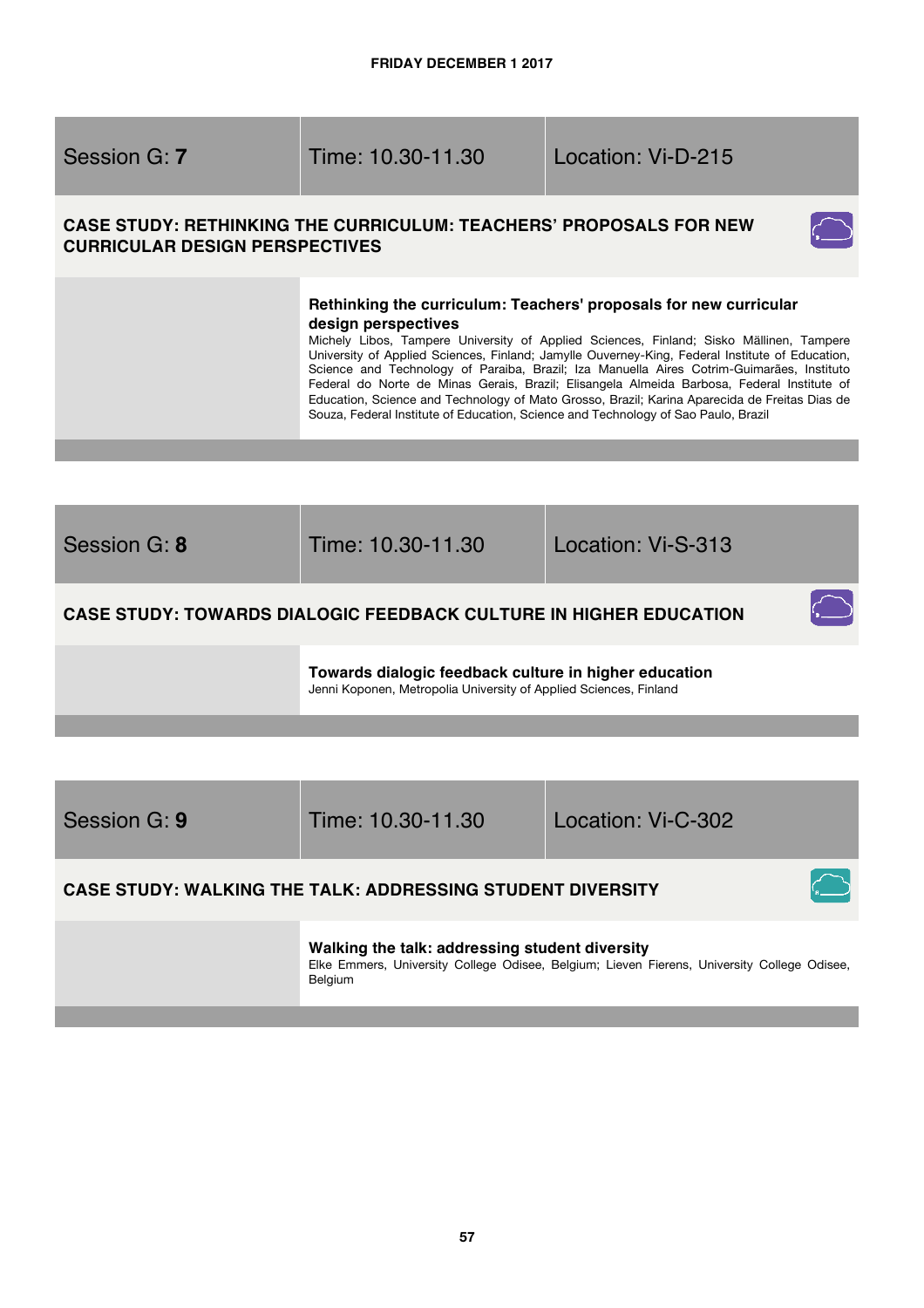# Session G: **10** Time: 10.30-11.30 Location: Vi-C-236

# **CASE STUDY: PREPARING FUTURE TEACHERS FOR STRATEGIC USES OF EDUCATIONAL TECHNOLOGY: A PROJECT-BASED APPROACH**



 $\subset$ 

**Preparing Future Teachers for Strategic Uses of Educational Technology: A Project-Based Approach**

Robert Reuter, University of Luxembourg, Luxembourg; Gilbert Busana, University of Luxembourg, Luxembourg

| Session G: 11                  | Time: 10.30-11.30                                                                                                                                                                                                                                                                                                                                                                                                                                                                                                                                                                                                                                                                                                              | Location: Vi-C-205 |
|--------------------------------|--------------------------------------------------------------------------------------------------------------------------------------------------------------------------------------------------------------------------------------------------------------------------------------------------------------------------------------------------------------------------------------------------------------------------------------------------------------------------------------------------------------------------------------------------------------------------------------------------------------------------------------------------------------------------------------------------------------------------------|--------------------|
| <b>ON STUDENTS' MOTIVATION</b> | <b>CASE STUDY: EFFECTS OF TECHNOLOGY-INTEGRATED PERSONALIZED ACTIVITIES</b>                                                                                                                                                                                                                                                                                                                                                                                                                                                                                                                                                                                                                                                    |                    |
|                                | Effects of technology-integrated personalized activities on students'<br>motivation: a case study<br>Amina Cviko, Utrecht University, the Netherlands; Caressa Jansen, Utrecht University, the<br>Netherlands; Suzan Nouwens, University Utrecht, the Netherlands; Frauke van der Ven,<br>University Utrecht, the Netherlands; Monika Louws, Leiden University, the Netherlands; Tineke<br>Paas, University Utrecht, the Netherlands; Lysanne Post, Leiden University, the Netherlands; Ditte<br>Lockhorst, Oberon research institute, the Netherlands; Wilfried Admiraal, Leiden University, the<br>Netherlands; Liesbeth Kester, University Utrecht, the Netherlands; Mario de Jonge, University<br>Utrecht, the Netherlands |                    |

| Session G: 12 |  |  |
|---------------|--|--|
|---------------|--|--|

Session G: **12** Time: 10.30-11.30 Location: Vi-D-214

# **CASE STUDY: DESIGNING INTEGRATED STEM EDUCATION: HOW TO TRANSFORM A THEORY INTO PRACTICAL LEARNING UNITS**

### **Designing integrated STEM education: how to transform a theory into practical learning units**

Jolien De Meester, KU LEUVEN, Belgium; Greet Langie, KU Leuven, Belgium; Mieke De Cock, KU Leuven, Belgium; Wim Dehaene, KU Leuven, Belgium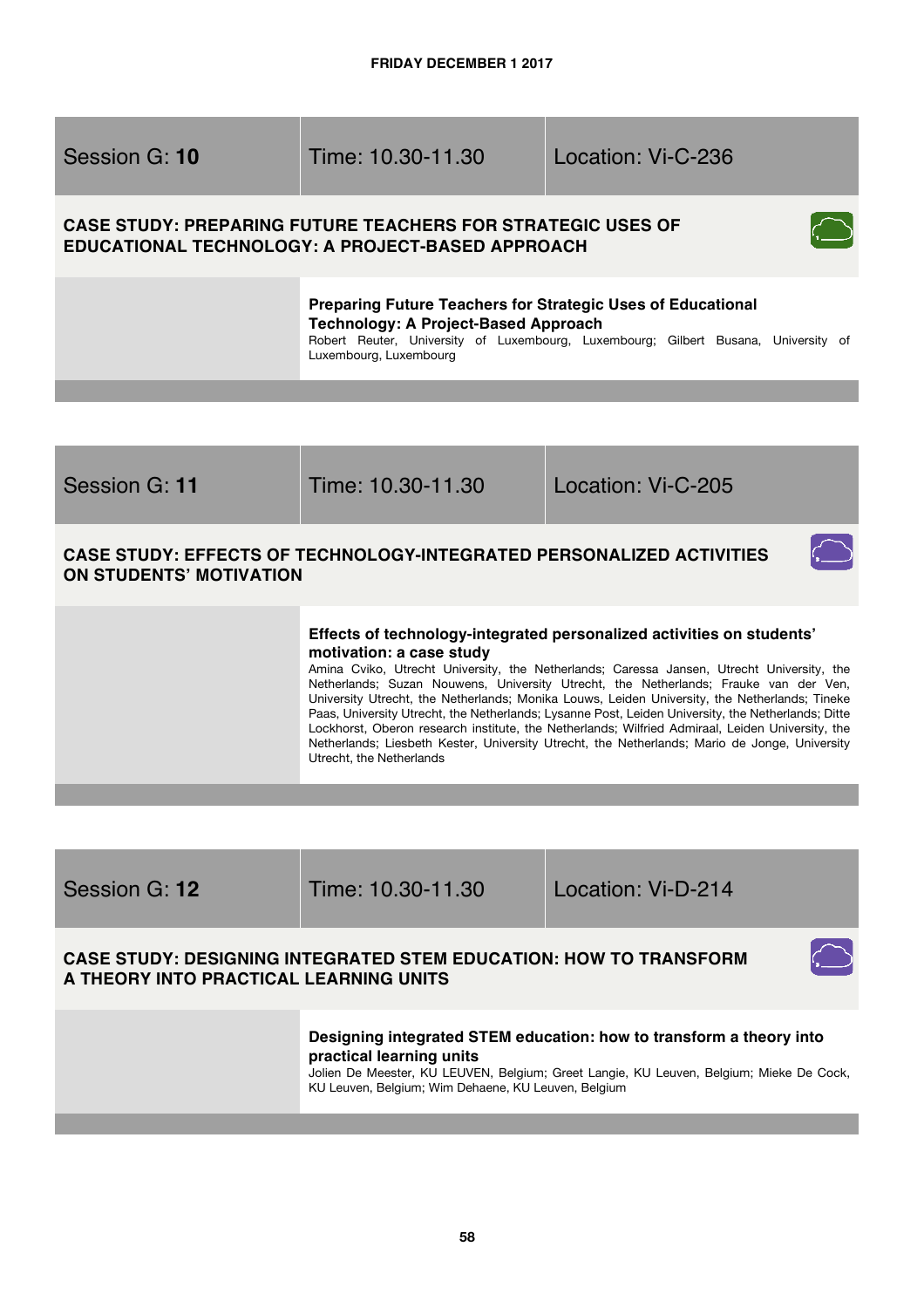Session G: **13** Time: 10.30-11.30 Location: Vi-S-312

# **CASE STUDY: TECHNOLOGY USING ACTIVE METHODS AND SELF-EVALUATION TO PROMOTE EFFECTIVENESS IN HIGHER EDUCATION**



### **Technology using active methods and self-evaluation to promote effectiveness in Higher Education**

Susana Bastos, ISCAP - Higher Education Institute of Accounting and Administration Porto, Portugal; Kai Schleutker, Turku University of Applied Sciences, Finland; Liliana Azevedo, Expandindustria, S.A, Portugal.



Session G: **15** Time: 10.30-11.30 Location: Vi-D-217

### **CASE STUDY: DEVICES TO COUNTER THE LACK OF PRACTICE IN MATHEMATICS IN FIRST YEAR ARCHITECTURE PROGRAMME**

**Devices to counter the lack of practice in mathematics in first year architecture programme** 

Sylvie Jancart, Université de Liège, Belgium; Aude Silvestre, Université de Liège, Belgium; Nicolas Seijkens, University of Liège, Belgium; Laurent Leduc, University of Liège, Belgium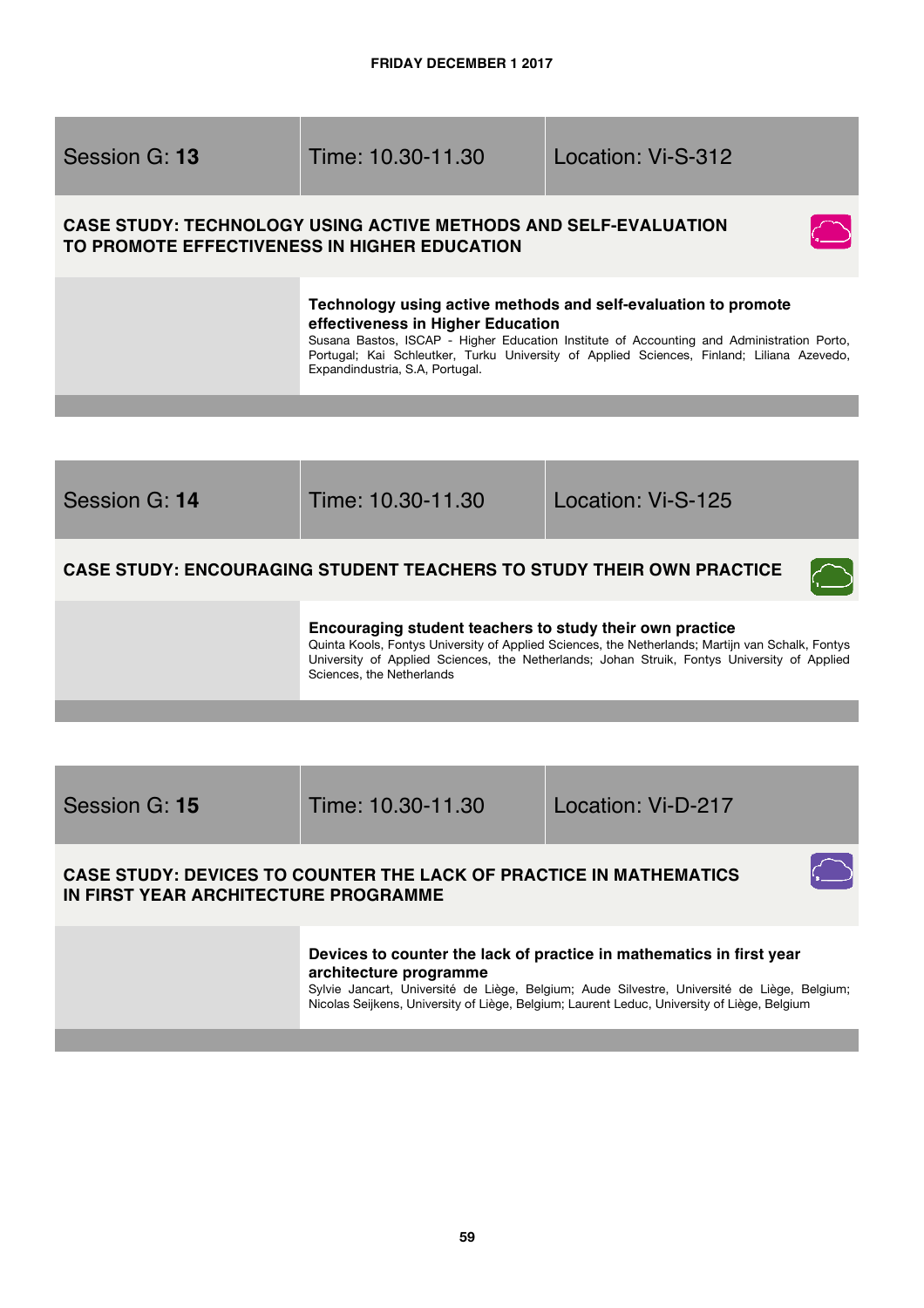# SESSIONS H 11.40 – 13.10

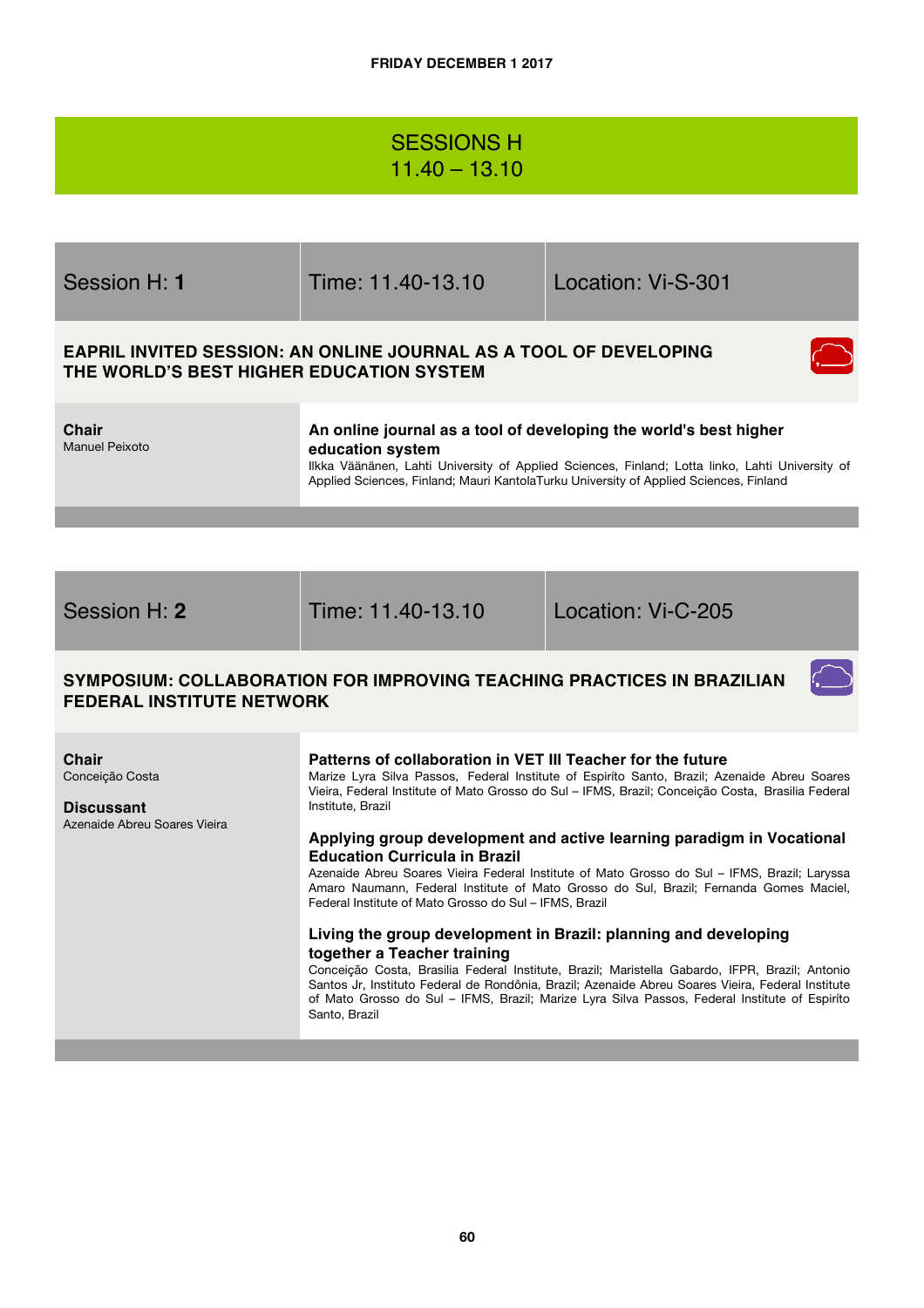**COLLEGE** 

and the company of the

a.

| Session H: 3                                                                                  | Time: 11.40-13.10                                                                                                                                                                                                                                                                 | Location: Vi-S-313                                                                                                                                                                                                                                                                                                                     |
|-----------------------------------------------------------------------------------------------|-----------------------------------------------------------------------------------------------------------------------------------------------------------------------------------------------------------------------------------------------------------------------------------|----------------------------------------------------------------------------------------------------------------------------------------------------------------------------------------------------------------------------------------------------------------------------------------------------------------------------------------|
|                                                                                               | <b>SYMPOSIUM: BUILDING NARRATIVE LEARNING ENVIRONMENTS</b>                                                                                                                                                                                                                        |                                                                                                                                                                                                                                                                                                                                        |
| <b>Chair</b><br>Sjoerd-Jeroen Moenandar<br><b>Discussant</b><br>Carlos van Kan<br>CLOUD 1 & 3 | for Learning Processes<br><b>Netherlands</b><br>Digital Storytelling to Foster Reflection in Teacher Education<br>Bregje de Vries, VU University, the Netherlands<br>in Affective Expression<br>Annika Mörte Alling, Centre for Languages and Literature, Lund University, Sweden | Towards a Narrative Learning Environment. Narrative Fiction as a Model<br>Sjoerd-Jeroen Moenandar, Avans University of Applied Sciences/South Mediterranean<br>University, the Netherlands; Floor van Renssen, Windesheim University of Applied Sciences, the<br>Narrative and Emotion in Education Reading. Literature as an Exercise |
|                                                                                               |                                                                                                                                                                                                                                                                                   |                                                                                                                                                                                                                                                                                                                                        |

| Session H: 4                                       | Time: 11.40-13.10                                                                                                                                                                                                                                                              | Location: Vi-S-125                                                                                                                                                                                                                                                                                                                                 |
|----------------------------------------------------|--------------------------------------------------------------------------------------------------------------------------------------------------------------------------------------------------------------------------------------------------------------------------------|----------------------------------------------------------------------------------------------------------------------------------------------------------------------------------------------------------------------------------------------------------------------------------------------------------------------------------------------------|
| <b>ROUNDTABLE SESSION: EDUCATIONAL INNOVATIONS</b> |                                                                                                                                                                                                                                                                                | $\bigcirc$ $\bigcirc$                                                                                                                                                                                                                                                                                                                              |
| Chair<br>Essi Ryymin                               | <b>MAKINGLAB?</b><br>Delphine Wante, VIVES, Belgium; Sylke Vandercruysse, VIVES, Belgium<br>Learning Teachers and the Future of Schools<br>Kohnstamm Institute, University of Amsterdam<br>quidance in HEIs<br>Lauri Virtanen, Tampere University of Applied Sciences, Finland | Educational innovation at university college because of or in spite of a<br>Henk Sligte, Kohnstamm Institute University of Amsterdam, the Netherlands; Wouter Schenke,<br>Developing digital career skills training for HE staff to improve career<br>Janne Antikainen, University of Eastern Finland, Finland; Anna Nykänen, Laurea UAS, Finland; |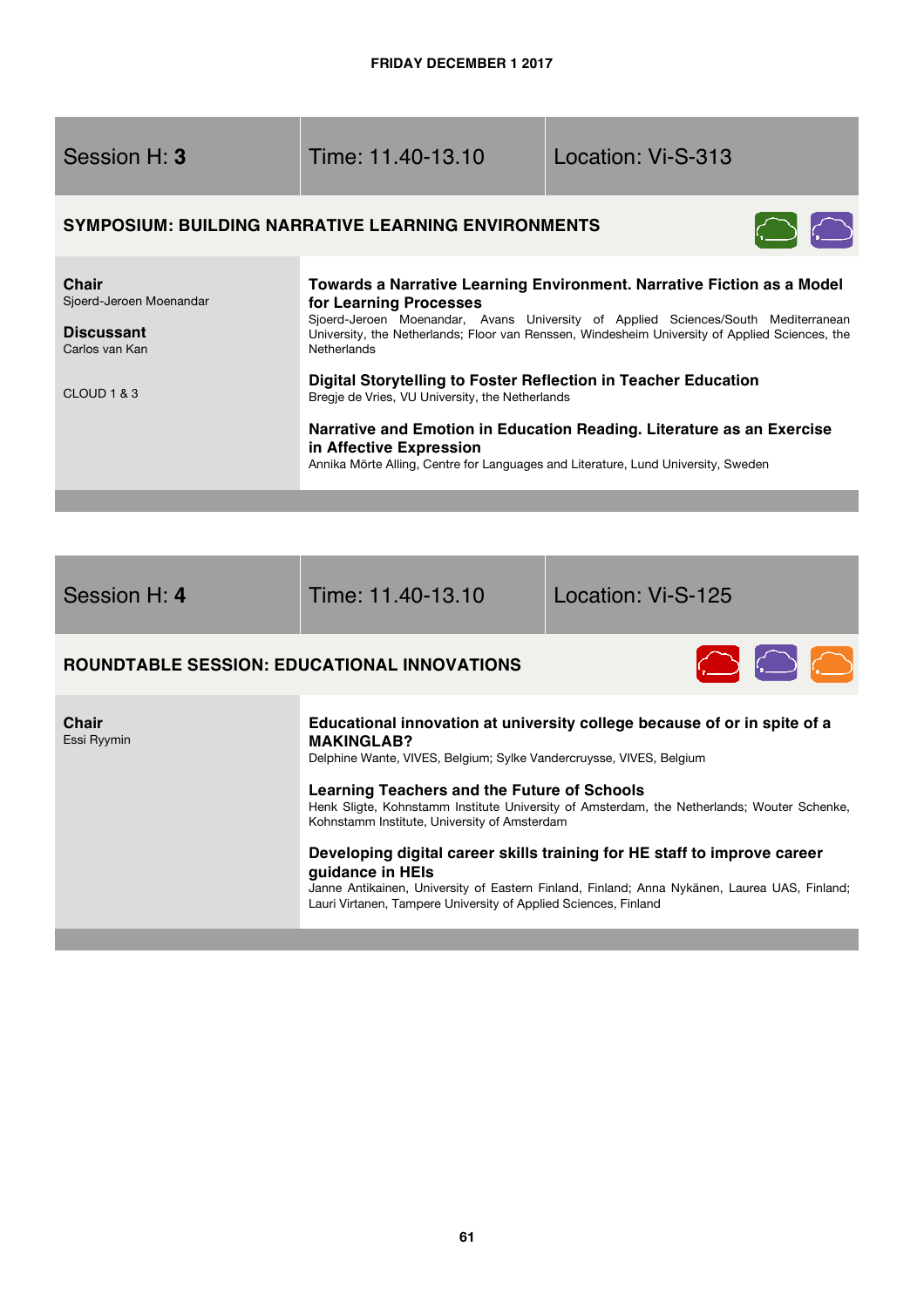| Session H: 5                                                                    | Time: 11.40-13.10                                                                                                                                                                                                                                                                                                                                                                                                                                                                                                                                                                                               | Location: Vi-C-302                                                                                                                                                                                                                                                                 |
|---------------------------------------------------------------------------------|-----------------------------------------------------------------------------------------------------------------------------------------------------------------------------------------------------------------------------------------------------------------------------------------------------------------------------------------------------------------------------------------------------------------------------------------------------------------------------------------------------------------------------------------------------------------------------------------------------------------|------------------------------------------------------------------------------------------------------------------------------------------------------------------------------------------------------------------------------------------------------------------------------------|
|                                                                                 | <b>ROUNDTABLE SESSION: SELF-REGULATION &amp; SELF-REGULATED LEARNING</b>                                                                                                                                                                                                                                                                                                                                                                                                                                                                                                                                        |                                                                                                                                                                                                                                                                                    |
| <b>Chair</b><br>Heikki Kontturi                                                 | How to make students take charge of their learning? A framework for<br>profound educational renewal<br>Ellen Vandervieren, University of Antwerp, Belgium; Els Laenens, University of Antwerp, Belgium;<br>Ann Stess, University of Antwerp, Belgium<br>Promoting Self-regulated learning trough assessment<br>Heikki Kontturi, University of Oulu, Finland; Hannu Juuso, University of Oulu, Finland<br>How can we led them grow: search for vocational students need in<br>transition to vocational university<br>Michal Fekkes, Aeres Group, the Netherlands; Marije Sloetjes, Aeres Group, the Netherlands; |                                                                                                                                                                                                                                                                                    |
|                                                                                 | Quirine Hakkaart, Aeres Group, the Netherlands                                                                                                                                                                                                                                                                                                                                                                                                                                                                                                                                                                  |                                                                                                                                                                                                                                                                                    |
|                                                                                 |                                                                                                                                                                                                                                                                                                                                                                                                                                                                                                                                                                                                                 |                                                                                                                                                                                                                                                                                    |
| Session H: 6                                                                    | Time: 11.40-13.10                                                                                                                                                                                                                                                                                                                                                                                                                                                                                                                                                                                               | Location: Vi-C-236                                                                                                                                                                                                                                                                 |
| <b>ROUNDTABLE SESSION: PROFESSIONALISATION OF (TEACHER)</b><br><b>EDUCATORS</b> |                                                                                                                                                                                                                                                                                                                                                                                                                                                                                                                                                                                                                 |                                                                                                                                                                                                                                                                                    |
| Chair<br>Nabil Jondi                                                            | Research capacity building with teacher educators in Palestine<br>Applied Sciences, the Netherlands<br>Education & research connected in the region<br>Anna (Ans) Koster, Clusius College, the Netherlands<br>Professional identity in teacher education                                                                                                                                                                                                                                                                                                                                                        | Marian de Groot-Reuvekamp, Fontys University of Applied Sciences, the Netherlands; Anje Ros,<br>Fontys University of Applied Sciences, the Netherlands; Ellen Rohaan, Fontys University of<br>Mechteld Lengkeek, Hogeschool van Arnhem en Nijmegen (HAN), the Netherlands; Tom van |

Oeffelt, Aeres University Wageningen, the Netherlands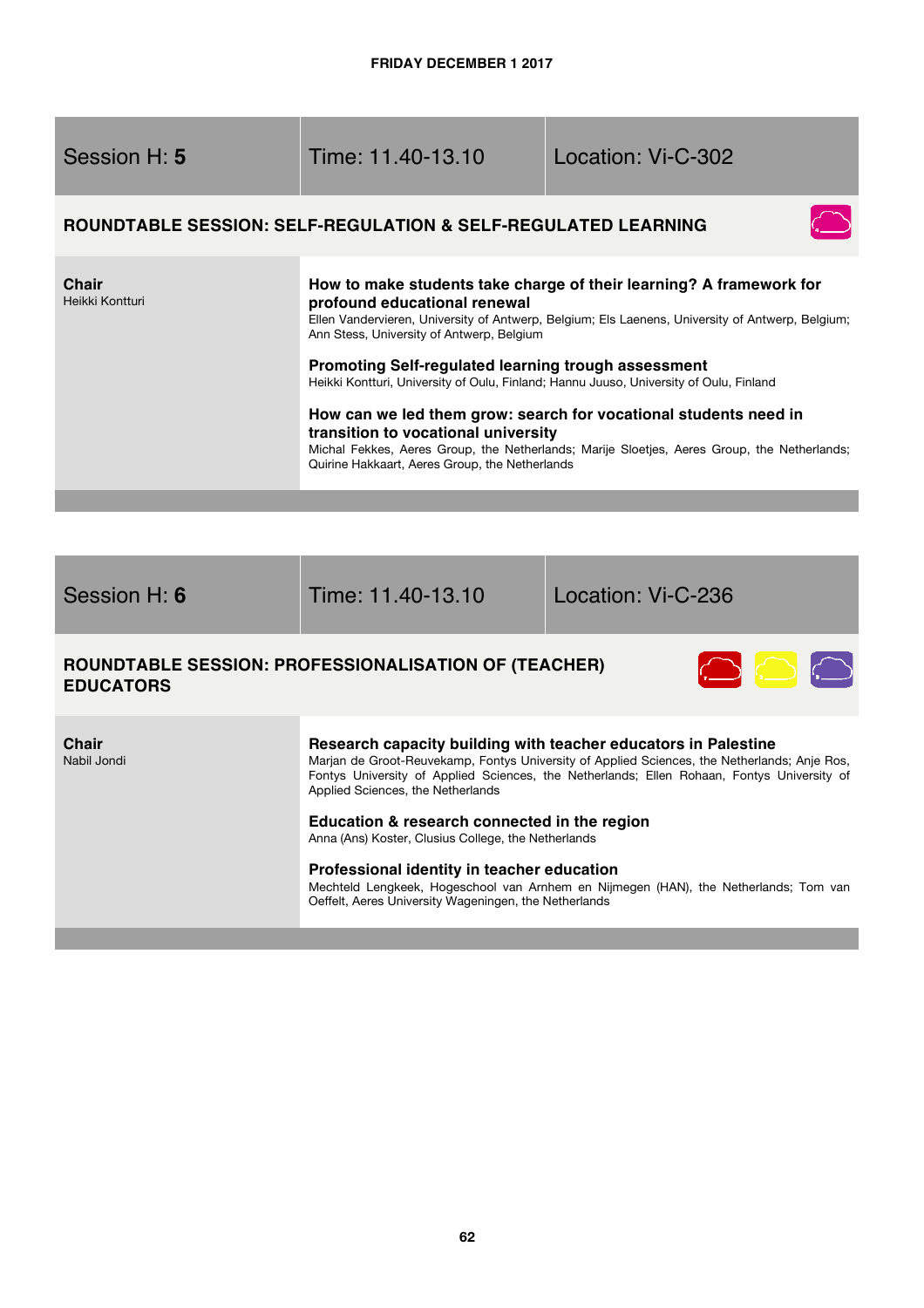| <b>PRESENT &amp; DISCUSS SESSION: MUSIC &amp; ARTS EDUCATION</b><br>Chair<br><b>Examining the Pathways of Music Alumni</b><br>Sabine Chatelain<br>Julia Brook, Queen's University, Canada; Sue Fostaty-Young, Queen's University, Canada<br>Excellence in Learning: Fostering altruism, empathy (myötätunto) and<br>equity through music | Session H: 7          | Time: 11.40-13.10                                                                                                                                                                                                                      | Location: Vi-C-237 |  |
|------------------------------------------------------------------------------------------------------------------------------------------------------------------------------------------------------------------------------------------------------------------------------------------------------------------------------------------|-----------------------|----------------------------------------------------------------------------------------------------------------------------------------------------------------------------------------------------------------------------------------|--------------------|--|
|                                                                                                                                                                                                                                                                                                                                          | $\bigcirc$ $\bigcirc$ |                                                                                                                                                                                                                                        |                    |  |
| Integrating visual art, geometry and creativity for primary school<br>teachers: a PD trajectory<br>Schoevers, Utrecht University, the Netherlands                                                                                                                                                                                        |                       | Sharon Lierse, Charles Darwin University, Australia<br>Ronald Keijzer, Hogeschool iPabo, the Netherlands; Bas Oprins, Hogeschool Rotterdam, the<br>Netherlands; Karen de Moor, Museum Boijmans Van Beuningen, the Netherlands; Eveline |                    |  |

Session H: 8 Time: 11.40-13.10 Lociation: Vi-S-312

 $\left(\begin{array}{c}\right)$ 

# **PRESENT & DISCUSS SESSION: EDUCATORS' PROFESSIONAL DEVELOPMENT & BELIEFS**

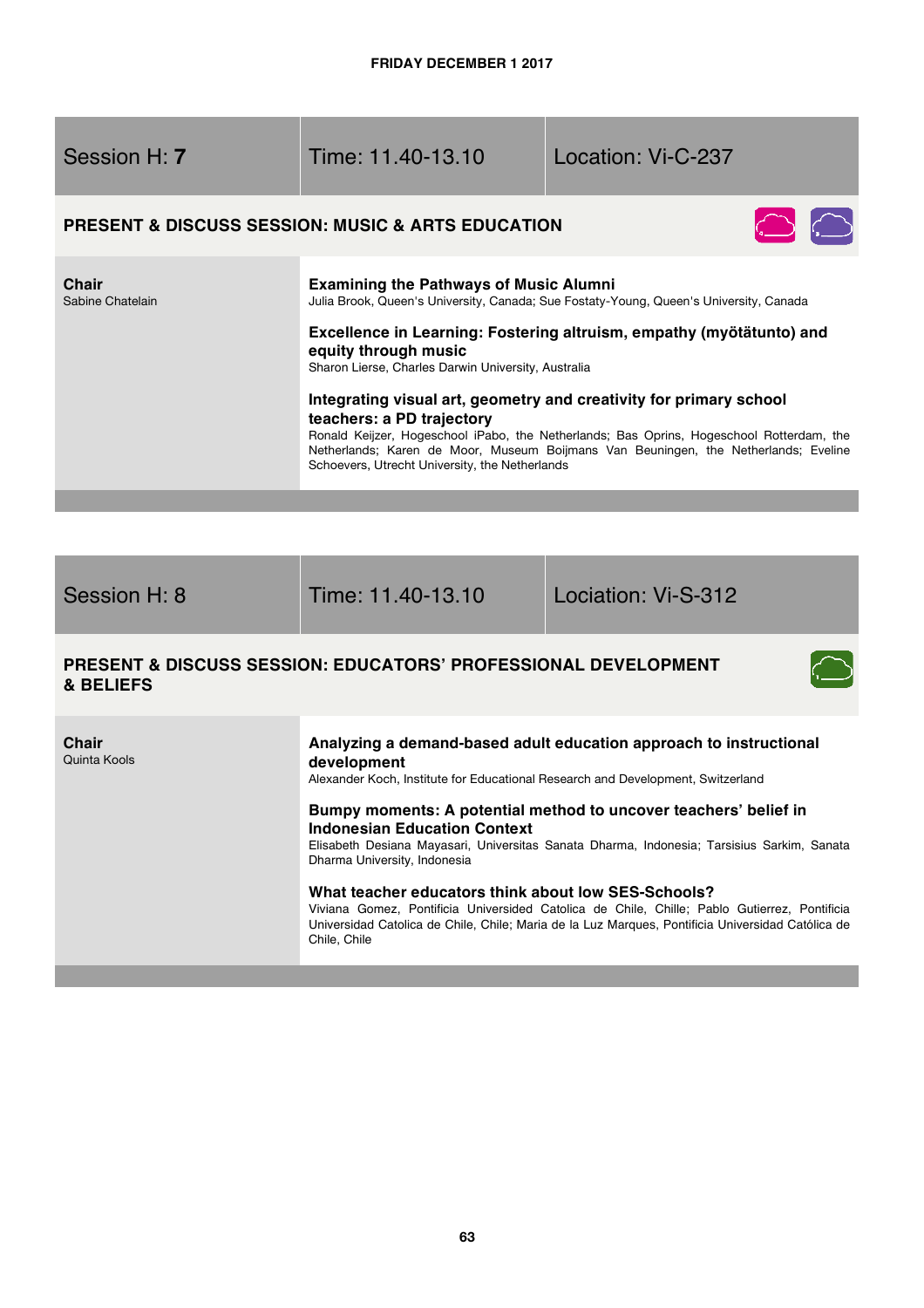Session H: **9** Time: 11.40-13.10 Location: Vi-C-130A

# **PRESENT & DISCUSS SESSION: INTERACTION & DISCOURSE IN THE CLASSROOM**



| <b>Chair</b><br>Marcelo Giglio | Fostering critical thinking and question-posing skill in an innovative<br>learning environment<br>Irit Sasson, Tel-Hai College, Shamir Research Institute, Israel; Itamar Yehuda, Tel-Hai College,<br>Shamir Research Institute, Israel; Ligat Daudi, Tel-Hai College, Shamir Research Institute, Israel<br>In dialogue with students<br>Elly van den Berg, CHE, the Netherlands |
|--------------------------------|----------------------------------------------------------------------------------------------------------------------------------------------------------------------------------------------------------------------------------------------------------------------------------------------------------------------------------------------------------------------------------|
|                                | The implementation of Teacher Interventions in Engaging Students in<br><b>Dialogical Classroom Discourse</b><br>Yujing Ni, The Chinese University of Hong Kong, Hong Kong; Gloria Ho, The Chinese University of<br>Hong Kong, Hong Kong; Lian Shi, The Chinese University of Hong Kong, Hong Kong; Gaowei<br>Chen, The University of Hong Kong, Hong Kong                        |

| Session H: 10                                                                               | Time: 11.40-13.10                                                                                                                                                                                                                                                                                                                                                                                                                                                                                                                                                                 | Location: Vi-D-214 |  |  |
|---------------------------------------------------------------------------------------------|-----------------------------------------------------------------------------------------------------------------------------------------------------------------------------------------------------------------------------------------------------------------------------------------------------------------------------------------------------------------------------------------------------------------------------------------------------------------------------------------------------------------------------------------------------------------------------------|--------------------|--|--|
| <b>PRESENT &amp; DISCUSS SESSION: SCIENCE-TECHNOLOGY-ENGINEERING-</b><br><b>MATHEMATICS</b> |                                                                                                                                                                                                                                                                                                                                                                                                                                                                                                                                                                                   |                    |  |  |
| <b>Chair</b><br>Jake McMullen                                                               | Effectiveness of using virtual experiments on students' learning in an<br>introductory physics lab<br>Ahmad Aljanazrah, Birzeit University, Palestine Ghadeer Hamed, Birzeit University, Palestine;<br>The relation between mathematics subject matter knowledge and quality<br>of instruction<br>Jenita Gardebroek - van der Linde, Christelijke Hogeschool Ede, the Netherlands; Ronald Keijzer,<br>Hogeschool iPabo, the Netherlands; Hanneke van Doornik – Beemer, Fontys Hogeschool Kind &<br>Educatie, the Netherlands; Jan van Bruggen, Open Universiteit, the Netherlands |                    |  |  |

### **To what extent student teachers develop their mathematical problem solving ability by self-study?**

Marjolein Kool, Hogeschool Utrecht, the Netherlands; Ronald Keijzer, Hogeschool iPabo, the **Netherlands**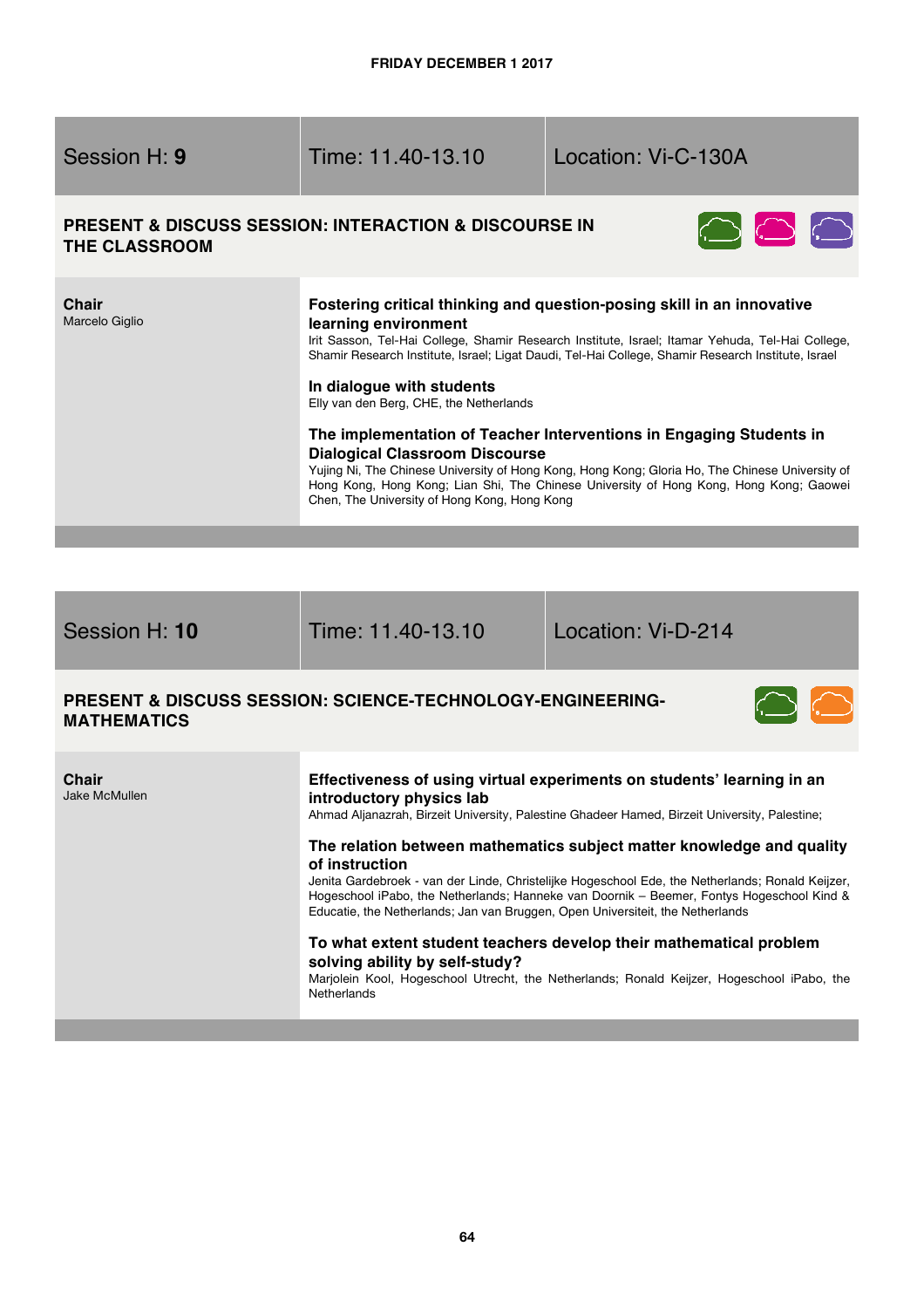# Time: 11.40-13.10 Location: Vi-C-146

# **PRESENT & DISCUSS SESSION: BLENDED LEARNING**



| Chair<br>Rika Nakamura | Adult learners in blended environments: how they learn and motivate<br>themselves<br>Silke Vanslambrouck, Vrije universiteit Brussel, Belgium; Chang Zhu, Vrije Universiteit Brussel<br>(VUB), Belgium; Bram Pynoo, Vrije Universiteit Brussel (VUB), Belgium; Koen Lombaerts, Vrije<br>Universiteit Brussel, Belgium; Jo Tondeur, Vrije Universiteit Brussel (VUB), Belgium |
|------------------------|------------------------------------------------------------------------------------------------------------------------------------------------------------------------------------------------------------------------------------------------------------------------------------------------------------------------------------------------------------------------------|
|                        | Students' perceptions and preferences about the implementation of<br>blended learning<br>Tijs Rotsaert, Ghent University, Belgium; Maaike Grammens, Ghent University, Belgium; Ruth<br>Boelens, Ghent University, Belgium; Bram De Wever, Ghent University, Belgium; Ruben<br>Vanderlinde, Ghent University, Belgium                                                         |
|                        | Teacher educators' professional identity: Transition from teaching in a<br>f2f to a blended curriculum<br>Herma Jonker, Windesheim University of Applied Sciences, the Netherlands; Virginie März,<br>Université catholique de Louvain, Belgium; Joke Voogt, University of Amsterdam / Windesheim<br>University of Applied Sciences, the Netherlands                         |

Session H: **12** Time: 11.40-13.10 Location: Vi-D-217

# **PRESENT & DISCUSS SESSION: WORKPLACE LEARNING & PROFESSIONAL DEVELOPMENT**



| <b>Chair</b><br><b>Arnoud Evers</b> | Design Propositions for Technology-Enhanced Workplace Learning<br>Esther van der Stappen, HU University of Applied Sciences Utrecht, the Netherlands; Ilya Zitter,<br>University of Applied Sciences Utrecht, the Netherlands;          |
|-------------------------------------|-----------------------------------------------------------------------------------------------------------------------------------------------------------------------------------------------------------------------------------------|
|                                     | Professional identity: helpful concept to facilitate developing<br>professionals<br>Johannes Regelink, Aeres University of Applied Sciences, the Netherlands; Tom van Oeffelt,<br>Aeres University of Applied Sciences, the Netherlands |
|                                     | Relational practice and the development of relational agency<br>Gaby Jacobs, Fontys University of Applied Sciences, the Netherlands                                                                                                     |